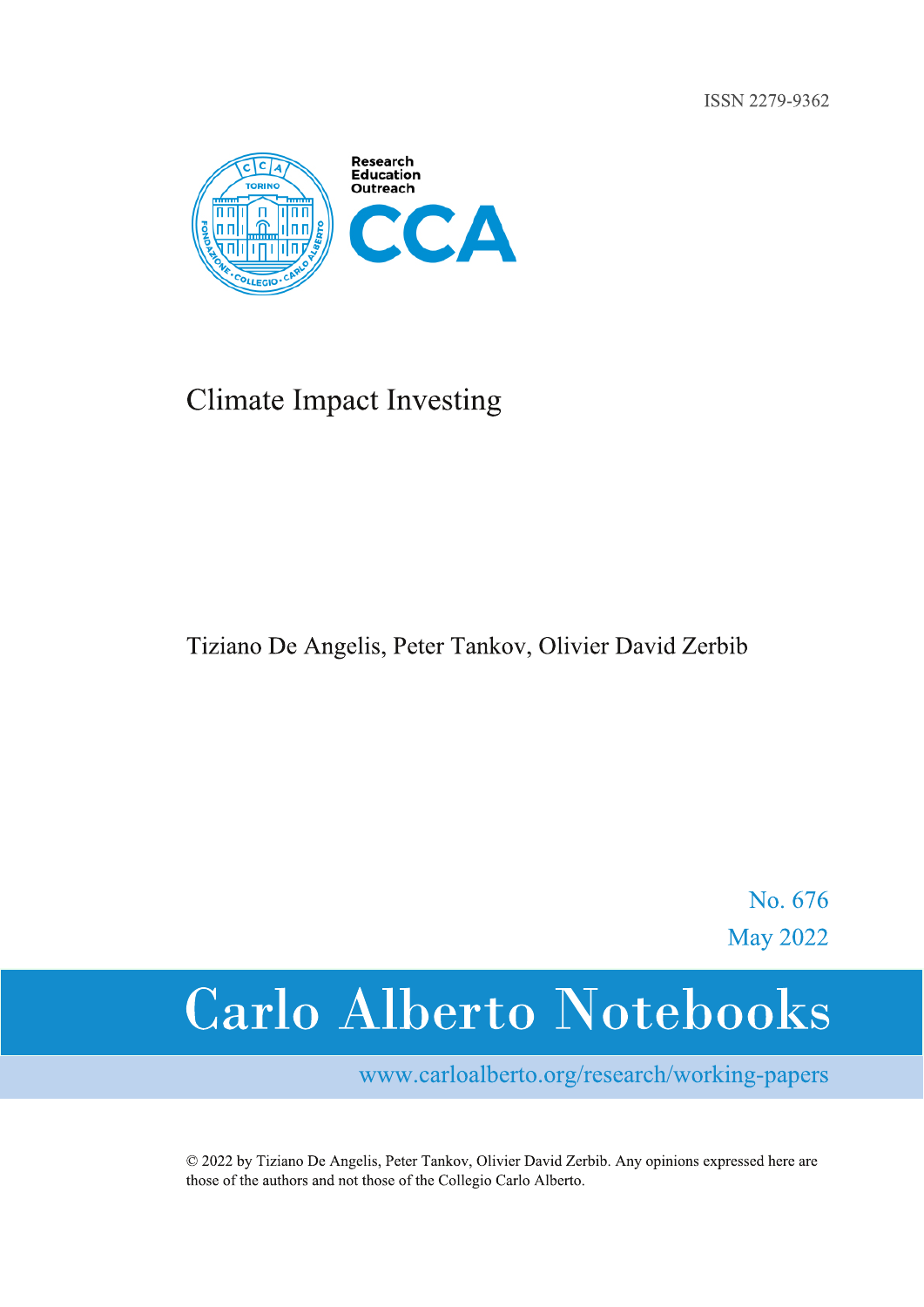## Climate Impact Investing

Tiziano De Angelis<sup>∗</sup> University of Turin, Collegio Carlo Alberto

Peter Tankov† CREST – ENSAE, Institut Polytechnique de Paris

Olivier David Zerbib‡ Boston University, Questrom School of Business

#### Abstract

This paper shows how green investing spurs companies to mitigate their carbon emissions by raising the cost of capital of the most carbon-intensive companies. Companies' emissions decrease when the wealth share of green investors and their sensitivity to climate externalities increase. We show that the impact of green investors primarily governs companies' long-run emissions. Companies are further incentivized to reduce their emissions when green investors anticipate tighter climate regulations and climate-related technological innovations. However, heightened uncertainty regarding future climate risks alleviates green investors' pressure on the cost of capital of companies and pushes them to increase their emissions. Calibrated on United States data, our model suggests that, albeit effective, the impact of green investors remains limited given their current wealth share and practices.

Keywords: Climate finance; socially responsible investing; ESG; impact investing. JEL codes: G12, G11.

Funding: The authors gratefully acknowledge financial support from the Europlace Institute of Finance. T. De Angelis received funding from EPSRC [Grant EP/R021201/1] and P. Tankov received funding from FIME (Finance for Energy Markets) research initiative of the Institut Europlace de Finance.

<sup>∗</sup>School of Management and Economics, Dept. ESOMAS, Univeristy of Turin, C.so Unione Sovietica 218bis, 10134 Torino, Italy; Collegio Carlo Alberto, Piazza Arbarello 8, 10122 Torino, Italy. Email: tiziano.deangelis@unito.it

<sup>†</sup>CREST – ENSAE, Institut Polytechnique de Paris, 5, avenue Henry Le Chatelier, 91120 Palaiseau, France. Email: peter.tankov@ensae.fr

<sup>‡</sup>Boston University, Questrom School of Business, 595 Commonwealth Avenue, Boston, MA 02215, USA. Email: odzerbib@bu.edu

<sup>§</sup>This paper previously circulated under the title "Environmental Impact Investing."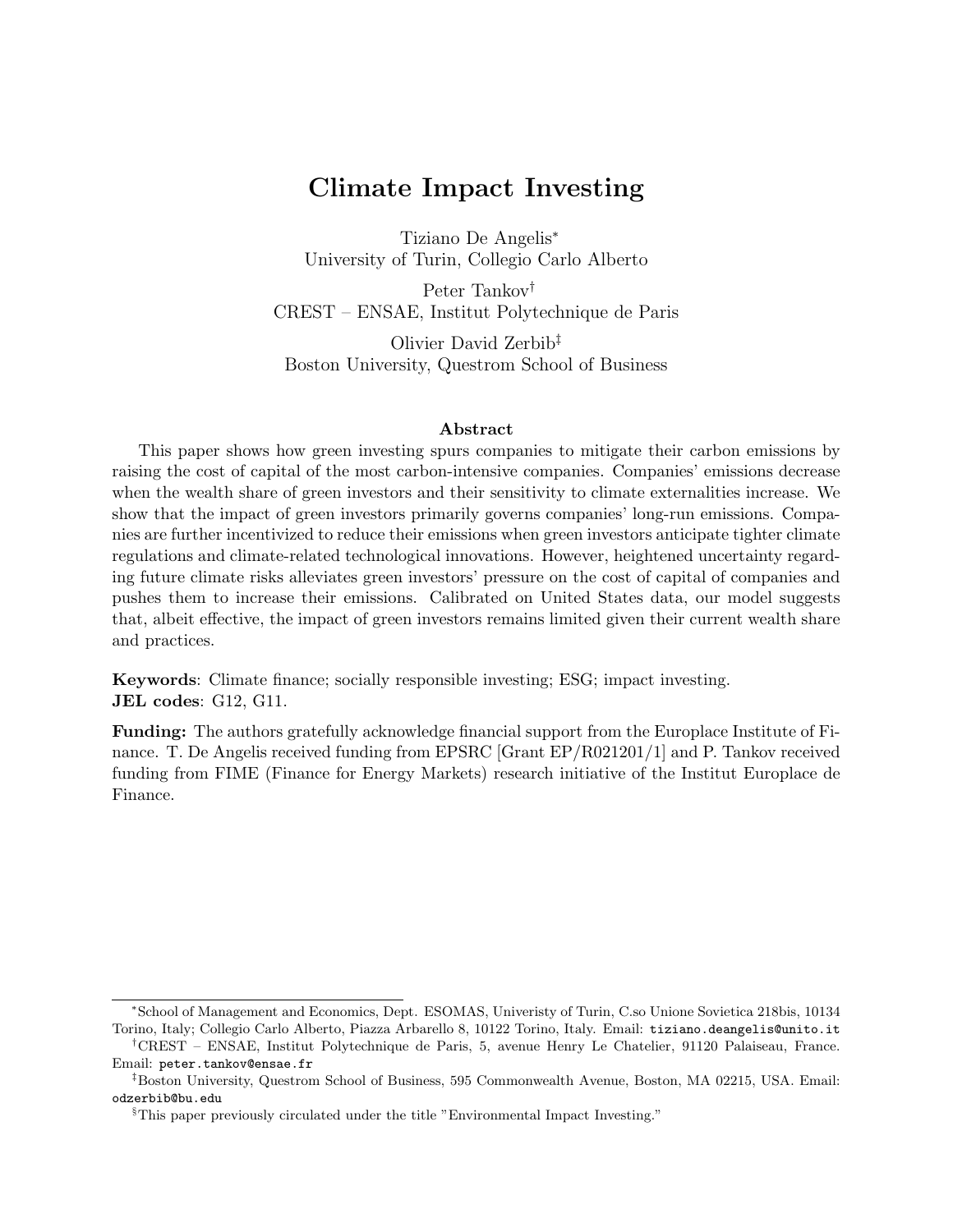## <span id="page-2-0"></span>1 Introduction



Figure 1. Percentage of sustainable investments and average carbon intensity of the AMEX, NASDAQ, and NYSE stocks. This figure presents the evolution of the proportion of sustainable investing relative to total managed assets over time, according to the [Global Sustainable](#page-29-0) [Investment Alliance](#page-29-0) [\(2018\)](#page-29-0), as compared to the average carbon intensity of AMEX, NASDAQ and NYSE companies provided by S&P-Trucost between 2014 and 2018. The carbon intensity corresponds to the direct (scope 1 and 2) and indirect (upstream scope 3) greenhouse gas emissions of the companies, expressed in tCO2e per million dollars of revenue generated.

From 2014 to 2018, sustainable investments grew from 18% to 26% of the total assets under management (AUM) in the United States (U.S.) [\(US SIF,](#page-31-0) [2018\)](#page-31-0) while, over the same period, the average carbon intensity of the companies listed on the National Association of Securities Dealers Automated Quotations (NASDAQ), American Stock Exchange (AMEX), and New York Stock Exchange (NYSE) decreased from 140 tons of CO2 equivalent per million dollars of revenue  $(tCO2e/USDmn)$  to 100 tCO2e/USDmn (Figure [1\)](#page-2-0).<sup>[1](#page-2-1)</sup> The downward trend in corporate greenhouse gas intensity may be driven by several factors, such as the reductions in the costs of green technologies, tighter climate regulations, consumer pressure for more sustainable practices, and pressure exerted by green investors.<sup>[2](#page-2-2)</sup> The two main channels through which green investors can have an impact on companies' practices are portfolio screening and shareholder engagement. Through port-folio climate screening, by underweighing or excluding the most carbon-intensive<sup>[3](#page-2-3)</sup> companies from their investment scope, green investors increase these companies' cost of capital [\(Heinkel, Kraus,](#page-30-0)

<span id="page-2-1"></span><sup>&</sup>lt;sup>1</sup>[The carbon intensity of a company is defined as its emission rate relative to its revenue over one year. This](#page-30-0) [metric is expressed in terms of tons of equivalent carbon dioxide per million dollars.](#page-30-0)

<span id="page-2-2"></span><sup>&</sup>lt;sup>2</sup>[Green investing is a form of socially responsible investing aimed at contributing to environmental objectives,](#page-30-0) [mostly reducing greenhouse gas emissions by internalizing climate externalities.](#page-30-0)

<span id="page-2-3"></span><sup>&</sup>lt;sup>3</sup>We refer to *carbon-intensive* [companies and companies with high](#page-30-0) *greenhouse gas emissions* interchangeably since [carbon dioxide is the main gas contributing to global warming. In the United States \(U.S.\), it accounted for more](#page-30-0) than 80% of the total emissions in 2018: [https://www.epa.gov/ghgemissions/overview-greenhouse-gases](#page-30-0).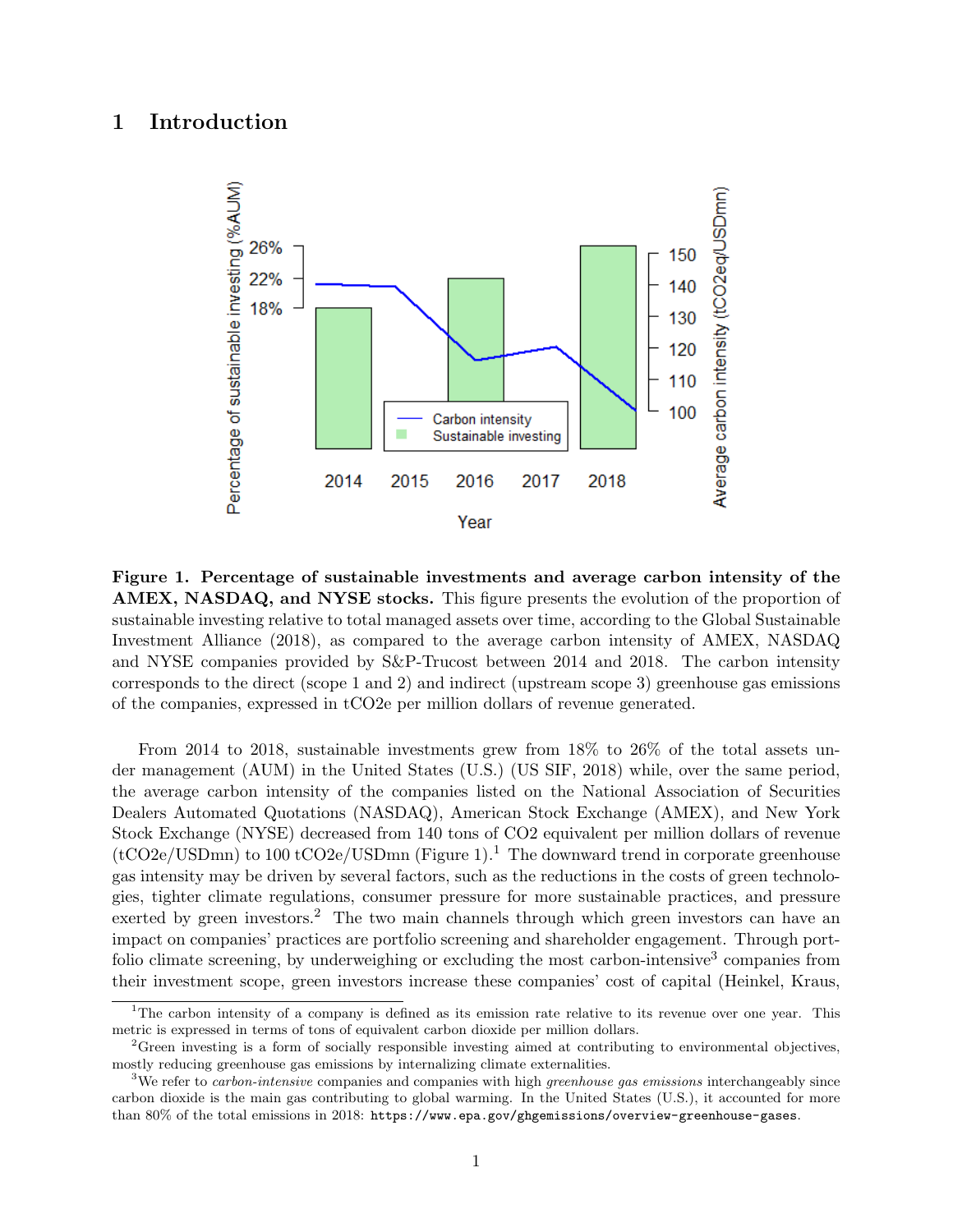[and Zechner,](#page-30-0) [2001;](#page-30-0) [Pastor, Stambaugh, and Taylor,](#page-31-1) [2021b;](#page-31-1) [Pedersen, Fitzgibbons, and Pomorski,](#page-31-2) [2021;](#page-31-2) [Zerbib,](#page-32-0) [2021\)](#page-32-0) and can push them to reform. We focus on the specific channel of climate screening (referred to as *green investing* hereinafter) and address the issue of impact investing by answering the following questions: does green investing push companies to reduce their greenhouse gas emissions? If so, what are the factors that lead companies to mitigate their emissions? And how do these factors affect the *dynamics* of companies' emissions?

We show that the development of green investing—both in terms of the proportion of AUM and the sensitivity to climate externalities of green investors—pushes companies to reduce their greenhouse gas emissions by raising their cost of capital. By internalizing the negative impact of green investors on their financial valuation, companies are incentivized to pay a price to mitigate their emissions by adopting less carbon-intensive technologies, thereby lowering their cost of capital. These incentives are further strengthened when investors anticipate tighter climate regulations, climate-related technological innovations, and when they account for the negative impact of other companies' emissions on the company under consideration. However, in a sufficiently large or diversified market, investors' uncertainty regarding future climate risks reduces the incentives for companies to mitigate their emissions.

We develop a dynamic equilibrium model populated by heterogeneous investors and companies. We model two different groups of investors with constant absolute risk aversion (CARA investors). Both groups determine their optimal allocation by maximizing their expected wealth at a given terminal date, but they differ in their climate beliefs. Of the two groups of investors, one is a group of green investors and the other one of regular investors. Because green investors are aware of environmental risks, their magnitude, and their timing, or better equipped to anticipate them, they internalize the expected financial impact of future climate externalities of the companies in which they invest, while regular investors do not. These externalities correspond, for example, to greenhouse gas emissions and reflect companies' exposure to various climate transition risks, such as the rise in carbon price [\(Jakob and Hilaire,](#page-30-1) [2015\)](#page-30-1) or changes in consumer preferences. While climate externalities will have a negative financial impact for the most carbon-intensive companies, they may positively impact the greenest companies benefiting from their favorable position. In the first version of our model, green investors internalize deterministic climate externalities.

These investors invest in  $n$  companies, each with a different marginal cost of reducing greenhouse gas emissions (referred to as *marginal abatement cost* hereinafter). Corporate managers are stock-value optimizers, who balance the benefit of mitigating greenhouse emissions, thus attracting green investors, against the cost of implementing these reforms. To represent the fact that a company reforms its environmental practices over a long period of time, at the initial date,  $t = 0$ , each company chooses a deterministic greenhouse gas emission schedule up to a final date T to maximize its expected discounted future market value. We allow companies to have their own climate beliefs. In addition, each company accounts for the strategies adopted by all other companies, hence reducing the companies' problem to a nonzero-sum game. This framework notably differs from standard heterogeneous belief models because the choice of each company's emission schedule directly affects the parameter on which investors disagree—companies' climate externalities.

We obtain a tractable formula of the equilibrium asset prices and show that they include an externality premium. This premium increases with the future financial impact of climate externalities (for simplicity, referred to as *climate externalities* hereinafter) internalized by green investors, which can be either positive or negative, and scales in proportion to the relative wealth of green investors. Therefore, all else being equal, the asset price of a carbon-intensive company (also referred to as a brown company hereinafter) will be lower than that of a company with a low carbon footprint (also referred to as a green company hereinafter). Consequently, the expected returns increase when the climate externalities are negative and decrease when they are positive.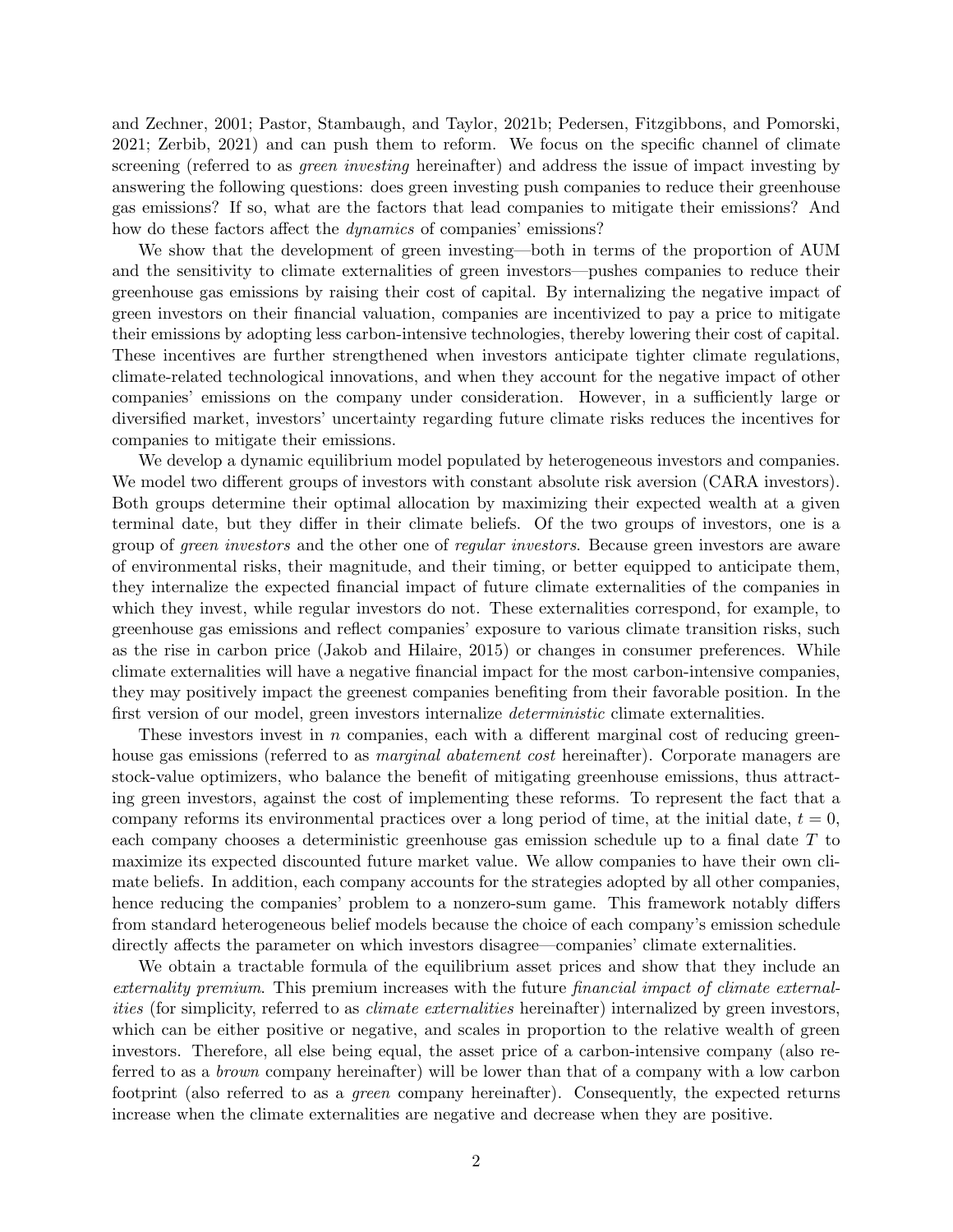We characterize companies' optimal emission schedules in a general setup and derive an explicit solution for the case when climate externalities are measured as a decreasing quadratic function of the company's emissions. In equilibrium, emissions decrease with the proportion of assets managed by green investors, their sensitivity to climate externalities (also referred to as climate sensitivity hereinafter), as well as companies' climate sensitivity, but increase with the marginal abatement cost. In particular, we show that investors' climate sensitivity mainly drives long-term emissions whereas companies' climate sensitivity predominantly drives short-term emissions. Therefore, when the average climate sensitivity of investors is lower than that of the companies, optimal emissions decrease over time. In addition, corporate emissions are a convex function of time, with the degree of convexity increasing in the rate of time preference. We calibrate the model on the AMEX, NASDAQ, and NYSE stocks between 2004 and 2018 using the carbon intensity of companies as a proxy for their emissions. We then simulate emissions' mitigation in several scenarios by considering an electrical equipment manufacturing company. Consistent with the small effect of divestment on companies' cost of capital estimated by [Berk and van Binsbergen](#page-28-0) [\(2021\)](#page-28-0), our simulations suggest that, albeit effective, green investors' impact is still limited: an electrical equipment manufacturing company reduces its emissions by an average of  $1\%$  per year over a 20-year period when green investments account for 25% of the total AUM in the economy. When either green investments account for 50% of the AUM or when green investors' climate sensitivity doubles, this company reduces its emissions by an average of 3% per year over the same period.

We also show that tighter climate regulations as well as climate-related technological innovations, when anticipated and internalized by green investors, increase the pressure on companies to further reduce their emissions. Using previous research, we recalibrate the marginal abatement cost and the climate sensitivities accounting for the effects of technological change and expected regulatory action, respectively. Our model estimates that emissions decline 2.2 times faster when green investors anticipate regulatory tightening. We also find that emissions decline 3.6 times faster when they anticipate climate-related technological change. Finally, when both changes are anticipated, declines are 4 times faster. In addition, we illustrate the effect of strategic interactions between companies by showing that when green investors internalize the negative financial impact of the economy's average emissions, companies are further incentivized to curb their emission schedules.

We next extend our model to the case where green investors also internalize *uncertainty* about future climate externalities. Climate risks, such as a rise in carbon price or the occurrence of natural disasters, usually have non-Gaussian fat-tailed distributions [\(Weitzman,](#page-32-1) [2009;](#page-32-1) [Barnett,](#page-28-1) [Brock, and Hansen,](#page-28-1) [2020\)](#page-28-1). Therefore, we model future climate risks internalized by green investors as a stochastic jump process (Poisson process). We give a tractable expression of optimal portfolio allocations, asset prices, expected returns and emission schedule in equilibrium. We show that, in a sufficiently large or diversified market, uncertainty about future climate risks leads green investors to lower the risk of their portfolios by reducing their tilt towards green assets, shifting portfolio allocations away from green assets and into brown assets. Consequently, climate uncertainty reduces the magnitude of the externality premium on expected returns. As a result, the incentive for companies to reform is also reduced, leading them to increase their optimal emission schedule in equilibrium.

The results of this paper are of interest to both investors and policymakers. For investors, we identify three major implications. First, the findings show that investors can increase their impact on companies by raising their environmental requirements, for example by restricting the range of companies in which they invest or by significantly underweighing the most carbon-intensive companies. However, the small simulated effect suggests that other impact strategies, such as shareholder engagement, might be more efficient at this stage, in line with the conclusions of [Broccardo, Hart, and Zingales](#page-28-2) [\(2020\)](#page-28-2). Indeed, as long as the wealth share of sustainable investors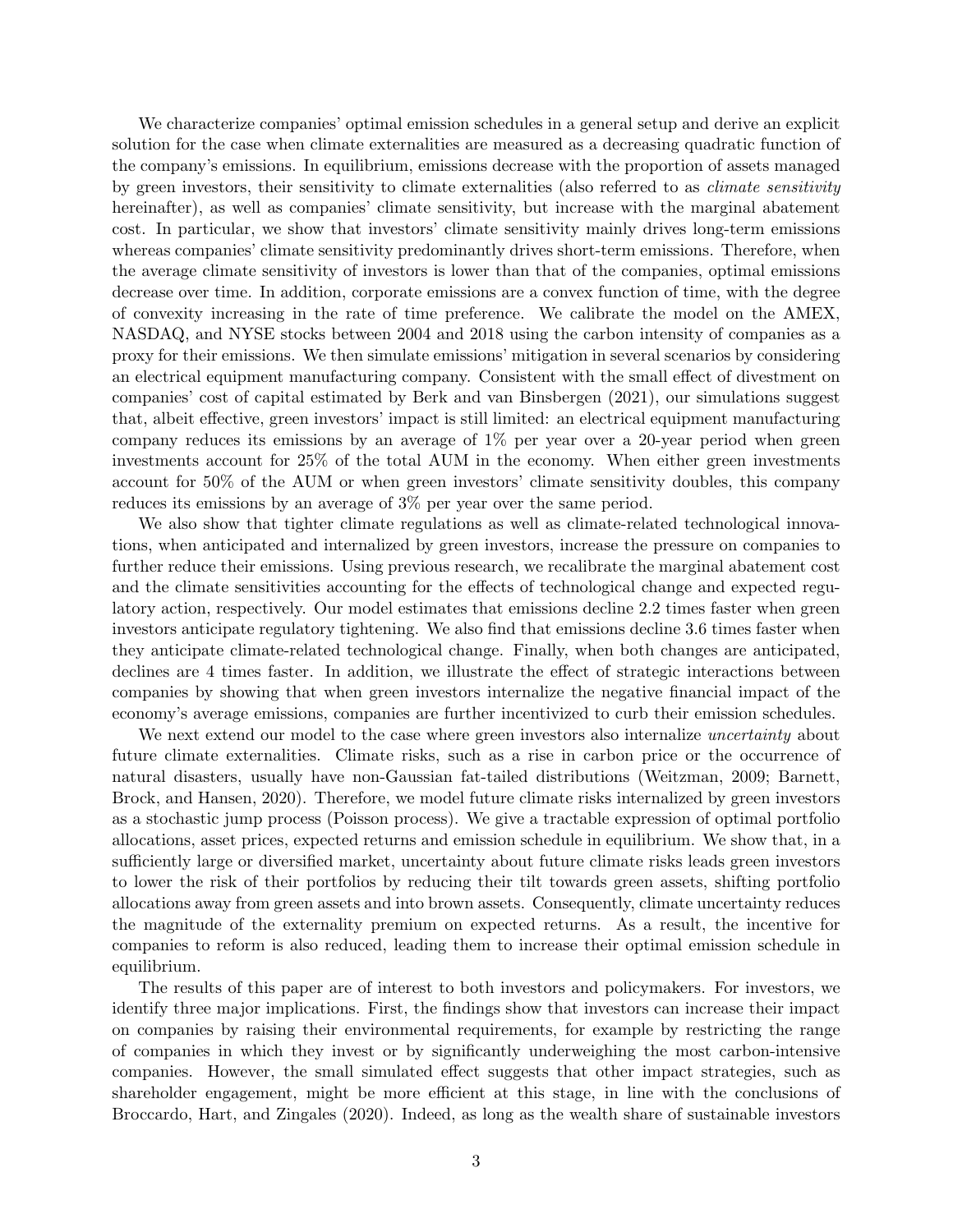is low, the assets they exclude will be purchased by regular investors whose wealth is large enough to dampen the effect on the cost of capital and thus the impact on corporate practices. Second, to increase the climate impact of their asset allocations, investors also have a key role to play as shareholders in pressing companies to increase transparency about future climate-related risks and raise their environmental standards. Third, impact investing is financially beneficial if investors favor companies that are on a pathway towards reducing their climate footprints. Investors can also benefit from financial gains by investing in green companies for which information on their climate footprints is still poorly available.

From the public authorities' viewpoint, the results of this paper have four implications. First, they highlight their role in supporting the development of green investments. In particular, they suggest policymakers should set rigorous standards for environmental impact assessments and disclosure to foster and increase impact investing. This is consistent with the recommendations of the [European Union High Level Expert Group on Sustainable Finance](#page-29-1) [\(2018\)](#page-29-1) and the [European](#page-29-2) [Commission](#page-29-2) [\(2018\)](#page-29-2)'s Action Plan, which led to the recent development of a green taxonomy and an official standard for green bonds. Second, these results emphasize the importance of access to information regarding companies' climate footprints, which enables green investors to internalize climate externalities as accurately as possible, thereby maximizing their impact on companies. Third, these results clarify the effect of climate regulations and their predictability on the adjustment of investors' beliefs: a tighter climate regulation is amplified by the adjustment of green investors' expectations, which increases their pressure on companies' cost of capital, thereby forcing them to further reduce their emissions. Fourth, our analysis shows the importance of low-cost access to greener technological solutions as a lever for companies to mitigate their climate impact. Specifically, industries for which green alternatives are limited, such as cement or aircraft, face a structural barrier to which an increase in R&D is an essential response. In addition, enabling investors to better forecast and internalize the likelihood of future technological innovations increases their impact on corporate emissions.

Related literature. This paper contributes to the emerging literature on asset pricing and impact investing in sustainable finance. First, from an asset pricing perspective, we clarify the re-lationship between the development of sustainable investing<sup>[4](#page-5-0)</sup> and asset returns. Building on the seminal paper by [Heinkel et al.](#page-30-0) [\(2001\)](#page-30-0), three recent papers by [Pastor et al.](#page-31-1) [\(2021b\)](#page-31-1), [Pedersen et al.](#page-31-2) [\(2021\)](#page-31-2) and [Zerbib](#page-32-0) [\(2021\)](#page-32-0) study this relationship using a single-period model. These papers show that the stock returns of the brownest companies are increased by a positive premium. [Bolton](#page-28-3) [and Kacperczyk](#page-28-3) [\(2021\)](#page-28-3), [Ardia, Bluteau, Boudt, and Inghelbrecht](#page-27-0) [\(2021\)](#page-27-0) and [Pastor, Stalbaugh,](#page-31-3) [and Taylor](#page-31-3) [\(2021a\)](#page-31-3) empirically support this finding.<sup>[5](#page-5-1)</sup> [Avramov, Lioui, Liu, and Tarelli](#page-28-4) [\(2021b\)](#page-28-4)

<span id="page-5-0"></span><sup>&</sup>lt;sup>4</sup>Sustainable investing can be motivated by pecuniary or non-pecuniary motives (Krüger, Sautner, and Starks, [2020\)](#page-30-2). [Riedl and Smeets](#page-31-4) [\(2017\)](#page-31-4) and [Hartzmark and Sussman](#page-30-3) [\(2020\)](#page-30-3) highlight the positive effect of sustainable preferences on sustainable fund flows. Pro-social and pro-environmental preferences also impact asset returns since they induce an increase in the return on sin stocks [\(Hong and Kacperczyk,](#page-30-4) [2009\)](#page-30-4), a decrease in the return on impact funds [\(Barber, Morse, and Yasuda,](#page-28-5) [2021\)](#page-28-5) and a decrease in the return on bonds [\(Baker, Bergstresser, Serafeim, and](#page-28-6) [Wurgler,](#page-28-6) [2018;](#page-28-6) [Zerbib,](#page-32-2) [2019\)](#page-32-2).

<span id="page-5-1"></span><sup>&</sup>lt;sup>5</sup>It is worth noting that the global empirical literature on the effects of Environment, Social and Governance (ESG) integration on asset returns is mixed: some authors highlight the negative impact of ESG performance on asset returns, while others suggest a positive relationship or find no significant impact. For negative impacts, see [Brammer, Brooks, and Pavelin](#page-28-7) [\(2006\)](#page-28-7), [Renneboog, Ter Horst, and Zhang](#page-31-5) [\(2008\)](#page-31-5), [Sharfman and Fernando](#page-31-6) [\(2008\)](#page-31-6), [ElGhoul, Guedhami, Kowk, and Mishra](#page-29-3) [\(2011\)](#page-29-3), [Chava](#page-29-4) [\(2014\)](#page-29-4), [Barber et al.](#page-28-5) [\(2021\)](#page-28-5), and [Hsu, Li, and Tsou](#page-30-5) [\(2019\)](#page-30-5). For positive impacts, see [Derwall, Guenster, Bauer, and Koedijk](#page-29-5) [\(2005\)](#page-29-5), [Statman and Glushkov](#page-31-7) [\(2009\)](#page-31-7), [Edmans](#page-29-6) [\(2011\)](#page-29-6), [Eccles, Ioannou, and Serafeim](#page-29-7) [\(2014\)](#page-29-7), Krüger [\(2015\)](#page-30-6) and [Statman and Glushkov](#page-31-8) [\(2016\)](#page-31-8). Finally, [Bauer,](#page-28-8) [Koedijk, and Otten](#page-28-8) [\(2005\)](#page-28-8), [Galema, Plantinga, and Scholtens](#page-29-8) [\(2008\)](#page-29-8) and [Trinks, Scholtens, Mulder, and Dam](#page-31-9) [\(2018\)](#page-31-9) find no significant impact.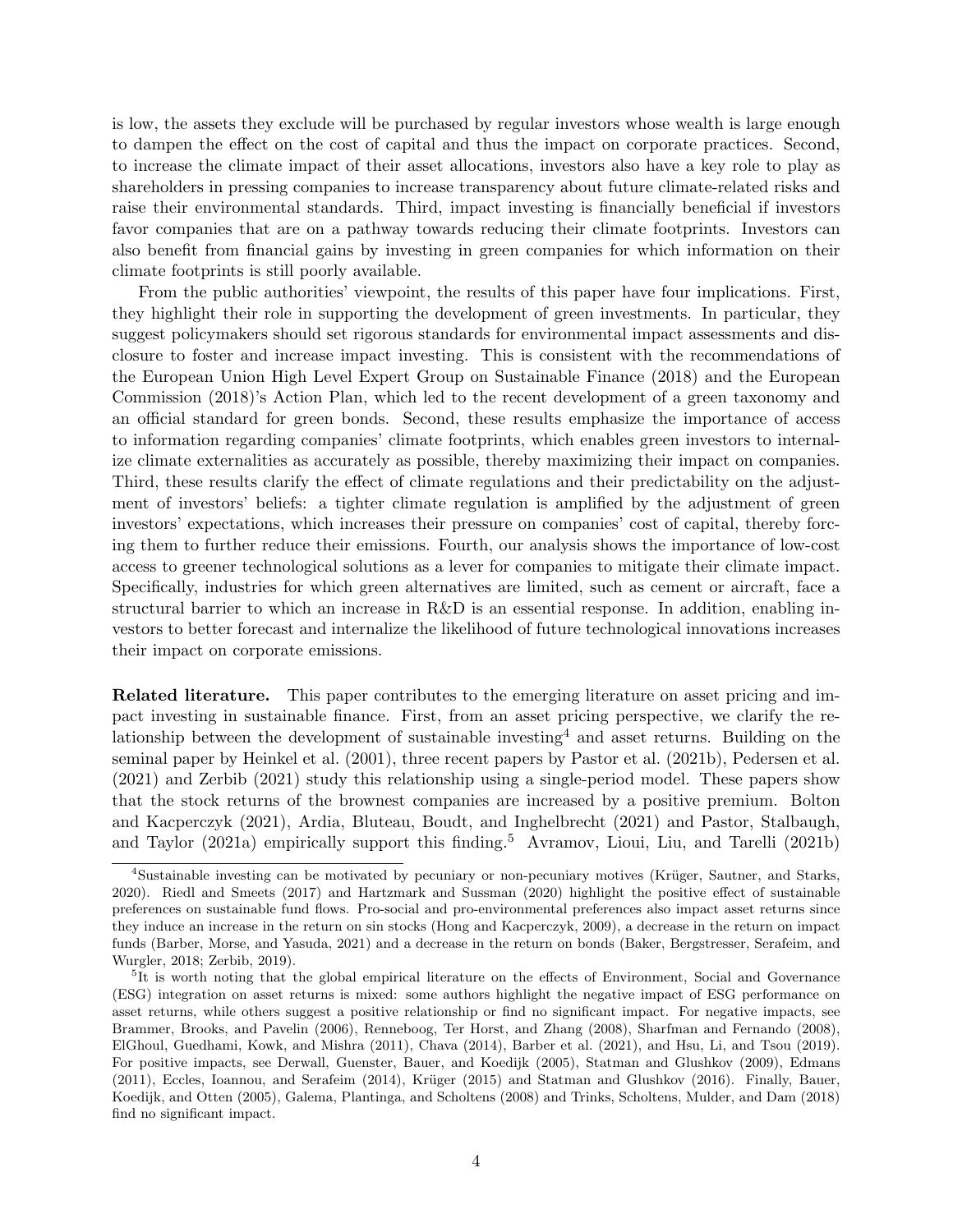extend this modeling framework with dynamic preferences for sustainability. We contribute to this literature by characterizing the dynamic of asset prices and expected returns when green investors internalize non-Gaussian climate uncertainty. Consistent with [Avramov, Cheng, Lioui, and Tarelli](#page-28-9) [\(2021a\)](#page-28-9) who study the effect of uncertainty in a Gaussian setup, we show that, in the presence of non-Gaussian uncertainty about future climate risks, the expected return gap between brown and green assets narrows as green investors diversify their exposure to mitigate their risk.

We also contribute to the emerging literature on impact investing. In a seminal study, by constructing a single-period model in which green investors have the ability to exclude the most polluting companies, [Heinkel et al.](#page-30-0) [\(2001\)](#page-30-0) show that such companies are pushed to reform because exclusionary screening negatively impacts their valuations. [Chowdhry, Davies, and Waters](#page-29-9) [\(2018\)](#page-29-9) study the optimal contracting for a company that cannot commit to social objectives and show that impact investors must hold a large enough financial claim to incentivize the company to internalize social externalities. [Oehmke and Opp](#page-31-10) [\(2019\)](#page-31-10) show how sustainable investors can enable a scale increase of clean production by internalizing social costs in the presence of financing constraints. The authors emphasize the importance of sustainable investors unconditionally caring for sustainability issues (i.e., irrespective of whether they are investors in the firm) and coordinating among themselves. They also show that non-sustainable investors and sustainable investors can jointly achieve higher surplus than either investor type alone. When markets are subject to search friction, [Landier and Lovo](#page-30-7) [\(2020\)](#page-30-7) show that the presence of an ESG fund forces companies to partially internalize externalities. In contrast, by analyzing venture capital funds, [Barber et al.](#page-28-5) [\(2021\)](#page-28-5) suggest instead that the pressure exerted by sustainable investors on companies is tied to their willingness to pay to invest in impact funds. Finally, through an asset pricing model, [Pastor et al.](#page-31-1) [\(2021b\)](#page-31-1) show that green investors produce positive social impact by shifting investment towards green firms and making firms greener. We also contribute to the literature on impact investing from an asset pricing perspective along three different avenues. First, we characterize the dynamics of companies' optimal emissions and show that increases in either the share of green investors or their climate sensitivity pushes companies to cut their emissions by affecting their cost of capital. Notably, long-term emission dynamics are governed by green investors' beliefs, while short-term dynamics are driven by companies' beliefs. Second, when investors internalize future climate-related regulations and technological innovations, they increase their pressure on companies' cost of capital, thereby incentivizing them to further reduce their emissions. Finally, we show that green investors' uncertainty about future climate risks leads companies to increase their emissions.

The remainder of this paper is structured as follows. Section 2 introduces an economy populated by greenhouse gas emitting companies and investors with heterogeneous beliefs. Section 3 describes the equilibrium pricing equations and companies' emission schedules when green investors internalize deterministic climate externalities. Section 4 extends the model to non-Gaussian stochastic climate externalities. Section 5 concludes the paper. Proofs of the mathematical results are presented in detail in the Appendix.

## <span id="page-6-0"></span>2 A simple economy with greenhouse gas emitting companies and heterogeneous beliefs

We develop a simple model with heterogeneous beliefs in which climate externalities are internalized by green investors in a deterministic way. We introduce the dynamics of the assets available in the market and heterogeneous beliefs about climate externalities of three types of agents—a group of regular investors, a group of green investors and  $n$  companies. We then present the investors' and companies' optimization programs.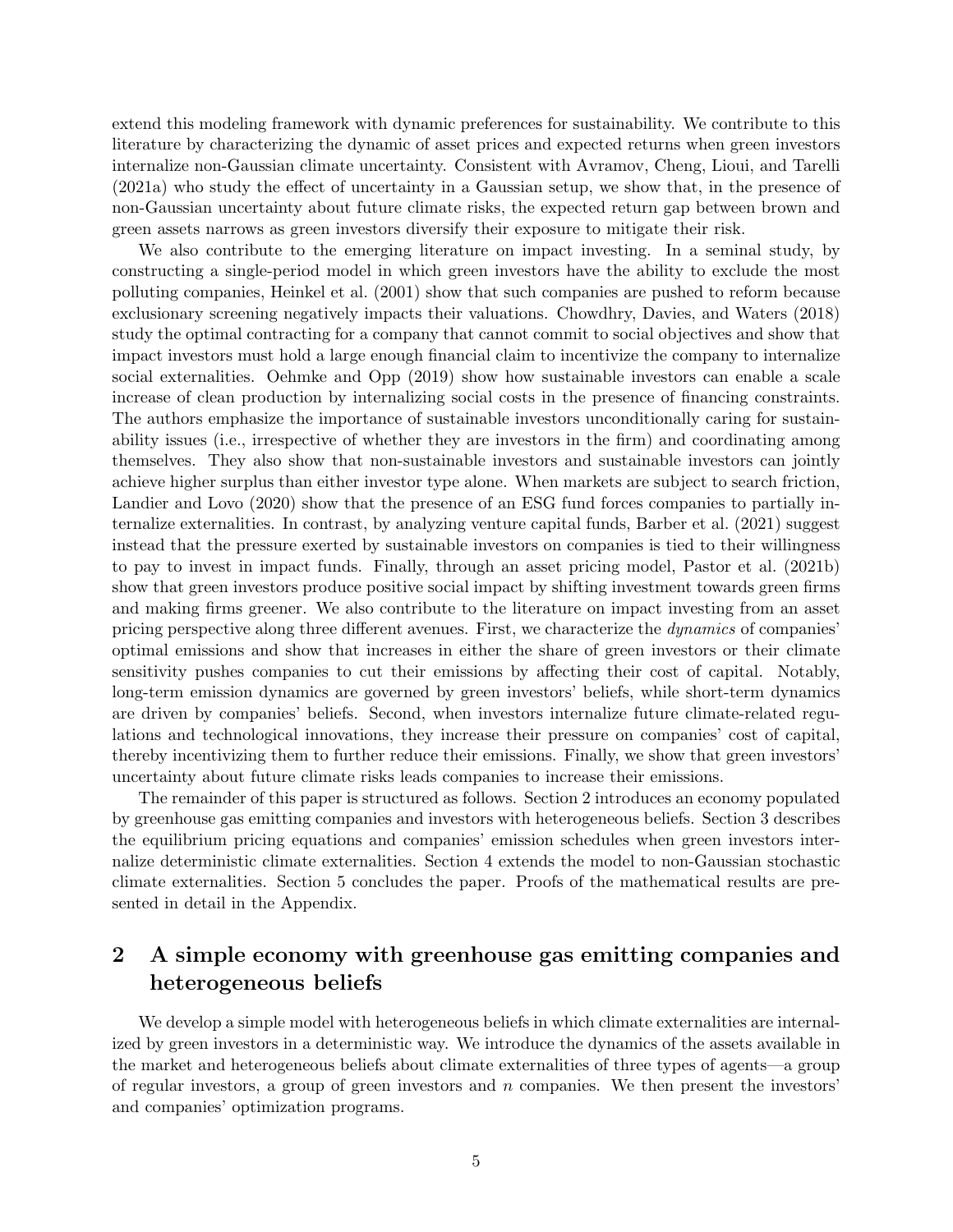#### 2.1 Securities market

In this section, we consider a financial market consisting of  $n$  risky stocks and a risk-free asset, which is assumed to be free of arbitrage and complete. The risk-free asset is in perfectly elastic supply and we assume that the risk-free rate is zero without loss of generality.[6](#page-7-0) Each stock  $i \in \{1, \ldots, n\}$  is in positive net supply of one unit and is a claim on a single liquidating dividend  $D_T^i$  at horizon T. The terminal dividend of the *i*-th asset,  $D_T^i$ , is broken down into three terms: (i) the cost of an environmental reform, decided by the company at time  $t = 0$  and implemented between  $t = 0$  and  $t = T$ , with an associated greenhouse gas emission schedule; (ii) the initial dividend forecast at time  $t = 0$  net of the cost of the environmental reform; (iii) the entire cash flow news sequence between  $t = 0$  and  $t = T$ . The values of the first two terms are public information at time  $t = 0$  and their sum is also referred to as the initial dividend forecast. We isolate the cost of environmental reform from the initial dividend forecast because it is a parameter of interest in our model. This cost is known at the initial state because a company's decision to reduce its emissions is usually made over a long period of time. For example, the transformation of a generating fleet by an electric utility, or the development of a line of electric vehicles by a car manufacturer are the result of long-term decisions known to the public well in advance of their completion. Therefore, the vector of terminal dividends for all assets,  $D_T \in \mathbb{R}^n$ , reads

<span id="page-7-3"></span>
$$
D_T = \underbrace{\int_0^T c_t (\psi_t - \psi_b) dt}_{\text{Cost of reform}} + \underbrace{\int_0^T \sigma_t dB_t}_{\text{net of cost of reform}}.
$$
\n(1)

In the first term of the above expression, representing the cost of an environmental reform,  $\psi_t$ is the vector of greenhouse gas emissions per unit of time of the companies at date  $t$ .<sup>[7](#page-7-1)</sup> We refer to greenhouse gas emissions for simplicity, but  $\psi$  can be seen as a measure of relative emissions compared to a level of production (e.g., carbon intensity). The constant  $\psi_b \in \mathbb{R}^n_+$  is the vector of initial (or *baseline*) emissions, and  $c_t$  is a diagonal matrix with elements  $(c_t^i)$ , which correspond to the marginal abatement costs for each company. Thus, by reducing its emissions by  $x$ , the *i*-th company reduces its terminal dividend by  $c_t^ix$  per unit of time t. The process  $(\psi_t^i)_{t\in[0,T]}$ , which is also referred to as the emission schedule of the *i*-th company, is determined at time  $t = 0$ : it is deterministic and does not depend on the future cash flow news so as to reflect the long-term nature of companies' reform strategies. The second term of the expression, d, is a constant vector corresponding to the initial dividend forecast under a reference probability measure net of the cost of the environmental reform. In the third term,  $\sigma_t dB_t$  ( $t \in [0,T]$ ) is the sequence of cash flow news, where  $(B_s)_{s\in[0,T]}$  is a standard *n*-dimensional Brownian motion defined on a probability space  $(\Omega, \mathcal{F}, \mathbb{P})$  equipped with a filtration  $(\mathcal{F}_s)_{s \in [0,T]}$ . We refer to  $\mathbb P$  as the *reference probability measure* and we will later introduce other probability measures for the companies and the investors, which reflect their different beliefs. For each  $s \in [0, T]$ ,  $\sigma_s$  is a deterministic,  $n \times n$ , invertible matrix.

Denoting by  $(p_t)_{t\in[0,T]}$  the equilibrium assets price process in  $\mathbb{R}^n$ , we assume  $p_T = D_T$ . We also denote the dividend forecast under the reference probability measure at  $t \in [0, T]$  by

<span id="page-7-2"></span>
$$
D_t = \mathbb{E}[D_T|\mathcal{F}_t] = \int_0^T c_t(\psi_t - \psi_b)dt + d + \int_0^t \sigma_s dB_s,
$$
\n(2)

<span id="page-7-0"></span> $6$ As stressed by [Atmaz and Basak](#page-28-10) [\(2018\)](#page-28-10), the interest rate can be taken as exogenous since consumption occurs only at time  $T$ , i.e., there is no intermediate consumption.

<span id="page-7-1"></span>Formally,  $\psi \in F([0,T], \mathbb{R}^n_+)$ , where  $F([0,T], \mathbb{R}^n_+)$  is the set of Borel-measurable functions of  $[0,T]$  in  $\mathbb{R}^n_+$ .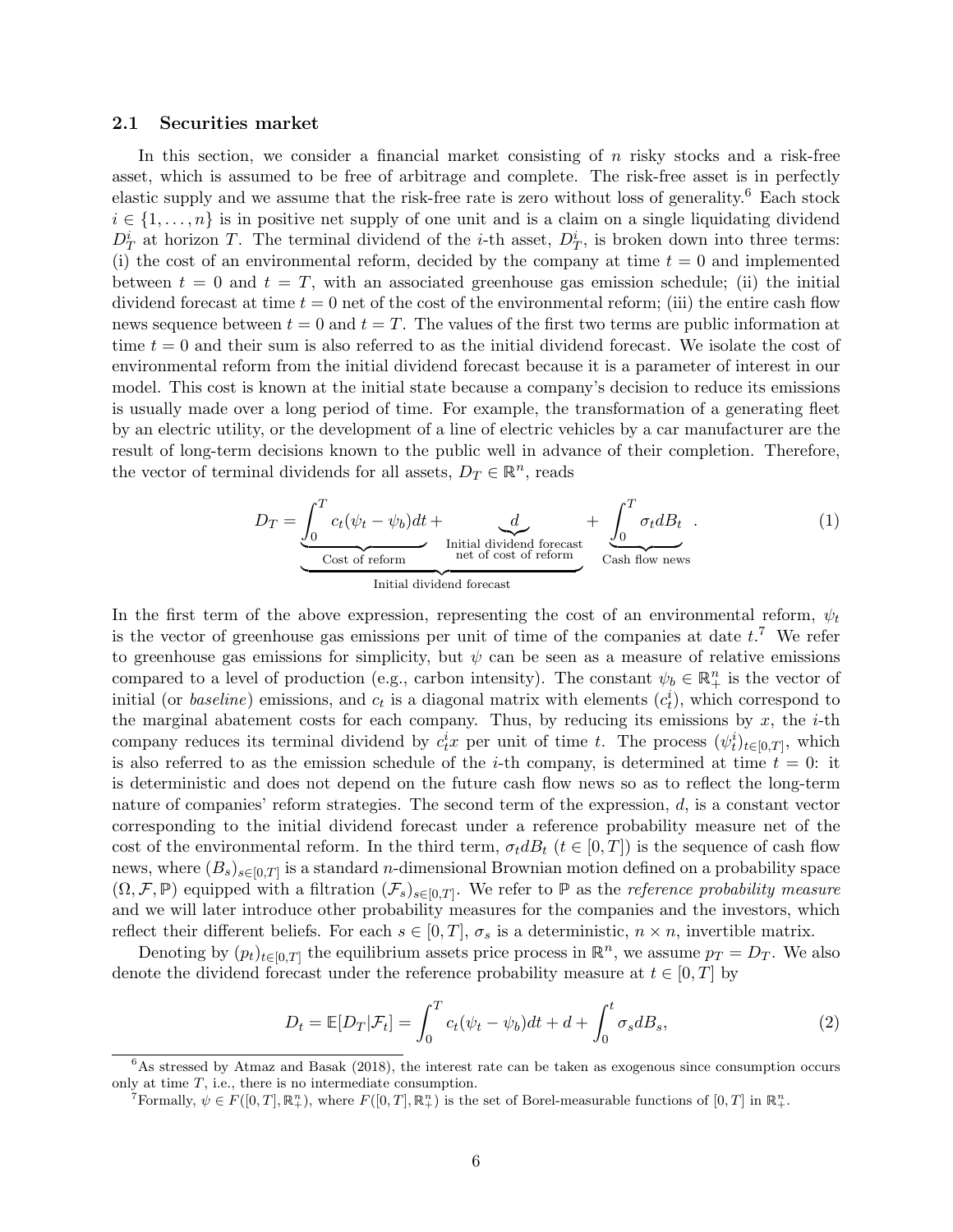and in particular,

$$
D_0 = \mathbb{E}[D_T|\mathcal{F}_0] = \int_0^T c_t(\psi_t - \psi_b)dt + d.
$$

This Gaussian continuous-time specification of the dividend dynamics is consistent with previous literature on models with heterogeneous beliefs that study investors' reaction to good and bad news [\(Veronesi,](#page-32-3) [1999\)](#page-32-3), excess confidence [\(Scheinkman and Xiong,](#page-31-11) [2003\)](#page-31-11) and extrapolation bias [\(Barberis, Greenwood, Jin, and Shleifer,](#page-28-11) [2015\)](#page-28-11).<sup>[8](#page-8-0)</sup> We choose a setup with Gaussian dividends and prices because we are after explicit formulae for equilibrium prices, which companies use to endogenously determine their prospective greenhouse gas emissions.

#### 2.2 Investors' and companies' beliefs

The market is populated by two types of investors, regular and green, who have different expectations regarding companies' future cash flow news. Regular investors only consider the information related to the flow of financial news, in addition to the initial dividend forecast. Therefore, under their probability measure  $\mathbb{P}^r$ , conditional on the information in t, they account for the past cash flow news,  $\int_0^t \sigma_s dB_s$ , which is known at time t, but the expectation of the future cash flow news,  $\int_t^T \sigma_s dB_s$ , is zero as  $B_s$  is a Brownian motion. Denoting by  $\mathbb{E}_t^r$  this conditional expectation,

<span id="page-8-1"></span>
$$
\mathbb{E}_t^r(D_T) = D_t,\tag{3}
$$

that is, the dividend forecast of the regular investors coincides with the dividend forecast under the reference probability measure. From the point of view of the properties of the cash flow news,  $\sigma_s dB_s$ , there is no difference between the measures  $\mathbb P$  and  $\mathbb P^r$ , and we can simply assume  $\mathbb P = \mathbb P^r$ . However, it should be noted that  $\mathbb P$  is a technical device and, as such, we make no assumptions about the realistic nature of this measure. The expectations of regular investors are thus not necessarily consistent with the realized events.

In contrast, compared to regular investors, green investors are more aware of environmental risks, their magnitude, and their timing, or better equipped to anticipate them. Therefore, they internalize the financial impact of the expected climate externalities of the companies in which they invest. These externalities correspond, for example, to greenhouse gas emissions and reflect companies' exposure to various climate transition risks, such as the rise in carbon price [\(Jakob and](#page-30-1) [Hilaire,](#page-30-1) [2015\)](#page-30-1) or changes in consumer preferences. While climate externalities will have a negative financial impact for the brownest companies, they may positively impact the greenest companies. In our first model specification (Sections [2](#page-6-0) and [3\)](#page-11-0), we assume that green investors have a perfect anticipation of the future climate externalities. As a result, in addition to accounting for the cash flow news and the initial dividend forecast as regular investors do, green investors internalize, under their probability measure, the financial impact of future climate externalities at date  $t \in [0, T]$ . The latter is expressed by

$$
\int_{t}^{T} \theta_{s}(\psi_{s}) ds.
$$
 (4)

Here,  $\theta_s(\psi_s) \in \mathbb{R}^n$  is the vector of the *financial impact of climate externalities* (for convenience, referred to as *climate externalities*) at date  $s \in [0, T]$ . Naturally, we assume that  $\theta_s^i$  is a decreasing function of  $\psi_s^i$  so that higher emissions of the *i*-th company correspond to stronger negative financial

<span id="page-8-0"></span><sup>8</sup>Other articles on heterogeneous beliefs adopt this same setup in discrete time such as [Hong and Stein](#page-30-8) [\(1999\)](#page-30-8), [Barberis and Shleifer](#page-28-12) [\(2003\)](#page-28-12) and [Barberis, Greenwood, Jin, and Shleifer](#page-28-13) [\(2018\)](#page-28-13).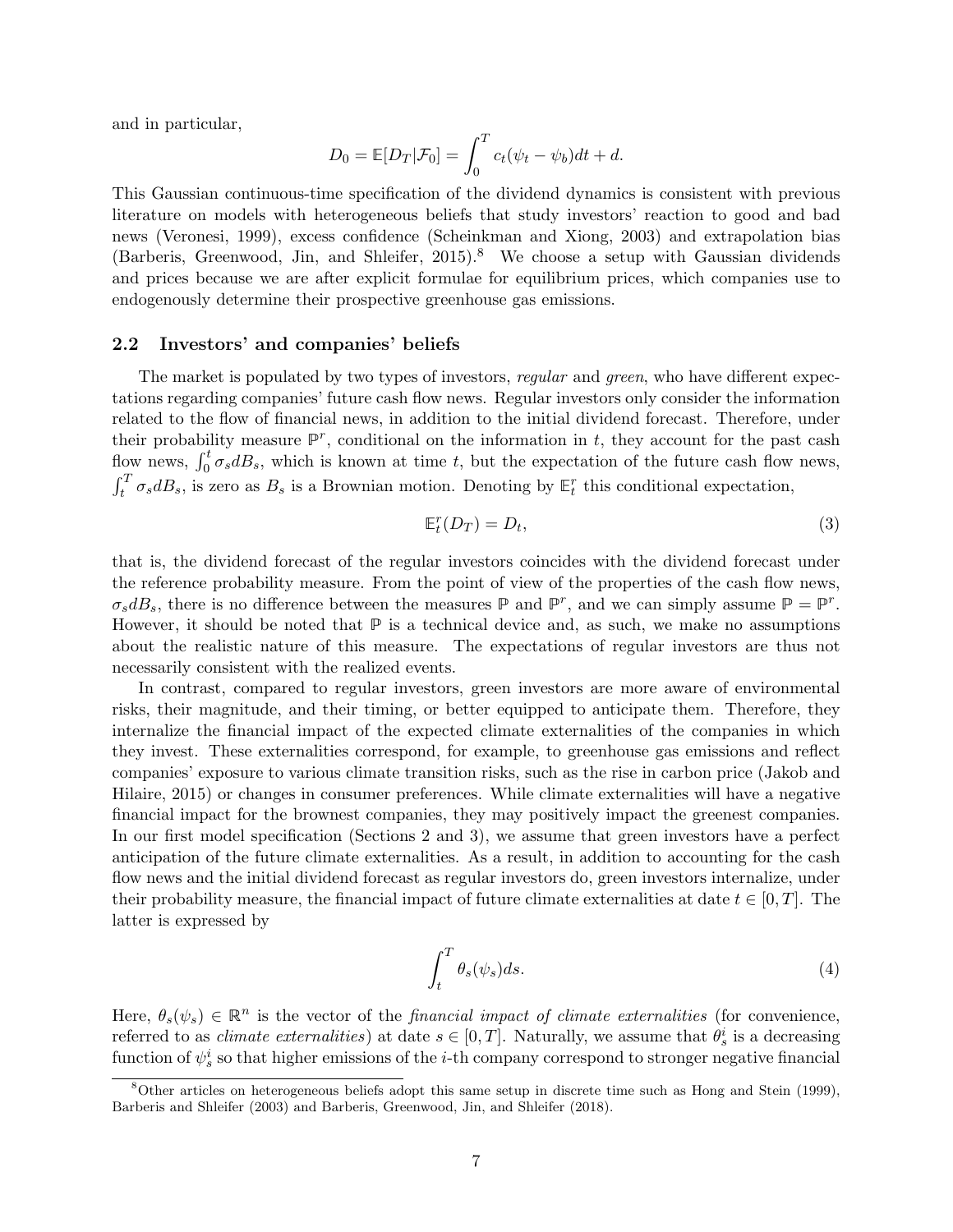impact on the *i*-th asset. However, in a general case,  $\theta_s^i$  depends on the emissions of all companies because more global emissions increases financial risks for each company. This is why  $\theta_s^i$  is a function of the whole vector  $\psi_s$ . Moreover,  $\theta_s^i$  is a function of time to reflect growing climate sensitivity of green investors, or their anticipation of stronger regulatory pressure. As a consequence, green investors internalize their climate beliefs regarding the i-th company by attributing a fundamental value to the *i*-th stock at time t that is higher (if  $\int_t^T \theta_s^i(\psi_s) ds$  is positive) or lower (if  $\int_t^T \theta_s^i(\psi_s) ds$  is negative) than the value of the dividend forecast (see Equation [\(2\)](#page-7-2)). Denoting by  $\mathbb{E}_{t}^{\hat{g}}$  $_t^g$  the expectation of the green investors conditional on the information at time  $t$ , we have

<span id="page-9-1"></span>
$$
\mathbb{E}_t^g(D_T) = D_t + \int_t^T \theta_s(\psi_s)ds,\tag{5}
$$

that is, the dividend forecast of the green investors equals the forecast under the reference measure augmented by the financial impact of future climate externalities internalized by these investors. It is worth noticing that the variable  $D_t$  is constructed from the actual realization of the past cash flow news between 0 and t, which is a known quantity to investors at time t. However, from a probabilistic point of view, the stochastic process  $D_t$  under the probability  $\mathbb{P}^g$  includes an additional drift  $\theta_s(\psi_s)ds$  associated with the beliefs of green investors.<sup>[9](#page-9-0)</sup>

Alongside the two types of investors, we also introduce the productive sector by modeling the views of the companies about the n assets available on the market. As in [Oehmke and Opp](#page-31-10) [\(2019\)](#page-31-10), corporate managers (referred to as companies hereinafter) also have subjective beliefs about the financial impact of climate externalities on the dividend dynamics of each of the  $n$  companies. We denote by  $\theta_s^c(\psi_s)$  the vector of the climate externalities internalized by all companies. Denoting by  $\mathbb{E}_t^c$  the expectation of the companies conditional on the information in t, we have

<span id="page-9-4"></span>
$$
\mathbb{E}_t^c(D_T) = D_t + \int_t^T \theta_s^c(\psi_s)ds.
$$
\n(6)

Similarly to Equation [\(5\)](#page-9-1), the dividend forecast of the companies equals the forecast under the reference measure augmented by the financial impact of future climate externalities internalized by the companies. Here again, the variable  $D_t$  is constructed from the actual realization of the past cash flow news between  $0$  and  $t$ , which is known to market participants at time  $t$ . However, from a probabilistic point of view, the dynamic of the stochastic process  $D_t$  under the probability  $\mathbb{P}^c$ includes an additional drift  $\theta_s^c(\psi_s)$  associated with the companies' beliefs.<sup>[10](#page-9-2)</sup>

#### 2.3 Investors' preferences and optimization

Regular and green investors are assumed to have CARA preferences. Subject to their budget constraints, investors maximize the expected exponential utility of their terminal wealth<sup>[11](#page-9-3)</sup>  $W_T$ , which reads

$$
\mathbb{E}^j(1-e^{-\gamma^j W_T^j}), \quad \gamma^j>0, \quad j\in \{r,g\},
$$

<span id="page-9-0"></span><sup>9</sup>Formally, the probability measure of green investors is constructed through a change of measure. The Radon-Nikodym density that connects the two probability measures  $\mathbb{P}^g$  and  $\mathbb{P}^r$  is  $Z_T = e^{\int_0^T \lambda_s^{\top} dB_s - \frac{1}{2} \int_0^T ||\lambda_s||^2 ds}$ , where  $\lambda_t := \sigma_t^{-1} \theta_t(\psi_t)$ . Under  $\mathbb{P}^g$ , the dynamics of the stochastic process  $D_t$  reads  $D_t = \int_0^T c_s(\psi_s - \psi_b) ds + d + \int_0^t \sigma_s dB_s^g +$  $\int_0^t \theta_s(\psi_s) ds$ , where  $B^g$  is a brownian motion under  $\mathbb{P}^g$ .

<span id="page-9-2"></span> $10$ In the same way as presented in footnote [9,](#page-9-0) the companies' measure is constructed through a similar change of measure where  $\theta_t(\psi_t)$  is replaced by  $\theta_t^c(\psi_t)$ .

<span id="page-9-3"></span><sup>&</sup>lt;sup>11</sup>As [Atmaz and Basak](#page-28-10) [\(2018\)](#page-28-10) point out, investors' preferences are based on their wealth at the terminal date rather than on intermediate dates, which would have led to endogenizing the interest rate in equilibrium.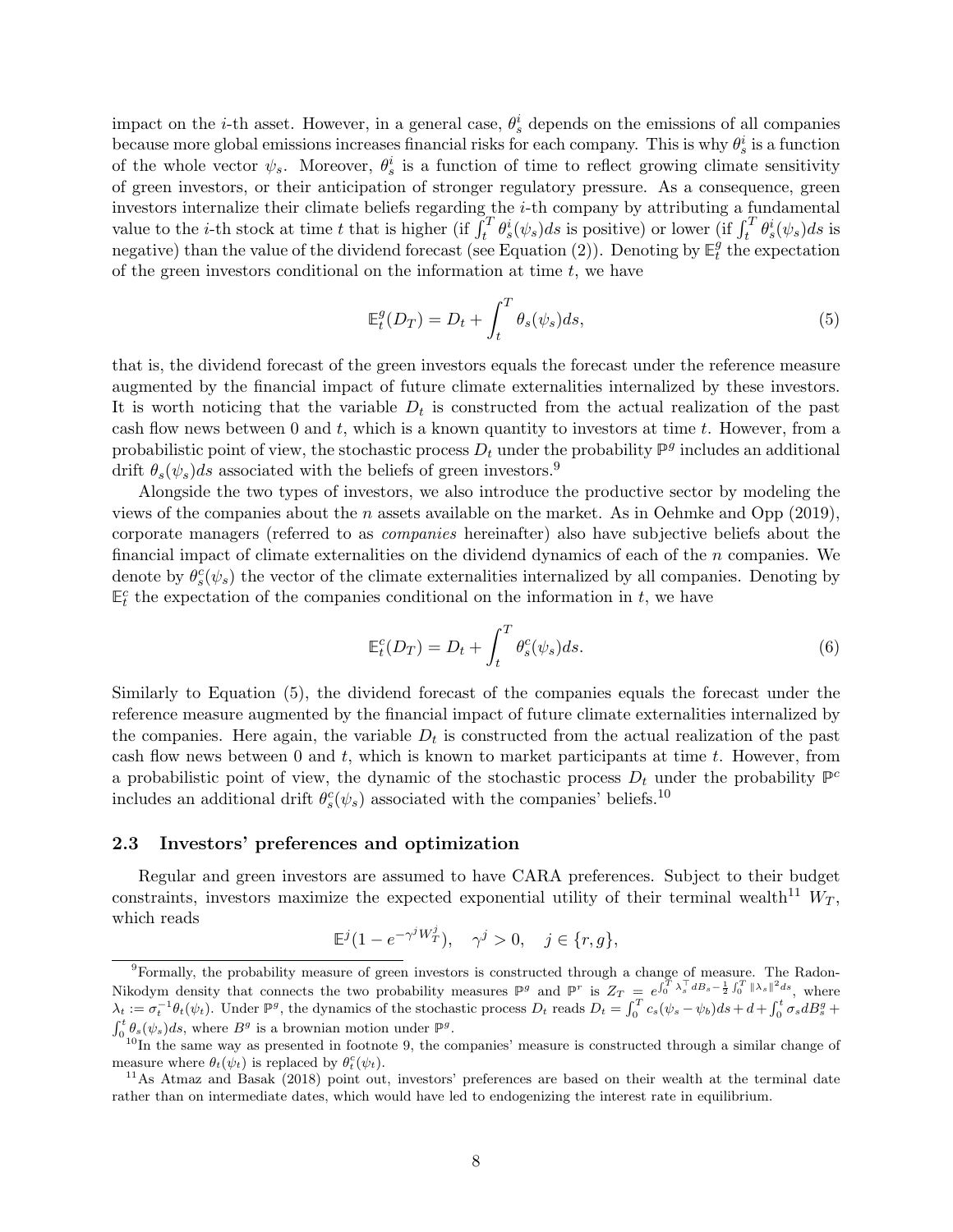where the superscripts r and g refer to the regular and green investors, respectively, and  $\gamma^j$ s are their absolute risk aversions. The wealth processes follow the dynamics

<span id="page-10-2"></span>
$$
W_t^r = w^r + \int_0^t (N_s^r)^\top dp_s, \qquad W_t^g = w^g + \int_0^t (N_s^g)^\top dp_s,\tag{7}
$$

where  $N_t^r$  and  $N_t^g$  $t<sub>t</sub><sup>g</sup>$  are quantities of assets held by the regular and green investors, respectively, at time t, and prices  $(p_t)_{t\in[0,T]}$  are determined by the market clearing condition. The initial wealth levels of regular and green investors are denoted by  $w^r$  and  $w^g$ , respectively, and the symbol  $\top$ stands for the transposition operator.

In what follows, we denote by  $\gamma^*$  the global risk aversion, defined by  $\frac{1}{\gamma^*} = \frac{1}{\gamma^0}$  $\frac{1}{\gamma^r}+\frac{1}{\gamma^t}$  $\frac{1}{\gamma^g}$ , and set  $\alpha = \frac{\gamma^r}{\gamma^r + \gamma^r}$  $\frac{\gamma^r}{\gamma^r+\gamma^g}$  and  $1-\alpha=\frac{\gamma^g}{\gamma^r+\gamma^g}$  $\frac{\gamma^9}{\gamma^r+\gamma^9}$ . To simplify the interpretation of the impact of green and regular investors' wealth on the variables in equilibrium, and without losing generality, we assume that green and regular investors have equal relative risk aversions; that is,  $\gamma^R = \gamma^g w^g = \gamma^r w^r$ , where  $\gamma^R$  denotes the relative risk aversion. In this case,  $\alpha$  is the proportion of the green investors' initial wealth at  $t = 0$ , and  $1 - \alpha$  is that of the regular investors; that is,  $\alpha = \frac{w^g}{w^g + w^r}$  and  $1 - \alpha = \frac{w^r}{w^g + w^r}$ .

#### 2.4 Companies' utility and optimization

A company's decision to implement reforms to mitigate its climate footprint is made over a sufficiently long time horizon. Therefore, at  $t = 0$ , the *i*-th company chooses its emission schedule,  $(\psi_t^i)_{t\in[0,T]}$ , up to the horizon T so as to maximize its future valuation. Consequently, in our setup, we endogenize companies' emissions through their market values: on the one hand, investors allocate their wealth according to companies' emission schedules, $^{12}$  $^{12}$  $^{12}$  thereby impacting companies' market values; on the other hand, companies take into account their market values to determine their emission schedules. We denote by  $\rho$  the rate of time preference and by  $\psi^{-i}$  the vector of emission schedules of companies other than the *i*-th company. The market value of the *i*-th company's asset at time t is denoted by  $p_t^i(\psi^i, \psi^{-i})$  to reflect its dependence on the vector  $\psi$  of all companies' emission schedules. The companies have a linear utility and risk neutral preferences [\(Lambrecht](#page-30-9) [and Myers,](#page-30-9) [2017;](#page-30-9) [van Binsbergen and Opp,](#page-31-12) [2019\)](#page-31-12). Therefore, at  $t = 0$ , the *i*-th company chooses  $(\psi_t^i)_{t \in [0,T]}$  so as to maximize the following objective function:

<span id="page-10-1"></span>
$$
\mathcal{J}^{i}(\psi^{i}, \psi^{-i}) = \mathbb{E}^{c} \left[ \int_{0}^{T} e^{-\rho t} p_{t}^{i}(\psi^{i}, \psi^{-i}) dt \right]. \tag{8}
$$

Maximizing the sum of the market values over the entire period is consistent with [Pastor et al.](#page-31-1) [\(2021b\)](#page-31-1) as well as recent studies on Chief Executive Officers' (CEO) compensation plans. [Larcker](#page-30-10) [and Tayan](#page-30-10) [\(2019\)](#page-30-10), for example, report that "stock-based performance awards have replaced stock options as the most prevalent form of equity-based pay." In addition, CEOs are generally required to hold their companies' stocks. Managers are therefore directly interested in the valuation of their company's stock price at each date, which endogenizes the financial impact of the company's emission schedule. This optimization program is also in line with the approach of [Heinkel et al.](#page-30-0) [\(2001\)](#page-30-0) in the context of a multi-period model where the company's climate impact is endogenized.

The optimal emission schedule,  $\psi^*$ , corresponds to a Nash equilibrium in which each company  $i \in \{1, ..., n\}$  determines its own emissions,  $\psi^{i,*}$ , in  $t = 0$ , so that

$$
\mathcal{J}^{i}(\psi^{*,i}, \psi^{*,-i}) \ge \mathcal{J}^{i}(\psi^{i}, \psi^{*,-i}), \quad \text{for all } \psi^{i} \in F([0,T], \mathbb{R}_{+}). \tag{9}
$$

Table [1](#page-11-1) summarizes the preferences and optimization programs of the different players and their interactions in the economy we model.

<span id="page-10-0"></span><sup>&</sup>lt;sup>12</sup>Green investors internalize climate externalities and all investors account for the costs of environmental reforms.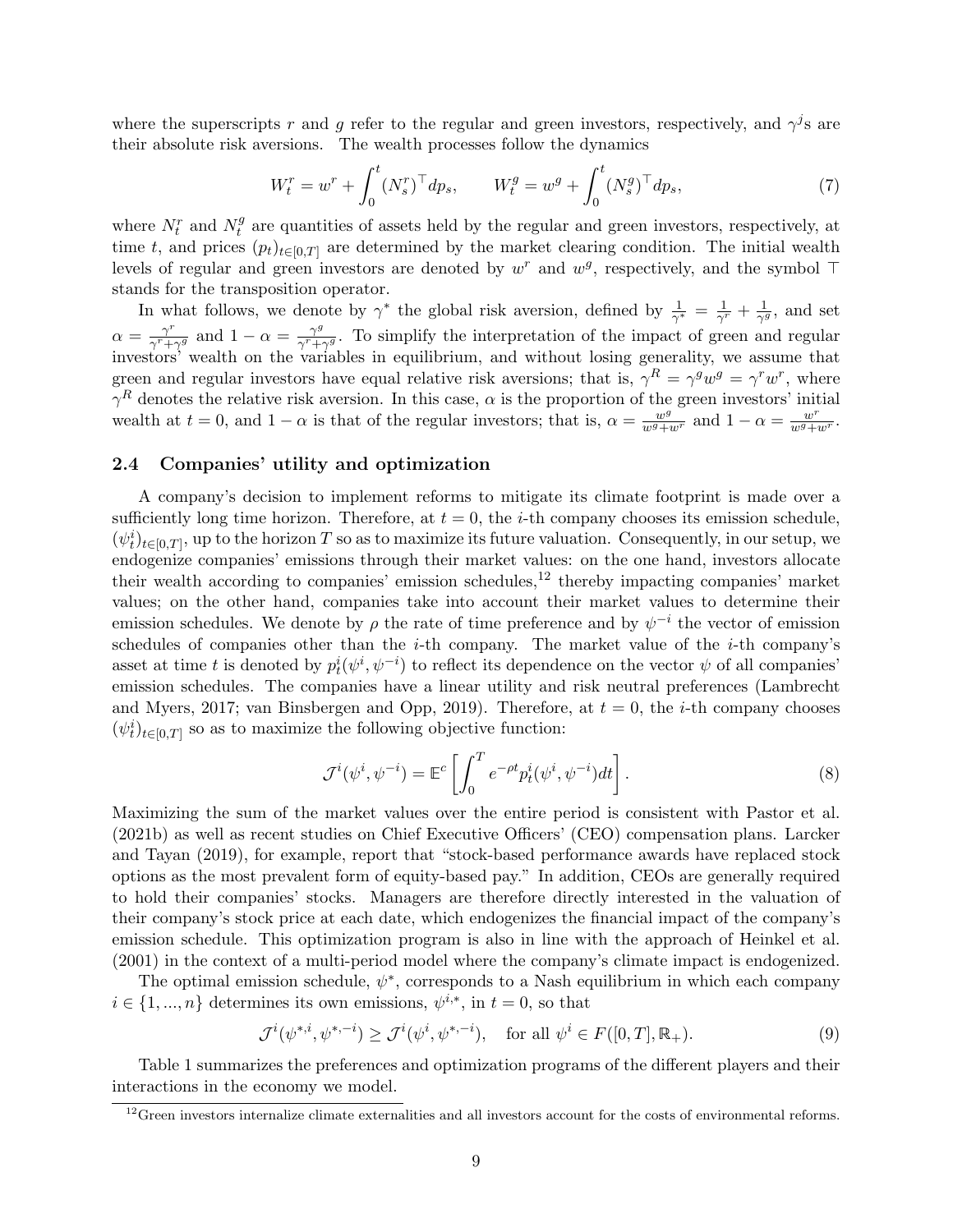<span id="page-11-1"></span>Table 1 Summary of agents' actions. This table summarizes the optimization programs of each agent as well as their interactions between  $t = 0$  and  $t = T$ .

| Date                   | Agent             | Choose                                                         | Given                                                                                                                                                                                                                                                               |
|------------------------|-------------------|----------------------------------------------------------------|---------------------------------------------------------------------------------------------------------------------------------------------------------------------------------------------------------------------------------------------------------------------|
| At $t=0$               | Companies         | Their deterministic emission<br>schedule, $\psi$ , from 0 to T | - Their expected market value between<br>$0$ and $T$<br>- The cost of reducing their emissions be-<br>tween 0 and $T$                                                                                                                                               |
| $\forall t \in [0, T]$ | Regular investors | Their asset allocation, $N^r$                                  | - The observed cash flow news between 0<br>and t, and the expected cash flow news<br>between t and $T$<br>- The cost of reducing companies' emis-<br>sions between 0 and $T$                                                                                        |
| $\forall t \in [0, T]$ | Green investors   | Their asset allocation, $Ng$                                   | - The observed cash flow news between 0<br>and $t$ , and the expected cash flow news<br>between t and $T$<br>- The cost of reducing companies' emis-<br>sions between 0 and $T$<br>- The expected financial impact of com-<br>panies' emissions between $t$ and $T$ |

## <span id="page-11-0"></span>3 Equilibrium in the presence of greenhouse gas emitting companies and heterogeneous beliefs

This section presents equilibrium asset prices and returns in the model developed in Section [2.](#page-6-0) The optimal portfolio allocations of regular and green investors are found explicitly. We derive the optimal dynamics of companies' emissions, which we render tractable by assuming that climate externalities are quadratic. Finally, we analyze the effects of regulatory changes, technological changes, and companies' interactions on companies' optimal emission schedules.

#### 3.1 Equilibrium stock prices and returns

In equilibrium, investors choose their allocations, which maximize their expected utility. Equilibrium prices are determined such that the market clears. Denoting  $\Sigma_t = \sigma_t^{\top} \sigma_t$ , and letting 1 be the vector of ones of length  $n$ , Proposition [1](#page-11-2) gives the equilibrium prices and allocations.

<span id="page-11-2"></span>**Proposition 1.** Given an emission schedule  $(\psi_t)_{t \in [0,T]}$ , asset prices in equilibrium read

<span id="page-11-4"></span><span id="page-11-3"></span>
$$
p_t = D_t - \int_t^T \mu_s ds \quad with \quad \mu_t = \gamma^* \Sigma_t \mathbf{1} - \alpha \theta_t(\psi_t), \tag{10}
$$

where  $-\alpha \theta_t(\psi_t)$  is the externality premium. The optimal number of shares for the regular and green investors are

$$
N_t^r = (1 - \alpha) \left( 1 - \frac{1}{\gamma^g} \Sigma_t^{-1} \theta_t(\psi_t) \right) \quad \text{and} \quad N_t^g = \alpha \left( 1 + \frac{1}{\gamma^r} \Sigma_t^{-1} \theta_t(\psi_t) \right), \tag{11}
$$

respectively.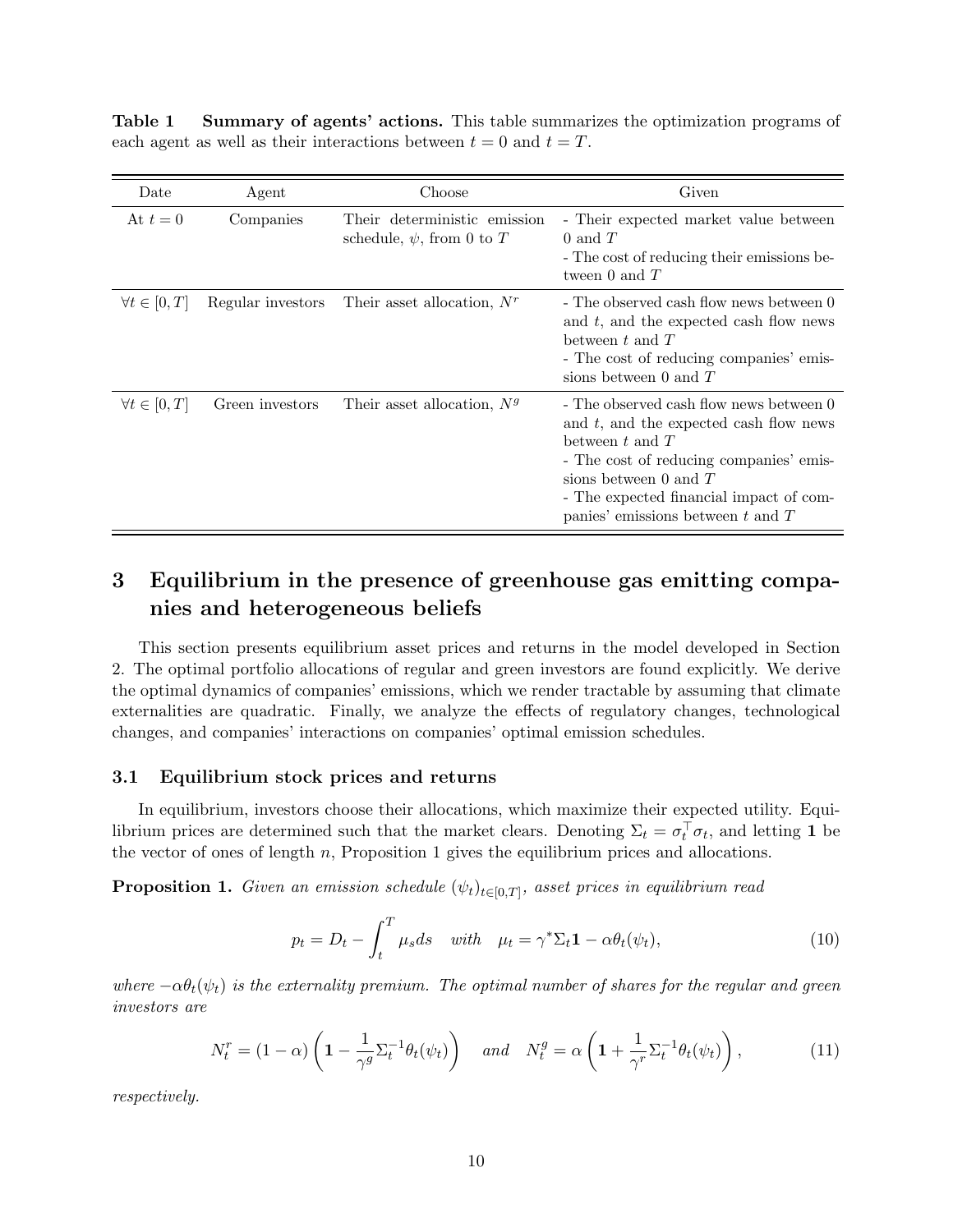The different beliefs of green investors introduce an *externality premium*, which is an additional drift in the price dynamics. When future climate externalities are negative (i.e., the emissions are high), the price is adjusted downward proportionally to the fraction of the initial wealth held by the green investors,  $\alpha$ . Conversely, when future externalities are positive (i.e., the emissions are low), green investors bid up the price, which is adjusted upwards. However, the cost of environmental reform arises in the dividend forecast,  $D_t$  (see Equation [\(2\)](#page-7-2)), and impacts the price in the opposite direction: a reduction (increase) in emissions thus lowers (increases) the price. Therefore, the net effect of a change in emissions on the price depends on the intensity with which green investors internalize climate externalities (through  $\theta_t^i$ ) and the cost of reform (through  $c_t^i$ ).

The effect of heterogeneous beliefs on climate externalities can also be analyzed in terms of expected dollar returns (referred to as *expected returns* hereinafter),  $\mathbb{E}(dp_t) = \mu_t dt$ . Since  $\theta_t^i$  is a decreasing function of  $\psi_t^i$ , expected returns increase with companies' emissions. The externality premium on asset returns can be positive  $(\theta_t^i(\psi) < 0)$  or negative  $(\theta_t^i(\psi) > 0)$ . This result is supported by extensive empirical evidence, including [Renneboog et al.](#page-31-5) [\(2008\)](#page-31-5), [Sharfman and Fernando](#page-31-6) [\(2008\)](#page-31-6), [Chava](#page-29-4) [\(2014\)](#page-29-4), [Barber et al.](#page-28-5) [\(2021\)](#page-28-5), [Bolton and Kacperczyk](#page-28-3) [\(2021\)](#page-28-3) and [Hsu et al.](#page-30-5) [\(2019\)](#page-30-5). It is also consistent with the theoretical works of [Pastor et al.](#page-31-1) [\(2021b\)](#page-31-1), [Pedersen et al.](#page-31-2) [\(2021\)](#page-31-2) and [Zerbib](#page-32-0) [\(2021\)](#page-32-0), who show, through a single-period model, that expected returns increase along with a company's climate impact as green investors require a higher cost of capital.

The number of shares purchased by investors is also adjusted by the climate externalities. Green investors overweigh assets with the higher positive externalities and underweigh or short assets with the higher negative externalities. Regular investors have a symmetrical allocation by providing liquidity to green investors. This result is consistent with optimal allocations in disagreement models where some investors have an optimistic market view and others a pessimistic one [\(Osambela,](#page-31-13) [2015;](#page-31-13) [Atmaz and Basak,](#page-28-10) [2018\)](#page-28-10): the risk is transferred from pessimists to optimists who increase their holding of the asset under consideration.

#### <span id="page-12-3"></span>3.2 Equilibrium emission schedules

At the initial date, companies choose their optimal emission schedules by maximizing their expected market values between times 0 and T.

<span id="page-12-2"></span>**Proposition 2.** The i-th company's optimal emission schedule,  $\psi^i$ , given a vector  $\psi^{-i}$  of all other companies' emissions, is the one that maximizes for all  $t \in [0, T]$ 

<span id="page-12-1"></span>
$$
\beta_t^c \theta_t^{c,i}(\psi_t) + \alpha \beta_t \theta_t^i(\psi_t) + c_t^i \psi_t^i, \tag{12}
$$

where

$$
\beta_t^c = \frac{e^{-\rho t} - e^{-\rho T}}{1 - e^{-\rho T}} \quad \text{and} \quad \beta_t = \frac{1 - e^{-\rho t}}{1 - e^{-\rho T}}.
$$

At each time  $t$ , the *i*-th company maximizes the sum of three terms. The first and second terms measure the financial benefits associated to two climate externality premia: one endogenized by the company  $(\theta_t^{c,i})$  $t^{c,i}(\psi_t)$  and the other endogenized by the green investors  $(\alpha \theta_t^i(\psi_t))$ , both adjusted by suitable time factors ( $\beta_t^c$  and  $\beta_t$ , respectively). The third one,  $c_t^i \psi_t^i$ , accounts for the financial benefits obtained by not reducing its emissions. The optimal emission schedule of a company is a trade-off between the positive effect of reducing its emissions—especially, the positive effect on its cost of capital through  $\alpha \beta_t \theta_t^i(\psi_t)$ —and the cost of reform to achieve the target emission schedule.<sup>[13](#page-12-0)</sup>

Research in environmental economics consensually suggests the use of a convex specification to model the economic damage associated with environmental risks [\(Dietz and Stern](#page-29-10) [\(2015\)](#page-29-10); [Burke,](#page-28-14)

<span id="page-12-0"></span> $13$ The companies' optimization problem in the reduced form of  $(12)$  is obtained by writing the equilibrium price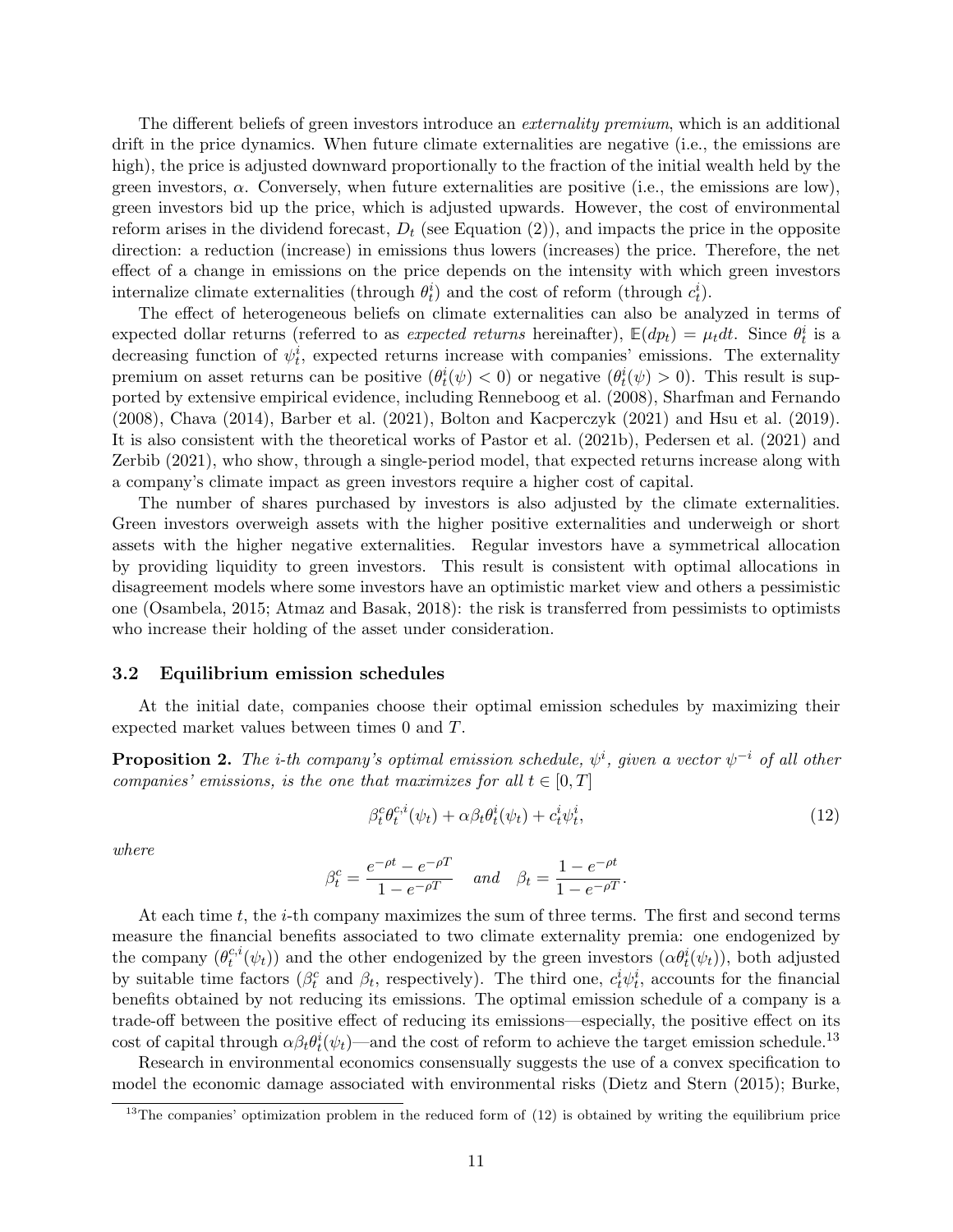[Hsiang, and Miguel](#page-28-14) [\(2015\)](#page-28-14); [Burke, Davis, and Diffenbaugh](#page-28-15) [\(2018\)](#page-28-15)). Following [Nordhaus](#page-30-11) [\(2014\)](#page-30-11), who argues that "damages can be reasonably well approximated by a quadratic function of temperature change", we use a quadratic climate damage function to model the economic impact associated with climate change. We assume that climate externalities are quadratic in carbon emissions and consider a first simple case where the climate externalities of a given company,  $\theta_t^i$ , depend only on its own emissions,  $\psi_t^{i,14}$  $\psi_t^{i,14}$  $\psi_t^{i,14}$  In this case, Proposition [2](#page-12-2) yields a simple solution detailed in Corollary [3.](#page-13-1)

<span id="page-13-1"></span>**Corollary 3.** Assuming  $\theta_t^i(x) = \kappa_{0,t} - \frac{\kappa_t}{2}x^2$  and  $\theta_t^{c,i}$  $t^{c,i}(x) = \kappa_{0,t}^c - \frac{\kappa_t^c}{2}x^2$ , for  $x \geq 0$ , where  $\kappa_t$ ,  $\kappa_t^c$ ,  $\kappa_{0,t}$  and  $\kappa_{0,t}^c$  are positive deterministic functions of time, <sup>[15](#page-13-2)</sup> the i-th company's optimal emission schedule reads

<span id="page-13-3"></span>
$$
\psi_t^{*,i} = \frac{c_t^i}{\beta_t^c \kappa_t^c + \alpha \beta_t \kappa_t} \tag{13}
$$

Emissions decrease with respect to the proportion of wealth held by green investors,  $\alpha$ , and when green investors' and companies' sensitivities to climate externalities increase. Indeed,  $\kappa_t$ and  $\kappa_t^c$  measure the sensitivity with which green investors and companies, respectively, internalize climate externalities at time  $t$  (also referred to as *climate sensitivity*). Thus, green investors can increase their impact on companies by raising their climate sensitivity, for example by restricting the range of companies in which they invest or by significantly underweighing the most carbonintensive companies. It should be noted that even if the company does not internalize climate externalities ( $\kappa_t^c = 0$ ), green investors' beliefs and the threat they pose to a company's market value are sufficient to prompt a company to reduce its climate impact. In such a case, the optimal emission schedule simplifies to:

$$
\psi_t^{*,i} = \frac{c_t^i}{\alpha \beta_t \kappa_t}.\tag{14}
$$

As expected, the emissions of the  $i$ -th company decrease when the marginal abatement cost,  $c_t^i$ , decreases. In the special case where the marginal abatement cost is zero, the company cuts its emissions to zero. The marginal abatement cost is a company specific factor that plays an important role in the greening dynamics of the economy. R&D in industries where green alternatives are still limited (e.g., cement, aviation) is therefore a key tool to support and accelerate the ecological transition.

Irrespective of technological and regulatory changes, which will be analyzed in Section [3.3,](#page-16-0) the emission schedule is not necessarily constant over time. The effect of investors' beliefs,  $\alpha \kappa_t$ , which changes with  $\beta_t \simeq \frac{t}{l}$  $\frac{t}{T}$  (for small  $\rho$ ), grows over time. In the long run, this effect becomes prominent over the effect of companies' beliefs,  $\kappa_t^c$ , which changes with  $\beta_t^c \simeq 1 - \frac{t}{T}$  $\frac{t}{T}$  (for small  $\rho$ ) and fades over time. This effect is explained by the following reasoning: green investors make equilibrium

$$
p_t = D_t - \int_t^T \mu_s ds = \int_0^T c_t (\psi_t - \psi_b) dt + d + \int_0^t \sigma_s dB_s^c + \int_0^t \theta_s^c (\psi_s) ds - \gamma^* \int_t^T \Sigma_s \mathbf{1} ds + \alpha \int_t^T \theta_s (\psi_s) ds,
$$

where  $B^c$  is a Brownian motion under the measure  $\mathbb{P}^c$ . Substituting this expression for the price into Equation [\(8\)](#page-10-1) leads to the result of Proposition [2](#page-12-2) after an integration by parts.

[<sup>\(10\)</sup>](#page-11-3) under the companies' probability measure  $\mathbb{P}^c$ :

<span id="page-13-0"></span><sup>&</sup>lt;sup>14</sup>The financial impact of climate externalities,  $\theta_t^i$ , represents the opposite of a damage function  $(\theta_t^i$  decreases as carbon emissions increase), so it is concave. Other types of climate externalities functions can be considered, such as an exponential function [\(Barnett et al.,](#page-28-1) [2020\)](#page-28-1). However, in the case of our model, the exponential specification does not lead to tractable solutions.

<span id="page-13-2"></span><sup>&</sup>lt;sup>15</sup>For simplicity we assume that  $\kappa_t$ ,  $\kappa_t^c$ ,  $\kappa_{0,t}$  and  $\kappa_{0,t}^c$  are the same for all companies but the generalization to different constants is straightforward.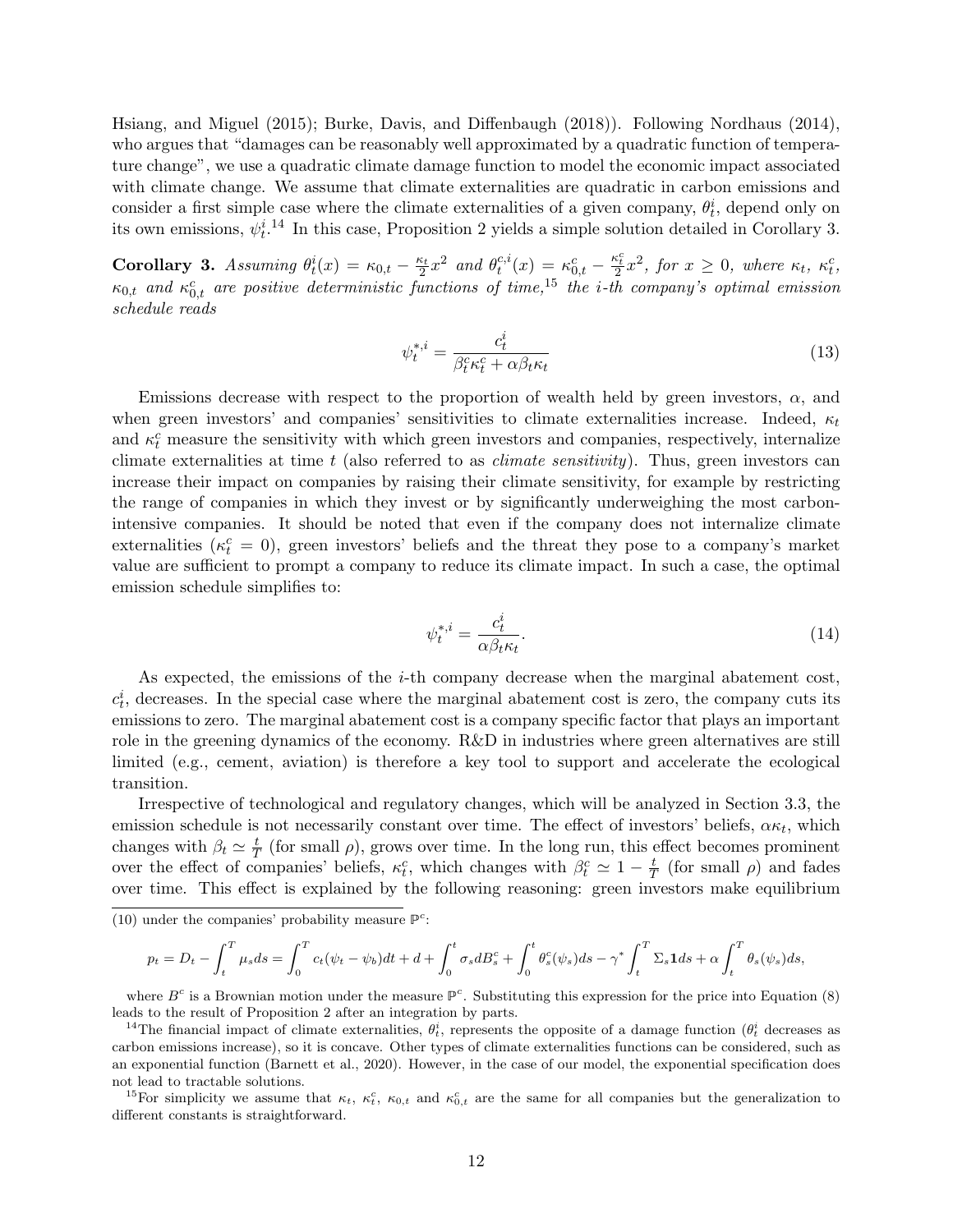prices depend on their long-term beliefs (Equation [\(10\)](#page-11-3)) by internalizing their perceived future climate risks in their investment decisions; therefore, since companies maximize their expected future valuations, they are pushed to adjust their long-term climate footprint according to green investors' beliefs. More precisely and from an analytical standpoint, this dynamic is driven by the fact that the asset prices at time  $t$  under the companies' probability measure depend on companies' climate beliefs between 0 and t  $(\int_0^t \theta_s^c(\psi_s) ds)$  and on green investors' climate beliefs between t and T through the externality premium  $(\alpha \int_t^T \theta_s(\psi_s) ds)$  as detailed in footnote [13.](#page-12-0) Therefore, by maximizing the expectation of the price's integral between  $0$  and  $T$ , companies give more weight to their beliefs at the beginning of the period and to green investors' beliefs at the end of the period. Consequently, when the climate sensitivity of companies is lower than the climate sensitivity of the average investor,  $\kappa^c < \alpha \kappa$ , <sup>[16](#page-14-0)</sup> they emit more at the beginning of the period and less at the end of the period because the pressure exerted by investors is more pronounced over the long run. Conversely, the emission schedule increases over time if companies have a higher climate sensitivity than that of the average investor. In the limiting case where companies' climate beliefs are equal to investors' average climate beliefs,  $\kappa^c = \alpha \kappa$ , the emission schedule is constant over time. In short, companies' climate sensitivity,  $\kappa^c$ , mainly drives short-term emissions, whereas green investors' proportion of wealth,  $\alpha$ , and their climate sensitivity,  $\kappa$ , mainly drive long-term emissions.<sup>[17](#page-14-1)</sup> This result captures two main routes available to green investors to impact corporate decisions. First, green investors have the ability to reduce the long-term emission target of the companies in which they invest by internalizing climate externalities in their investment decisions. Second, they can also contribute to reducing companies' short-term emissions by pushing them to internalize climate externalities, for example through shareholder engagement (Dimson, Karakaş, and Li, [2015;](#page-29-11) [Broccardo et al.,](#page-28-2) [2020\)](#page-28-2). Aligning corporate objectives with climate issues can be achieved via incentive mechanisms in managers' compensation schemes as suggested by [Edmans, Gabaix, Sadzik, and Sannikov](#page-29-12) [\(2012\)](#page-29-12), [Varas](#page-32-4) [\(2018\)](#page-32-4) and [Aggarwal, Dizon-Ross, and Zucker](#page-27-1) [\(2020\)](#page-27-1).

Figure [2](#page-15-0) shows several optimal emission schedules for an electrical equipment company as a function of  $\alpha$ ,  $\kappa$ ,  $\kappa^c$ , and  $\rho$ . The calibration is detailed in Appendix B. It is reasonable to assume a lag in a company's responses to pressure from investors. To represent this delay, we use as an example the case where the company internalizes climate externalities with slightly less sensitivity than the average investor,  $\kappa^c < \alpha \kappa$ , and thus where emissions decrease over time. With these parameter values, when 25% of total AUM are managed by green investors, the company reduces its emissions by only 1% per year on average. This magnitude is coherent with the small effect of divestment on companies' cost of capital estimated by [Berk and van Binsbergen](#page-28-0) [\(2021\)](#page-28-0). The emission reduction reaches 3% per year on average when green investments account for 50% of total

<span id="page-14-0"></span><sup>&</sup>lt;sup>16</sup> $\alpha$ κ is the climate sensitivity of the average investor because green investors' climate sensitivity, κ, is weighted by their proportion of wealth,  $\alpha$ , and regular investors have zero climate sensitivity.

<span id="page-14-1"></span><sup>&</sup>lt;sup>17</sup>Two special cases arise: when  $\kappa^c$  is zero (that is, companies do not internalize climate externalities), emissions tend to infinity close to time  $t = 0$  (because  $\beta_t$  tends to 0); similarly, when  $\alpha \kappa$  is zero (that is, there are no green investors), emissions tend to infinity close to time  $t = T$  (because  $\beta_t^c$  tends to 0). This effect is due to the fact that, in order to obtain a tractable and interpretable solution for the emission schedule, we have opted for a constant marginal abatement cost for each date  $t$ , which is profitable to companies when their emissions are higher than the initial level,  $\psi_b$  (for example, because they are exempt from the cost of infrastructure maintenance). Therefore, companies benefit from letting their emissions grow when there are no incentives to reduce them (in  $t=0$  when  $\kappa^c$  is zero, and in  $t=T$ when  $\alpha$  is zero). In the paper, we focus on this simplified model because (i) the main objective is to analyze the impact of green investors-induced incentives on companies and (ii) the model allows us to obtain tractable formulae that explain the pressures exerted by investors and companies on greenhouse gas emissions. However, in the Internet Appendix, we study a less tractable version of the model in which companies have zero marginal gain from letting their emissions grow above the initial level,  $\psi_b$ . In that framework the emissions' dynamics is similar to the one observed here but for an important difference: companies never increase their emissions above the initial level,  $\psi_b$ , irrespective of whether  $\alpha$ ,  $\kappa$  or  $\kappa^c$  are zero.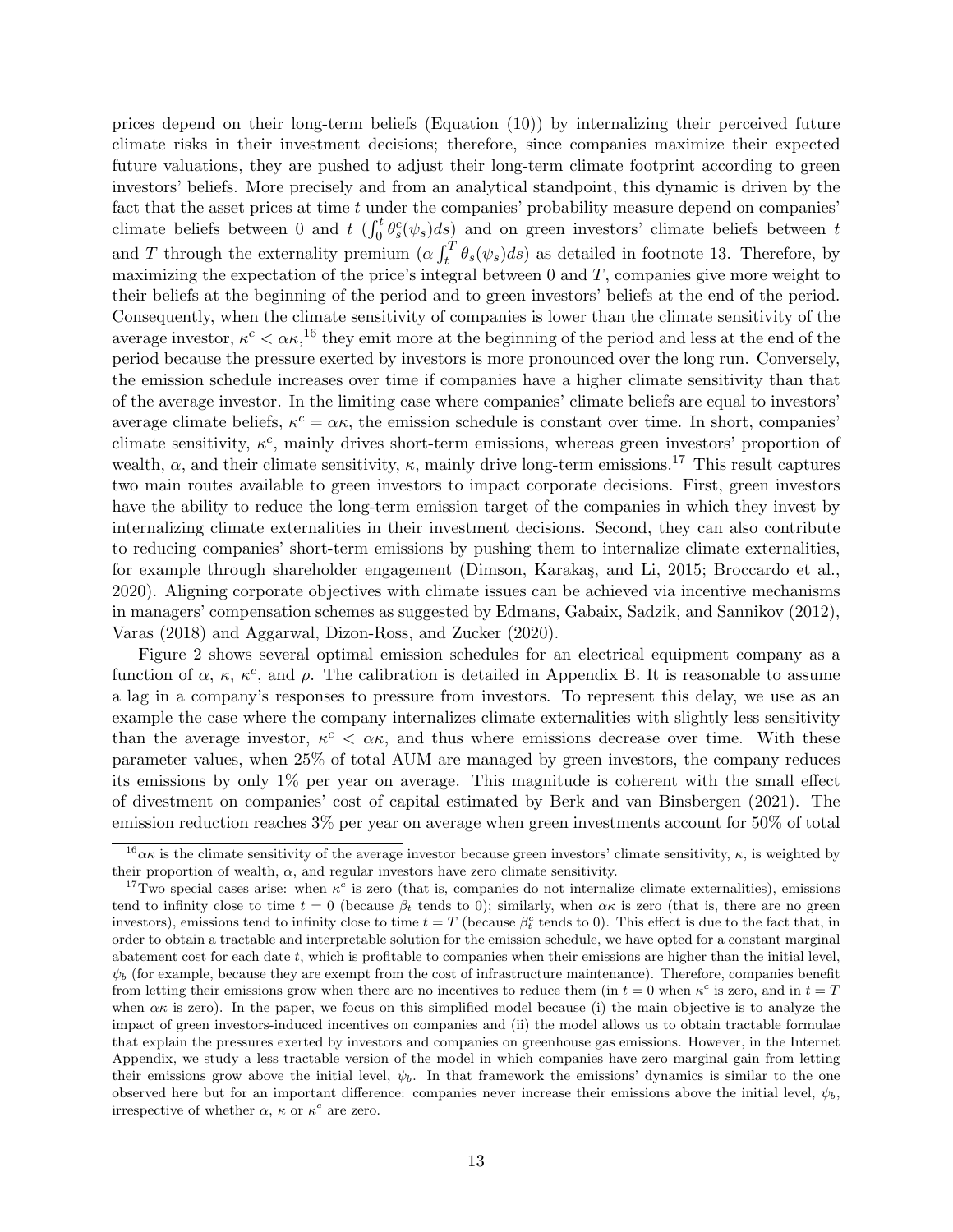<span id="page-15-0"></span>

Figure 2. Emission schedules. This figure shows the optimal emission schedules,  $\psi_t$ , according to several values of the proportion of green investors  $(\alpha, \text{sub-figure} (a))$ , the green investors' climate sensitivity  $(\kappa, \text{sub-figure (b)})$ , the companies' climate sensitivity  $(\kappa^c, \text{sub-figure (c)})$ , and the rate of time preference  $(\rho, \text{sub-figure (d)})$ . The parameters are calibrated according to the values estimated in Appendix B:  $\psi_b = 147$ ,  $\alpha = 0.25$ ,  $\rho = 0.01$ ,  $\kappa = 3 \times 10^{-7}$ ,  $\kappa^c = 6 \times 10^{-8}$ ,  $c^{\text{elec}} = 8 \times 10^{-6}$ .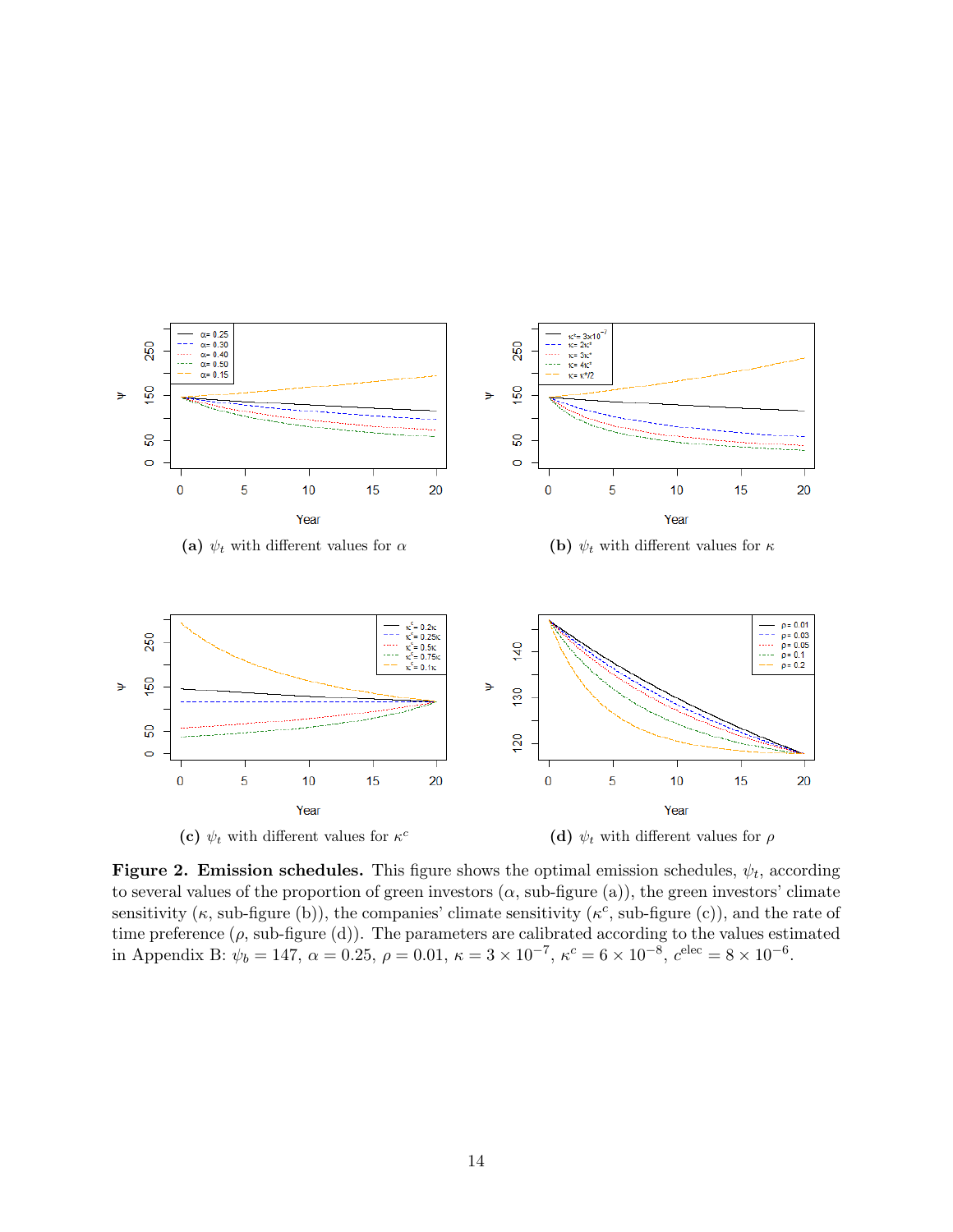AUM, or when green investors' climate sensitivity doubles. The decrease in emissions is convex in time because of the dynamics of the time factors  $\beta_t$  and  $\beta_t^c$ : when  $\rho$  is small, the emission schedule has a hyperbolic temporal dynamic of the form  $1/t$ . This convexity increases with the rate of time preference,  $\rho$ , which accelerates the substitution effect between the impact of the company's beliefs (through  $\beta_t^c$ ) and the impact of green investors' beliefs (through  $\beta_t$ ) on the optimal emission schedule.<sup>[18](#page-16-1)</sup> In the present example where the average investor is more climate sensitive than the company,  $\kappa^c < \alpha \kappa$ , green investors' pressure on long-term emissions occurs earlier and accelerates the emissions decline, thereby increasing the convexity of the schedule. Therefore, in cases where executives have weak incentives to reduce their companies' climate footprints, a strong preference for the present—for example, through short-term objectives in compensation schemes [\(Bolton,](#page-28-16) [Scheinkman, and Xiong,](#page-28-16) [2006;](#page-28-16) [Marinovic and Varas,](#page-30-12) [2019\)](#page-30-12)—might mitigate their adverse impact on the companies' optimal emission schedules. Conversely, a company with low climate requirements and a low preference for the present will emit more greenhouse gases at the optimum.<sup>[19](#page-16-2)</sup>

As in [Pastor et al.](#page-31-1) [\(2021b\)](#page-31-1), this model extends the work of [Heinkel et al.](#page-30-0) [\(2001\)](#page-30-0) by (i) endogenizing the climate impacts of companies and (ii) allowing them to choose among a continuum of climate impacts, in contrast to [Heinkel et al.](#page-30-0) [\(2001\)](#page-30-0) where companies reform in a binary way (from brown to green). Compared to [Pastor et al.](#page-31-1) [\(2021b\)](#page-31-1), in this first approach where externalities are deterministic, we develop a dynamic model that allows us to characterize the dynamics of companies' climate footprints (Section [3.2\)](#page-12-3) as well as to study the dynamic impact on companies' climate footprints of (i) technological changes (Section [3.3\)](#page-16-0), (ii) regulatory changes (Section [3.3\)](#page-16-0), and (iii) interaction effects between companies' emissions (Section [3.4\)](#page-19-0).

#### <span id="page-16-0"></span>3.3 Technological and regulatory changes

The anticipation of technological changes and more demanding climate regulations by green investors can further push companies to reduce their climate footprints. We develop the analysis of this mechanism in this section.

Technological changes. Technological changes allowing companies to reduce their climate footprints can take three major forms: the use of new machines that improve energy efficiency, that is, the ratio of energy use over emissions; end-of-pipe innovations, such as carbon capture technologies for utilities, which reduce emissions without modifying the production process; and process innovations, which offer alternative production processes reducing the use of fossil fuels. Although the effect on the marginal abatement cost curve is not unequivocal [\(Amir, Germain, and Van Steen](#page-27-2)[berghe,](#page-27-2) [2008;](#page-27-2) [Bauman, Lee, and Seeley,](#page-28-17) [2008\)](#page-28-17),<sup>[20](#page-16-3)</sup> technological breakthroughs generally induce a decrease in the marginal abatement cost [\(Milliman and Prince,](#page-30-13) [1989;](#page-30-13) [Palmer, Oates, and Portney,](#page-31-14) [1995;](#page-31-14) [Jaffe, Newell, and Stavins,](#page-30-14) [2002\)](#page-30-14).

[Mekaroonreung and Johnson](#page-30-15) [\(2014\)](#page-30-15) estimate the effect of technological change on nitrogen oxides  $(NO_x)$  marginal abatement costs of U.S. coal power plants in 2000–2008 by analyzing 325

<span id="page-16-2"></span><span id="page-16-1"></span><sup>&</sup>lt;sup>18</sup>The Internet Appendix (Figure IA.1.) shows the dynamics of  $\beta_t^c$  and  $\beta_t$  for different rates of time preference,  $\rho$ .

 $19$ If companies optimize over an infinite horizon, the economic insights remain the same. Indeed, in equilibrium, the optimal allocations, prices and emission schedules converge to a well-defined limit when T tends to  $+\infty$ . Specifically, regarding optimal emissions, the direct consequence of an infinite horizon optimization is that the effect of green investors' beliefs on climate externalities, which impact long-term emissions, substitutes more slowly for the effect of companies' beliefs. For example, for a rate of time preference of 0.01, the two effects have the same weight after 69 years  $(\beta_{69} = \beta_{69}^c = 0.5)$ .

<span id="page-16-3"></span><sup>&</sup>lt;sup>20</sup>The decrease in the marginal abatement cost is consensual for end-of-pipe innovations; for process innovations, the decrease in the marginal abatement cost is favored by a strong substitutability between the two factors of production (energy and capital).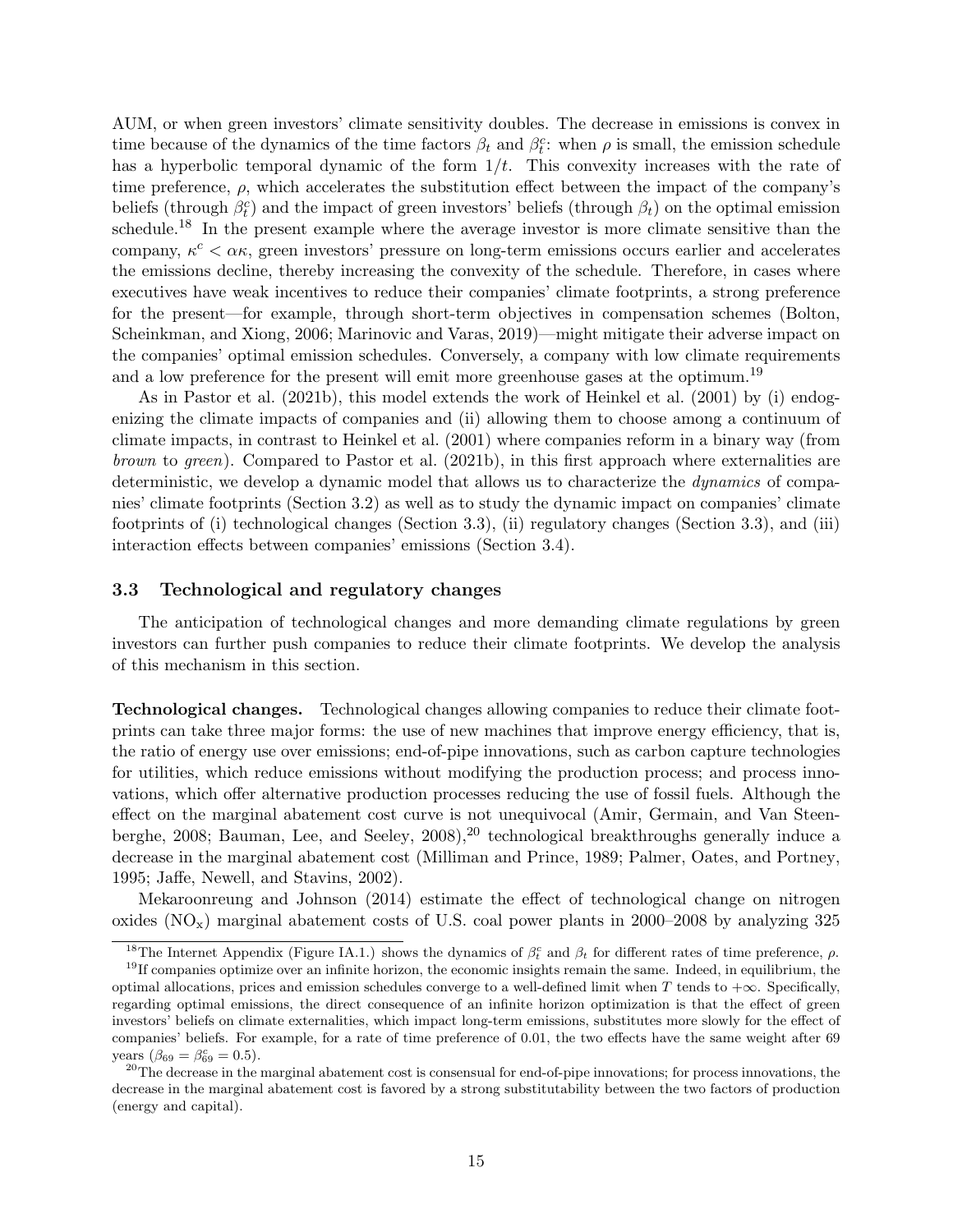boilers operating in 134 bituminous coal power plants. They find that technological change reduced the  $NO_x$  marginal cost by 28.3% in 2000–2004 and 26.5% in 2004–2008. Based on the order of magnitude of their result and using the parameters calibrated in Appendix B, we simulate the effect of technological changes that would reduce the marginal cost of carbon intensity abatement by 5% per year (Figure [3\)](#page-17-0). Such technological changes, when anticipated by companies and investors, push companies to multiply the pace of emissions reduction by a factor of 3.6 (from 1% to 3.6% per year on average). Compared to the situation where no technological change is anticipated, the carbon intensity is reduced by 40% after 10 years and by 64% after 20 years.

<span id="page-17-0"></span>

Figure 3. Emission schedule with technological change. This figure shows the optimal emission schedules,  $\psi_t$ , without technological change (Benchmark) and with technological change for which the marginal abatement cost decreases by 5% per year. The parameters are calibrated according to the values estimated in Appendix B:  $\psi_b = 147$ ,  $\alpha = 0.25$ ,  $\rho = 0.01$ ,  $\kappa = 3 \times 10^{-7}$ ,  $\kappa^c = 6 \times 10^{-8}, c^{\text{elec}} = 8 \times 10^{-6} \text{ (Benchmark)}.$ 

This result not only underscores the importance of R&D, particularly in sectors where marginal abatement costs are high, but also the need to enable agents to forecast and internalize a likely path of future technological change. Even if, by definition, the occurrence of climate-related innovations is unpredictable, it is possible to anticipate a vigorous dynamic of technological change when R&D is largely supported by public and private funding; the development of renewable energy infrastructures over the last 20 years as well as ongoing research on energy storage<sup>[21](#page-17-1)</sup> or carbon capture and storage<sup>[22](#page-17-2)</sup> are insightful examples.

Regulatory changes. Tightening climate regulations can take two main forms: the introduction of more demanding standards or an increase in the price of carbon, whether through taxes or

<span id="page-17-1"></span> $^{21}$ https://ec.europa.eu/energy/sites/ener/files/documents/batstorm\_d10\_roadmap.pdf

<span id="page-17-2"></span> $^{22}$ https://www.energy.gov/fe/science-innovation/carbon-capture-and-storage-research/carbon-capture-rd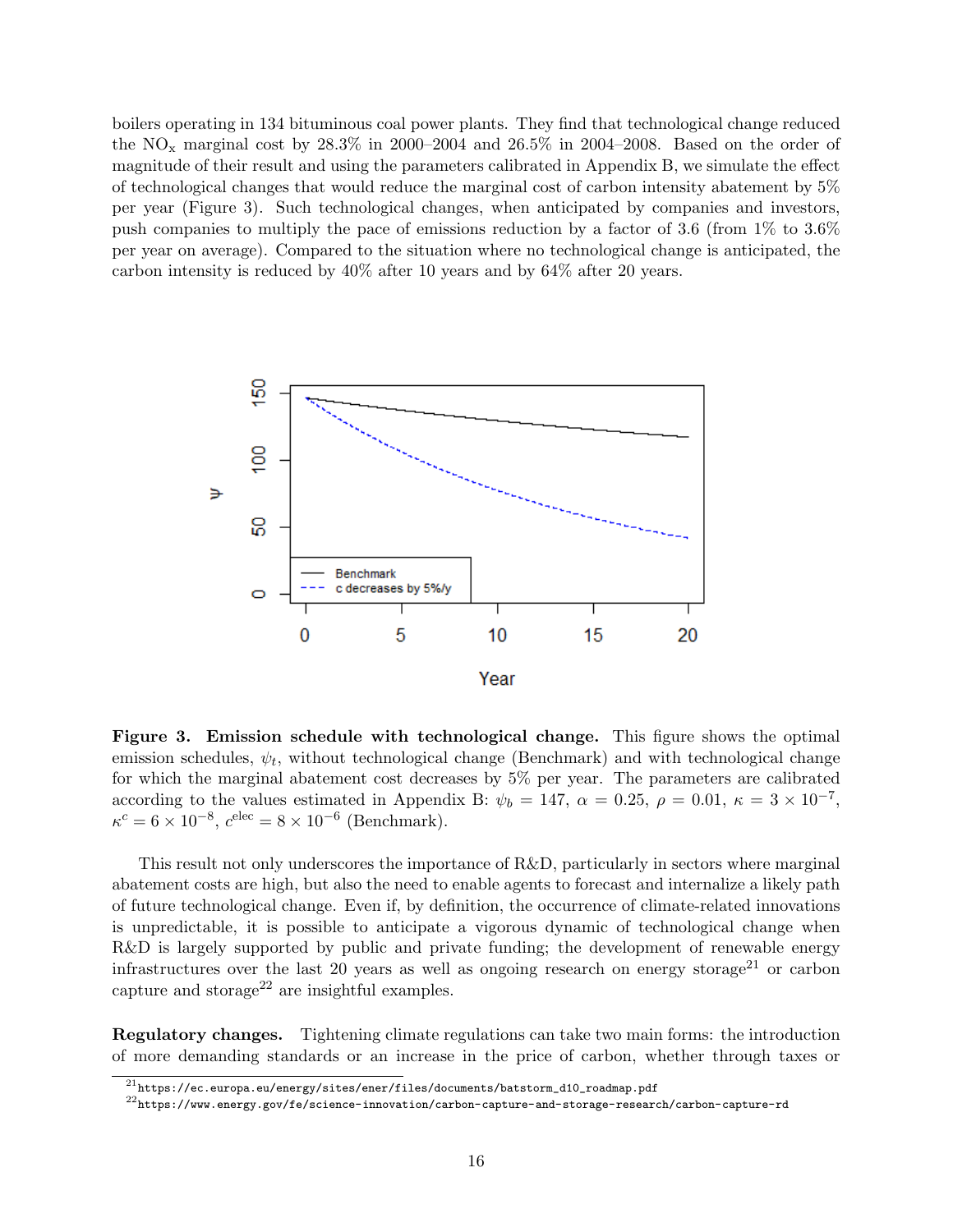pollution permits. For green investors, such regulatory changes raise the future financial risks of the brownest companies, specifically the transition risks. Therefore, when investors anticipate regulatory tightening, given the same level of emissions,  $\psi_t$ , they adjust their expected financial impact of climate externalities,  $\theta_t(\psi_t)$ , by increasing their climate sensitivity,  $\kappa_t$ . However, tighter regulations can have an additional effect: as suggested by [Porter and van der Linde](#page-31-15) [\(1995\)](#page-31-15), they also encourage companies to innovate and may lower the marginal abatement cost. Porter's hypothesis has been supported by empirical evidence, such as the introduction of sulfur emission standards in India [\(Sugathan, Bhangale, Kansal, and Hulke,](#page-31-16) [2018\)](#page-31-16) and a carbon emissions permit trading system in China [\(Xian, Wang, Wei, and Huang,](#page-32-5) [2020\)](#page-32-5).

To calibrate the effect of tighter regulation on the climate sensitivity of green investors, we use the carbon price trajectory. Although carbon prices vary from USD  $1/tCO2e$  to USD  $119/tCO2e$  in different jurisdictions, the High-Level Commission on Carbon Prices estimates that carbon prices of USD  $40-80/\text{tCO2}$  by 2020 and USD  $50-100/\text{tCO2}$  by 2030 are required to reduce emissions in line with the temperature goals of the Paris Agreement [\(World Bank,](#page-32-6) [2020\)](#page-32-6). Consistent with this trajectory, we therefore consider an increase of  $\kappa_t$  by 2% per year.

<span id="page-18-0"></span>

Figure 4. Emission schedule with regulatory change. This figure shows the optimal emission schedules,  $\psi_t$ , without regulatory change (Benchmark) and with regulatory change for which (i) green investors' climate sensitivity,  $\kappa_t$ , increases by 2% per year, and (ii) green investors' climate sensitivity,  $\kappa_t$ , increases by 2% per year and the marginal abatement cost,  $c^{\text{elec}}$ , decreases by 5% per year. The parameters are calibrated according to the values estimated in Appendix B:  $\psi_b = 147$ ,  $\alpha = 0.25, \, \rho = 0.01, \, \kappa = 3 \times 10^{-7} \text{ (Benchmark)}, \, \kappa^c = 6 \times 10^{-8}, \, c^{\text{elec}} = 8 \times 10^{-6} \text{ (Benchmark)}.$ 

Figure [4](#page-18-0) shows the effects of tighter regulation on companies' optimal emission schedule, using the parameters calibrated in Appendix B. In addition, we also show the effect of a simultaneous policy change and technological change by including a 5% annual drop in marginal abatement cost along with the 2% annual increase in climate sensitivity.

When investors anticipate regulatory tightening, they push companies to multiply the rate of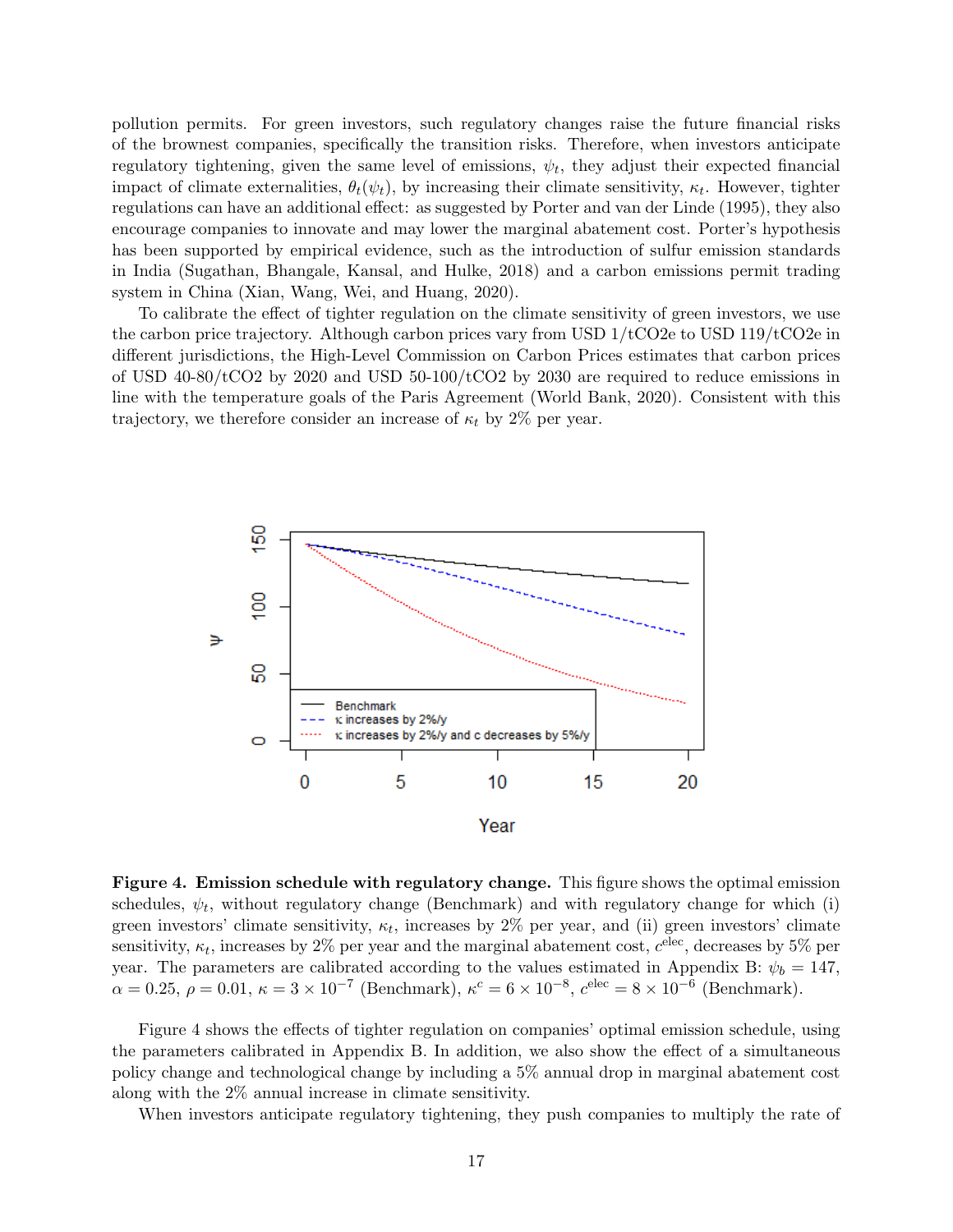emissions reduction by a factor of 2.2 (2.2% per year on average). This rate is multiplied by four when investors and companies account for technological changes. Compared to the situation without regulatory changes, the carbon intensity decreases by  $11\%$  (47%) after 10 years and by 33% (76%) after 20 years without (with) technological change. Here again, the anticipation of future regulatory tightening encourages companies to launch projects that emit less greenhouse gases and to adopt a more ambitious emission schedule, partly as a result of the increased pressure exerted by investors on their cost of capital. Therefore, by announcing plans for more stringent climate standards or the future carbon price trajectory early enough, governments are sending a signal not only to companies but also to investors, which further strengthens the climate impact they have on companies.

#### <span id="page-19-0"></span>3.4 Interaction effects

In Corollary [3](#page-13-1) we have made the simplifying assumption that investors and companies internalize the financial impact of the  $i$ -th company's climate externalities as a function of its own emissions only,  $\theta_t^i(\psi_t^i)$ . However, a company can be financially impacted by the emissions of other companies in the economy. For example, the risk of tightening climate regulations is likely to be greater if the companies in the same geographical area have a large climate footprint. Proposition [4](#page-19-1) shows that when agents internalize the negative impact of the economy's average emissions through an interaction effect, companies decrease their optimal emission schedules compared to the case with no such interaction.

<span id="page-19-1"></span>**Proposition 4.** Let  $\psi_t^{*,i} = c_t^i(\beta_t^c \kappa_t^c + \alpha \beta_t \kappa_t)^{-1}$  be the *i*-th company's optimal emission schedule without interaction effect (Corollary [3\)](#page-13-1),  $\bar{\psi}_t^* = \frac{1}{n}$  $\frac{1}{n} \sum_{j=1}^{n} \psi_t^{*,j}$  $t^{*,j}$  the average optimal emissions of the n companies without interaction effect, and  $\varepsilon \geq 0$  an elasticity parameter such that

$$
\theta^i_t(\psi) = \kappa_{0,t} - \frac{\kappa_t}{2}\Big[(\psi^i_t)^2 + \varepsilon\,\psi^i_t\,\bar\psi_t\Big] \quad \text{and} \quad \theta^{c,i}_t(\psi) = \kappa^c_{0,t} - \frac{\kappa^c_t}{2}\Big[(\psi^i_t)^2 + \varepsilon\,\psi^i_t\,\bar\psi_t\Big],
$$

where  $\bar{\psi}_t = \frac{1}{n}$  $\frac{1}{n}\sum_{j=1}^n \psi_t^j$  $\hat{t}_t^{j}$ , and  $\kappa_{0,t}$ ,  $\kappa_{6,t}^{c}$ ,  $\kappa_{t}$  and  $\kappa_{t}^{c}$  are deterministic functions of time. Then, we have the following results:

(i) Companies lower their optimal emissions compared to the case without interaction effect (that is, when  $\varepsilon = 0$ ), and the *i*-th company's optimal emission schedule reads

$$
\psi_t^{*,\varepsilon,i} = \psi_t^{*,i} - \frac{\varepsilon}{2n+\varepsilon} \left( \psi_t^{*,i} + \frac{2n^2}{2n+(n+1)\varepsilon} \bar{\psi}_t^* \right). \tag{15}
$$

(ii) When the number of companies is large and much larger than the elasticity parameter, i.e.,  $n \gg \varepsilon \geq 0$ , the optimal emission schedule is approximated by

$$
\psi_t^{*,\varepsilon,i} \simeq \psi_t^{*,i} - \frac{\varepsilon}{\varepsilon + 2} \bar{\psi}_t^*.
$$
\n(16)

In the above proposition, we show that when investors and companies internalize the negative financial impact of the economy's average emissions, companies are further incentivized to curb their optimal emission schedules. Let us take a simple example where a company has an optimal carbon intensity of 150 tCO2e per million dollars of revenue generated (tCO2e/USDmn), while the average optimal carbon intensity of the  $n = 1000$  companies in the economy is 100 tCO2e/USDmn in the absence of interaction effect. If the agents internalize the impact of the economy's average emissions with an elasticity of  $\varepsilon = 0.5$ , the optimal emissions decrease to 130 tCO2e/USDmn, resulting in a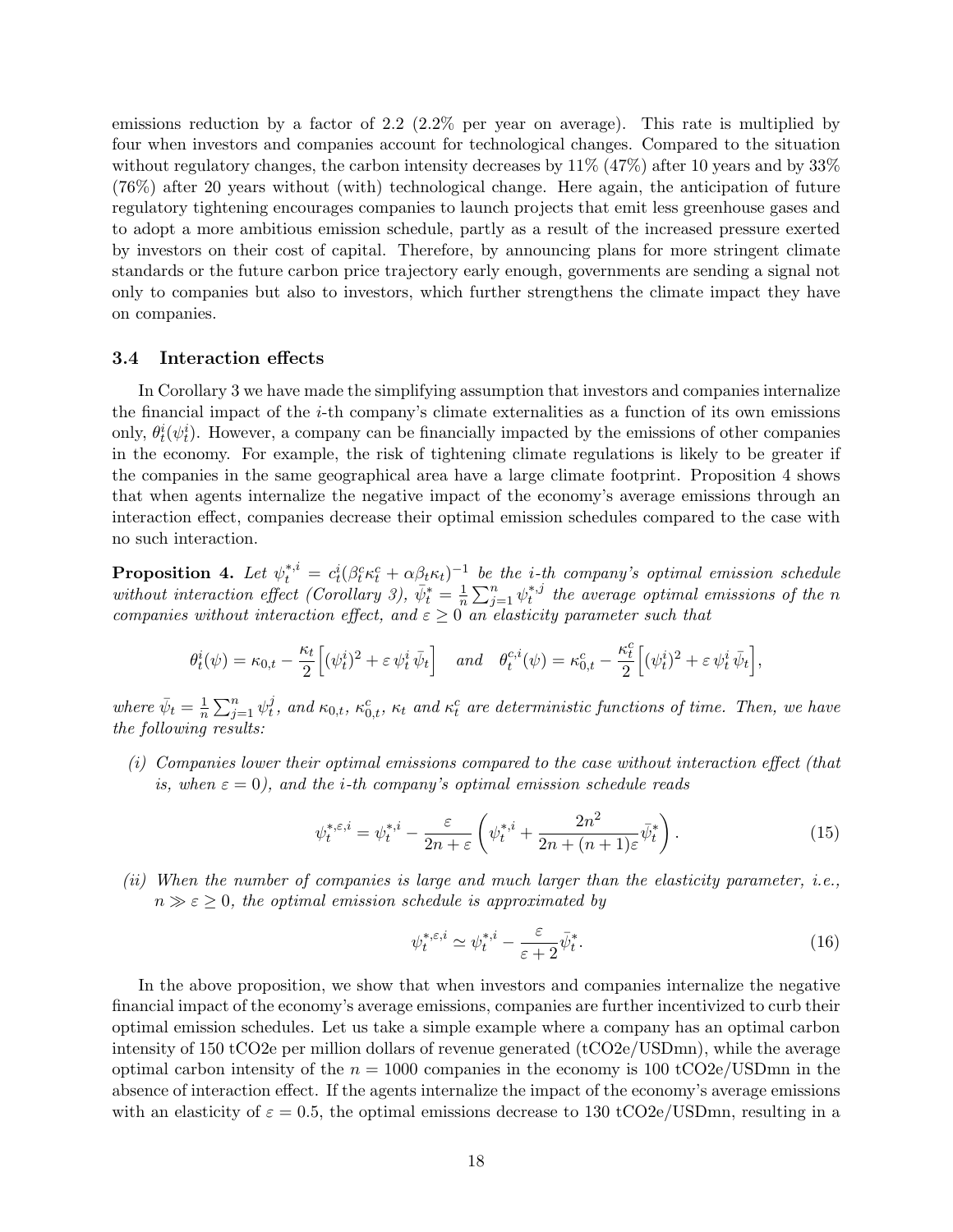13% reduction. The downward adjustment of a company's emission schedule in an economy with a sufficiently large number of companies is proportional to  $\frac{\varepsilon}{\varepsilon+2}$  times the average emissions of the economy. Therefore, in the particular case where companies give equal weight to their emissions and to the average emissions of the economy ( $\varepsilon = 1$ ), they reduce their optimal emission schedules by one third of the average emissions of the economy. As expected, in the absence of interaction effect  $(\varepsilon = 0)$ , the optimal emission schedule is maximal and it equals  $\psi_t^{*,i} = c_t^i (\beta_t^c \kappa_t^c + \alpha \beta_t \kappa_t)^{-1}$ .

#### 4 Equilibrium with climate uncertainty

We extend the model presented in Section [2](#page-6-0) to the case where the climate externalities are internalized by green investors as a non-Gaussian stochastic process. We characterize the optimal emission schedule under the new setup, and we show that uncertainty about future climate externalities reduces the incentive for companies to lower their emissions.

#### 4.1 Climate uncertainty

The internalization of deterministic climate externalities is an imperfect approach. [Barnett](#page-28-1) [et al.](#page-28-1) [\(2020\)](#page-28-1) note that "given historical evidence alone it is likely to be challenging to extrapolate climate impacts on a world scale to ranges which many economies have yet to experience. Both richer dynamics and alternative nonlinearities may well be essential features of the damages that we experience in the future due to global warming." Indeed, climate risks are characterized by fat tails [\(Weitzman,](#page-32-1) [2009,](#page-32-1) [2011\)](#page-32-7) and abrupt changes beyond tipping points [\(Alley, Marotzke, Nordhaus,](#page-27-3) [Overpeck, Peteet, Pielke Jr., Pierrehumbert, Rhines, Stocker, and Wallace,](#page-27-3) [2003;](#page-27-3) [Lontzek, Cai,](#page-30-16) [Judd, and Lenton,](#page-30-16) [2015;](#page-30-16) [Cai, Judd, Lenton, Lontzek, and Narita,](#page-29-13) [2015\)](#page-29-13) that will severely impact the world economy [\(Dietz,](#page-29-14) [2011\)](#page-29-14).

We therefore extend our model to the case where green investors internalize uncertainty about climate-related financial risks. As climate-related financial risks are not Gaussian and occur in jerks and turns, we describe the arrival of these risks by a Poisson process. On the same filtered probability space,  $(\Omega, \mathcal{F}, (\mathcal{F}_t)_{t>0}, \mathbb{P})$ , we define a time-homogeneous Poisson process  $\mathcal{N} := (\mathcal{N}_t)_{t\in[0,T]}$ (counter of the shocks), whose intensity is denoted by  $\lambda$ . To ensure comparability with the deterministic case, we make the average effect of jumps in climate externalities equal to the average effect of deterministic linear externalities over a given period: we denote by  $\mathcal{N}_t^{\lambda} := \lambda^{-1} \mathcal{N}_t$  the normalized version of N, so that  $\mathbb{E}[\mathcal{N}_t^{\lambda}] = t$  for any  $\lambda$ . Therefore, the only factor governing uncertainty is the intensity parameter,  $\lambda$ , which modulates the strength of climate uncertainty. When  $\lambda$  is small, climate uncertainty is strong: the shocks are rare but large; when  $\lambda$  is large, climate uncertainty is low: the shocks are frequent but small.

#### 4.2 Investors' and companies' beliefs

As before, we assume that regular investors do not internalize the financial impact of climate externalities. Therefore, according to regular investors beliefs, the vectors of terminal dividends,  $D_T$ , and dividend forecast,  $\mathbb{E}_t^r(D_T)$ , are still given by Equations [\(1\)](#page-7-3) and [\(3\)](#page-8-1), respectively. However, in contrast to Sections 2 and 3, green investors internalize climate externalities by taking into account their uncertainty. Although the expression of the expected terminal dividends,  $\mathbb{E}_{t}^{g}$  ${}_t^g(D_T),$ given in Equation [\(6\)](#page-9-4) continues to hold, it offers an average picture of green investors' beliefs and, therefore, does not allow us to specify the dynamics of jumps introduced in this section. To account properly for the jump process, we need to slightly modify the definition of the terminal dividends as perceived by the green investors. Specifically, green investors assume that the vector of terminal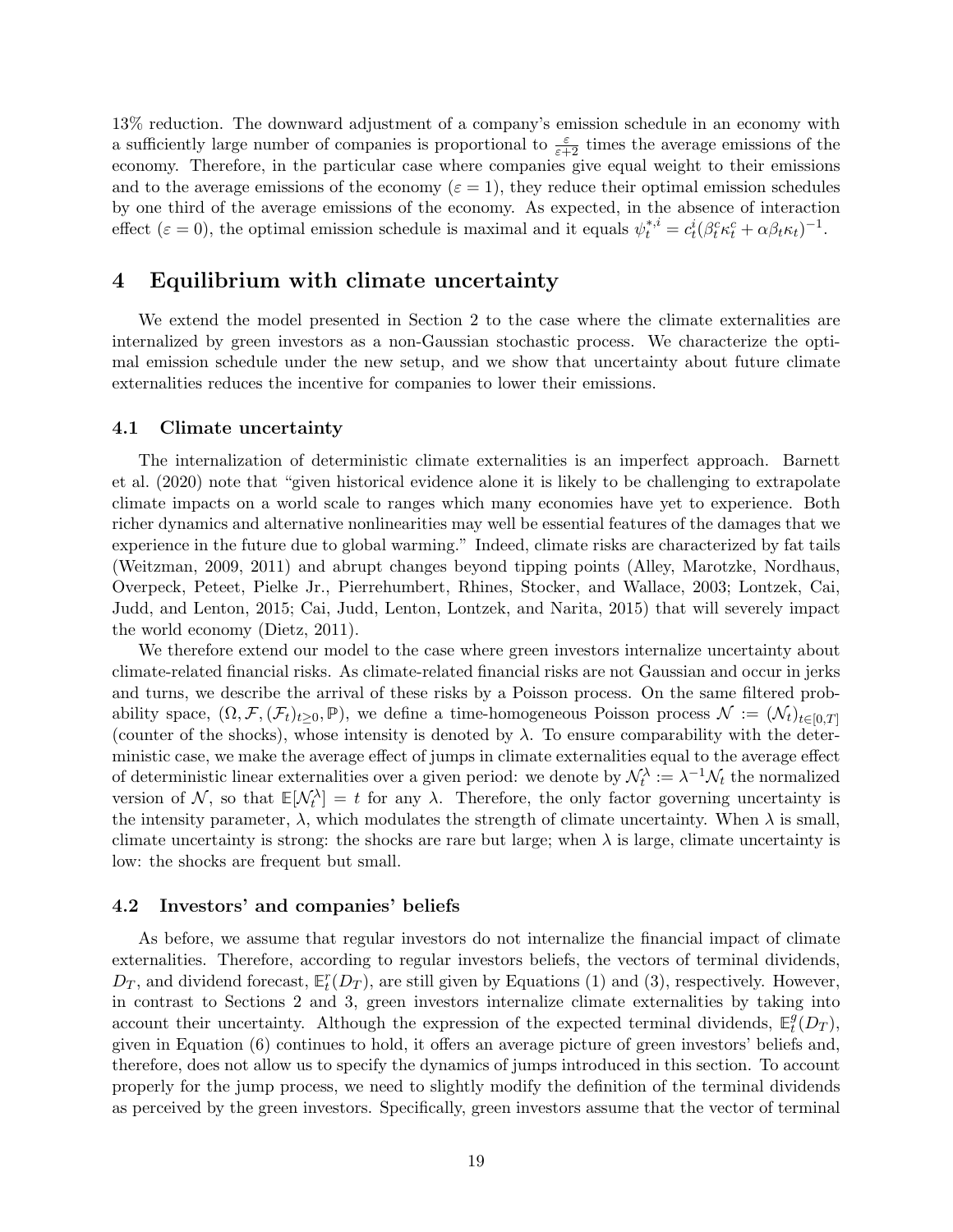dividends contains an additional factor that depends on the climate externalities of the companies,  $\theta^s(\psi^s)$ , and the Poisson process,  $\mathcal{N}^{\lambda}$ :

$$
D_T = \int_0^T c_t(\psi_t - \psi_b)dt + d + \int_0^T \sigma_t dB_t + \int_0^T \theta_s(\psi_s)d\mathcal{N}_s^{\lambda},\tag{17}
$$

where now  $B$  is a standard Brownian motion under all probability measures that we consider (that is, under the reference measure  $\mathbb{P} = \mathbb{P}^r$  and under the measures of the green investors  $\mathbb{P}^g$  and of the companies  $\mathbb{P}^c$ ).

This framework generalizes the first model where climate externalities were deterministic. Indeed, when the intensity,  $\lambda$ , increases, the number of shocks increases and their size decreases; in the limiting case where  $\lambda$  tends to  $+\infty$ , the uncertainty disappears, and we recover the setting of Section [2:](#page-6-0)

$$
\lim_{\lambda \to \infty} \int_0^T \theta_s(\psi_s) d\mathcal{N}_s^{\lambda} = \int_0^T \theta_s(\psi_s) ds.
$$

Like in the case where the externalities were deterministic, the variable  $D_t$  is constructed from the actual realization of the past cash flow news between 0 and t, which is known at time t. However, from a probabilistic point of view, the dynamic of the stochastic process  $D_t$  under green investors' beliefs (probability measure  $\mathbb{P}^g$ ) includes a jump process corresponding to the internalization of the uncertainty about future climate externalities:

$$
D_t = \int_0^T c_t(\psi_t - \psi_b)dt + d + \int_0^t \sigma_t dB_t + \int_0^t \theta_s(\psi_s)d\mathcal{N}_s^{\lambda}.
$$

Similarly, under companies' beliefs (probability measure  $\mathbb{P}^c$ ), we define the dynamics of the terminal dividend using  $\theta_s^c(\psi_s)$  as

$$
D_T = \int_0^T c_t(\psi_t - \psi_b)dt + d + \int_0^T \sigma_t dB_t + \int_0^T \theta_s^c(\psi_s)d\mathcal{N}_s^{\lambda},
$$

and the dynamic of the stochastic process  $D_t$  as

$$
D_t = \int_0^T c_t(\psi_t - \psi_b)dt + d + \int_0^t \sigma_t dB_t + \int_0^t \theta_s^c(\psi_s)d\mathcal{N}_s^{\lambda}.
$$

#### 4.3 Equilibrium stock prices and returns

The optimization framework and notation remain similar to those of the first model. The equilibrium price process is denoted by  $(p_t)_{t\in[0,T]}$ , and it is assumed that  $p_T = D_T$ . In equilibrium, investors choose their allocation to maximize the expected exponential utility of their terminal wealth (Equations [\(7\)](#page-10-2)), and equilibrium prices are determined by the market clearing condition. Proposition [5](#page-21-0) gives the equilibrium price and allocations.

<span id="page-21-0"></span>**Proposition 5.** Given an emission schedule  $(\psi_t)_{t\in[0,T]}$ , the asset price in equilibrium reads

$$
p_t = D_t - \int_t^T \mu_s ds \quad with \quad \mu_t = \gamma^* \Sigma_t \mathbf{1} - \alpha y_\lambda \theta_t(\psi_t), \tag{18}
$$

and the optimal number of shares for the regular and green investors are

$$
N_t^{r,\lambda} = (1 - \alpha) \left( 1 - \frac{y_\lambda}{\gamma^g} \Sigma_t^{-1} \theta_t(\psi_t) \right) \quad \text{and} \quad N_t^{g,\lambda} = \alpha \left( 1 + \frac{y_\lambda}{\gamma^r} \Sigma_t^{-1} \theta_t(\psi_t) \right), \tag{19}
$$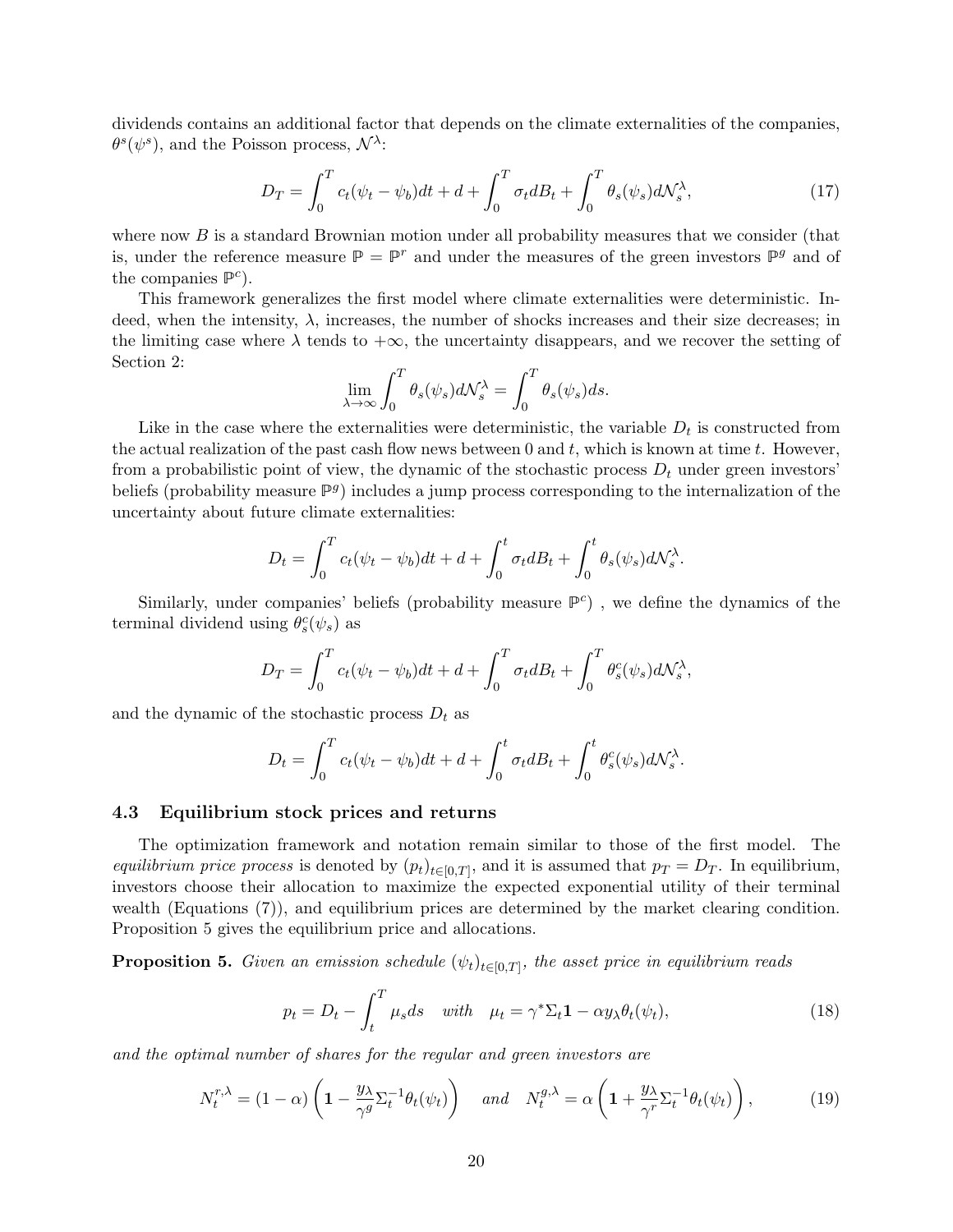respectively, where  $y_{\lambda} > 0$  is obtained by solving the one-dimensional equation

<span id="page-22-0"></span>
$$
y_{\lambda} = \exp\left\{-\frac{\alpha\gamma^g}{\lambda}\left(\mathbf{1}^\top \theta_t(\psi_t) + \frac{y_{\lambda}}{\gamma^r} \theta_t(\psi_t)^\top \Sigma_t^{-1} \theta_t(\psi_t)\right)\right\}.
$$
 (20)

When green investors internalize uncertainty about climate externalities, an additional factor,  $y_{\lambda}$ , arises in the equilibrium allocations,  $N_t^{r,\lambda}$  $t^{r,\lambda}$  and  $N_t^{g,\lambda}$  $t_t^{g,\lambda}$ , the equilibrium price,  $p_t$ , and in particular the expected return,  $\mu_t dt$ . Notice that  $y_\lambda$  is determined at each time t by Equation [\(20\)](#page-22-0). Thus, it should be denoted by  $y_\lambda(t)$ . We choose the simpler notation  $y_\lambda$  as no confusion shall arise. The equation for  $y_\lambda$  admits a unique solution.<sup>[23](#page-22-1)</sup> Proposition [6](#page-22-2) explains the effect of  $y_\lambda$  on the optimal allocations and expected returns depending on the properties of green investors' optimal portfolio without uncertainty,  $N_t^g$  $\frac{g}{t}$ .

<span id="page-22-2"></span>**Proposition 6.** Fix an emission schedule  $\psi_t$ . Recall that  $N_t^g = \alpha \left( 1 + \frac{1}{\gamma^g} \right)$  $\frac{1}{\gamma^r}\Sigma_t^{-1}\theta_t(\psi_t)\Big)$  is the optimal portfolio of green investors with deterministic climate externalities, and  $N_t^{g,\lambda}=\alpha\left(1+\frac{y_\lambda}{\gamma^r}\Sigma_t^{-1}\theta_t(\psi_t)\right)$ is the optimal portfolio of green investors when the uncertainty level of climate externalities equals  $\lambda$ . Then,

- (i) When the level of climate uncertainty increases, green investors decrease the market risk of their portfolio, i.e.,  $\lambda \mapsto (N_t^{g,\lambda})$  $(t^{g,\lambda})^{\top} \Sigma_t N^{g,\lambda}_t$  $t^{g,\lambda}$  is increasing in  $\lambda$ .
- $(ii)$  If the green investors' portfolio in the absence of climate uncertainty has positive climate externalities, meaning that  $\theta_t(\psi_t)^\top N_t^g > 0$ , then, the function  $\lambda \mapsto y_\lambda$  is positive, monotonically increasing and satisfies  $\lim_{\lambda \to \infty} y_{\lambda} = 1$ . Consequently, for a given level of emission schedule,  $\psi_t$ , the increase in climate uncertainty  $(\lambda$  decreases)
	- pushes green investors to reallocate their wealth towards brown assets;
	- $-$  decreases (increases) the expected returns,  $\mu_t dt$ , of the brown (green) companies.
- (iii) If the green investors' portfolio in the absence of climate uncertainty has negative climate externalities, meaning that  $\theta_t(\psi_t)^\top N_t^g < 0$ , then, the function  $\lambda \mapsto y_\lambda$  is positive, monotonically decreasing and satisfies  $\lim_{\lambda \to \infty} y_{\lambda} = 1$ . Consequently, for a given level of emission schedule,  $\psi_t$ , the increase in climate uncertainty  $(\lambda$  decreases)
	- pushes green investors to reallocate their wealth towards green assets;
	- increases (decreases) the expected returns,  $\mu_t dt$ , of the brown (green) companies.
- (iv) If the green investors' portfolio in the absence of climate uncertainty has neutral climate externalities, meaning that  $\theta_t(\psi_t)^\top N_t^g = 0$ , then  $y_\lambda = 1$  for all  $\lambda > 0$ . Consequently, green investors' portfolio and companies' expected returns do not depend on the level of climate uncertainty.

Uncertainty about future climate externalities is an additional source of risk for green investors who, as a result, reduce the overall risk of their portfolio. However, the adjustment of their asset allocation depends on the climate externalities of their optimal portfolio without uncertainty,  $\theta_t(\psi_t)^\top N_t^g$  $t_t^g$ . Lemma [1](#page-22-3) further elaborates on the case in which the green investors' optimal portfolio without climate uncertainty is green, that is,  $\theta_t(\psi_t)^\top N_t^g > 0$ .

<span id="page-22-3"></span>**Lemma 1.** Fix an emission schedule  $\psi_t$ . Assume that the sum of the companies' climate externalities is not too negative, such that  $\mathbf{1}^\top \theta_t(\psi_t) > -\frac{1}{\gamma^2}$  $\frac{1}{\gamma^{r}}\theta_{t}(\psi_{t})^{\top} \Sigma_{t}^{-1}\theta_{t}(\psi_{t}).$  Then, the green investors' portfolio in the absence of climate uncertainty has positive climate externalities, that is,  $\theta_t(\psi_t)^\top \dot{N}_t^g > 0.$ 

<span id="page-22-1"></span><sup>&</sup>lt;sup>23</sup>Existence and uniqueness of  $y_{\lambda}$  are given as part of the proof of the next proposition.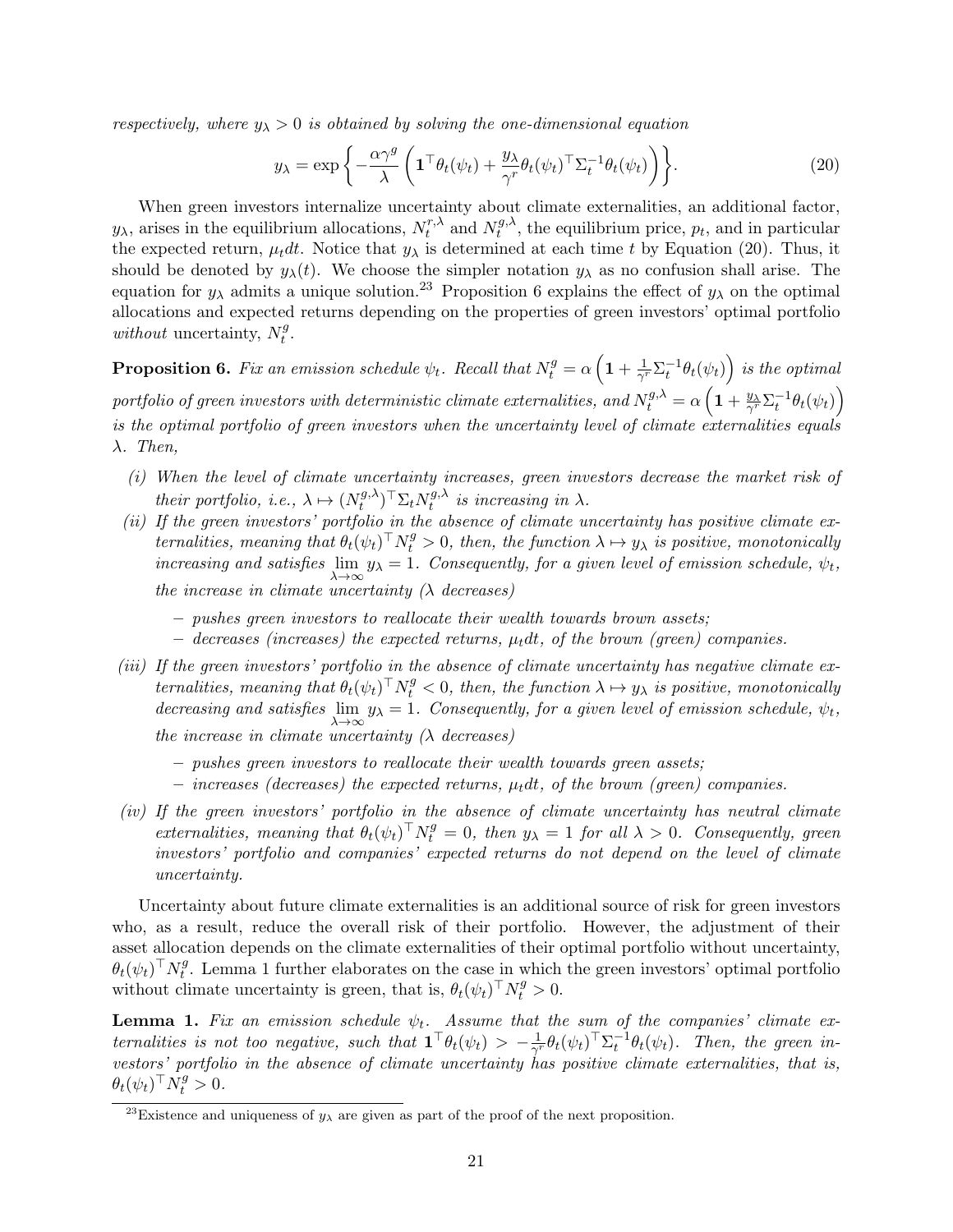The situation described by Lemma [1](#page-22-3) is the most common.<sup>[24](#page-23-0)</sup> It requires that the sum of the climate externalities of the companies in the market is greater than  $-\frac{1}{\gamma'}$  $\frac{1}{\gamma^{r}} \theta_{t}(\psi_{t})^{\top} \Sigma_{t}^{-1} \theta_{t}(\psi_{t}),$  which is always negative. Typically, this occurs when the market is not excessively composed of brown assets, for example, when it is sufficiently diversified in terms of companies' climate externalities, that is, when the market is formed by companies with positive and negative  $\theta_t^i(\psi_t)$ . Moreover, the condition is more easily verified for large markets because the quadratic correction,  $\frac{1}{\gamma^r} \theta_t(\psi_t)^\top \Sigma_t^{-1} \theta_t(\psi_t)$ , becomes larger. [Pastor et al.](#page-31-1) [\(2021b\)](#page-31-1) assume that the ESG externalities of the market portfolio are zero—here  $\mathbf{1}^\top \theta_t(\psi_t) = 0$  $\mathbf{1}^\top \theta_t(\psi_t) = 0$  $\mathbf{1}^\top \theta_t(\psi_t) = 0$ —which is a sufficient condition for Lemma 1 to be valid. Furthermore, [Zerbib](#page-32-0) [\(2021\)](#page-32-0) validates the [Pastor et al.](#page-31-1) [\(2021b\)](#page-31-1) hypothesis by estimating the climate externalities of the market portfolio in the U.S. between 2007 and 2019 at a value close to zero.

In the main case described by Lemma [1](#page-22-3) where the market is not excessively brown, green investors are able to build a green portfolio in the absence of uncertainty. Therefore,  $y_{\lambda} \in [0,1],$ which means that uncertainty about future climate externalities pushes green investors to lower the risk of their portfolio by reducing their exposure towards green assets. The size of this effect scales with the degree of uncertainty: the larger the uncertainty, the more green investors decrease their allocation in green assets and increase their allocation in brown assets. Consequently, for a given level of emission schedule,  $\psi_t$ , climate uncertainty reduces the effect of the externality premium,  $-\alpha y_{\lambda} \theta_t(\psi_t)$ , on expected returns, which lowers the cost of capital of brown companies and increases the cost of capital of green companies. This result is consistent with that of [Avramov et al.](#page-28-9) [\(2021a\)](#page-28-9) who show that gaussian uncertainty weakens the negative relationship between ESG and financial performances.

In less common cases, green investors fail to construct a green optimal portfolio in the absence of uncertainty. This situation is possible, for example, when all or much of the economy is brown. Therefore,  $y_{\lambda} > 1$ , which indicates that the increase in climate uncertainty pushes green investors to invest more in green assets and divest from brown assets to diversify their allocation and mitigate their risk. Consequently, for a given level of emission schedule,  $\psi_t$ , climate uncertainty amplifies the effect of the externality premium,  $-\alpha y_\lambda \theta_t(\psi_t)$ , on expected returns, which reduces the cost of capital of green companies and increases that of brown companies.

The following section presents the companies' optimal emission schedules when they account for the climate uncertainty internalized by green investors.

#### 4.4 Equilibrium emission schedule

Companies fix their emission schedules at the initial date by maximizing their future market values as in the deterministic case (Equation [\(8\)](#page-10-1)). The situation here is more complex, however, because of the appearance of the new parameter  $y_{\lambda}$  in the price vector (see Proposition [5\)](#page-21-0). Indeed, for a fixed value of  $y_{\lambda}$ , the optimal emissions schedule of the *i*-th company is the one that maximizes for all  $t \in [0, T]$  the expression:

<span id="page-23-1"></span>
$$
\beta_t^c \theta_t^{c,i}(\psi_t) + \alpha \beta_t y_\lambda \theta_t^i(\psi_t) + c_t^i \psi_t^i, \tag{21}
$$

by the same arguments as the ones used in Proposition [2](#page-12-2) for deterministic externalities. However, this shows that the equilibrium emissions schedule depends on the choice of  $y_{\lambda}$ , which will affect the investors' portfolio allocations and asset prices in Proposition [5,](#page-21-0) creating a feedback effect. In order to maintain tractability in our model we make an assumption of a large market that allows us to partially decouple the optimization problems for investors and companies. Then we derive

<span id="page-23-0"></span><sup>&</sup>lt;sup>24</sup>The proof of the lemma is an immediate consequence of the expression for  $N_t^g$  (see Equation [\(11\)](#page-11-4)).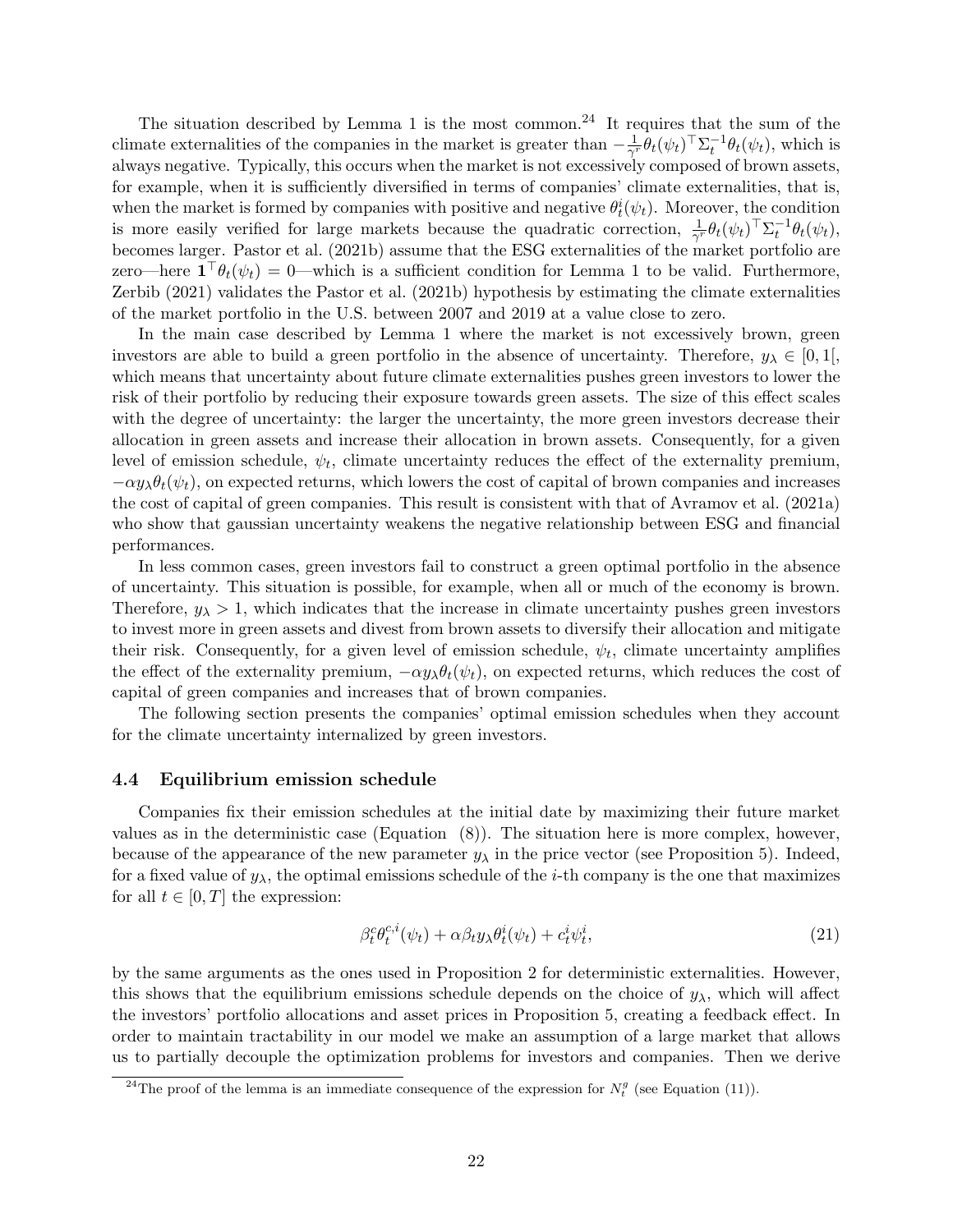equilibrium emission schedules in the next proposition. $25$ 

<span id="page-24-3"></span>**Proposition 7.** Let the functions of climate externalities,  $\theta_t^i$  and  $\theta_t^{c,i}$  $t^{c,i}$ , be defined as in Corollary [3.](#page-13-1) Assuming that the market is large enough so that the aggregated climate externalities of the market are not strongly affected by a change in the climate externalities of each company, the optimal emission schedule for the i-th company is

<span id="page-24-4"></span><span id="page-24-1"></span>
$$
\psi_t^{i,*}(y_\lambda^*) = \frac{c_t^i}{\alpha \beta_t \kappa_t y_\lambda^* + \beta_t^c \kappa_t^c},\tag{22}
$$

where  $y_{\lambda}^{*}$  is a solution of the fixed-point equation

$$
y = \exp\left\{-\frac{\alpha \gamma^g}{\lambda} \left[ \mathbf{1}^\top \theta_t(\psi_t(y)) + \frac{\alpha y}{\gamma^r} \theta_t(\psi_t(y))^\top \Sigma_t^{-1} \theta_t(\psi_t(y)) \right] \right\}.
$$
 (23)

As climate uncertainty adds a multiplicative factor  $y_{\lambda}$  to the externality premium, it also adds a multiplicative factor  $y^*_{\lambda}$  to the company's optimization program (Equation [\(12\)](#page-12-1)) on the factor driven by green investors' beliefs,  $\alpha \beta_t y^*_{\lambda} \theta^i_t(\psi_t)$ . As a result, the optimal emission schedule in the presence of uncertainty (Equation [\(22\)](#page-24-1)) is adjusted by  $y^*_{\lambda}$  in its denominator. Proposition [8](#page-24-2) clarifies the behavior of  $y^*_{\lambda}$  depending on  $\lambda$ .

<span id="page-24-2"></span>Proposition 8. Under the same assumptions as in Proposition [7,](#page-24-3) the following holds true:

- (i) Existence: For all  $\lambda \in (0, \infty)$ , Equation [\(23\)](#page-24-4) admits at least one positive solution.
- (ii) Uniqueness: If, for all  $i \in \{1, \ldots, n\}$ , and all  $t \in [0, T]$ ,

<span id="page-24-5"></span>
$$
\inf_{y>0} \sum_{j=1}^{n} (\Sigma_t^{-1})_{ij} y \, \theta_t^j(\psi_t^j(y)) \ge -\frac{\gamma^r}{\alpha} \tag{24}
$$

the solution of Equation [\(23\)](#page-24-4) is unique. In particular, in the asymptotic regime where uncertainty is low  $(\lambda \to \infty)$ , the solution is unique.

- (iii) Assume that the condition (ii) is satisfied and denote by  $y^*_{\lambda}$  the unique solution of Equation [\(23\)](#page-24-4). Let  $\psi_t^{*,0,i} = c_t^i (\beta_t^c \kappa_t^c + \alpha \beta_t \kappa_t)^{-1}$  be the equilibrium emission schedule without climate uncertainty (given by [\(13\)](#page-13-3)), and  $N_t^g = \alpha \left( 1 + \frac{1}{\gamma^2} \right)$  $\frac{1}{\gamma^r} \Sigma_t^{-1} \theta_t(\psi_t^{*,0})$  $\left( \begin{smallmatrix} * & 0 \ t & t \end{smallmatrix} \right)$  be the green investors' corresponding optimal allocation without climate uncertainty (given by  $(11)$ ).
	- $-$  If the green investors' portfolio in the absence of climate uncertainty has positive climate externalities, meaning that  $\theta_t(\psi_t^{*,0})$ \*,0)<sup>T</sup>N<sub>t</sub><sup>*s*</sup> > 0, then, the function  $\lambda \mapsto y^*_{\lambda}$  is positive, monotonically increasing and satisfies  $\lim_{\lambda \to \infty} y^*_{\lambda} = 1$ . Consequently, an increase in climate uncertainty ( $\lambda$  decreases) increases the companies' optimal emission schedule,  $\psi_t^*$ , given  $bv(22)$  $bv(22)$ .
	- If the green investors' portfolio in the absence of climate uncertainty has negative climate externalities, meaning that  $\theta_t(\psi_t^{*,0})$ \*,0)<sup>T</sup>N<sub>t</sub><sup>*s*</sup> < 0, then, the function  $\lambda \mapsto y^*_{\lambda}$  is positive, monotonically decreasing and satisfies  $\lim_{\lambda\to\infty} y^*_{\lambda} = 1$ . Consequently, an increase in climate uncertainty ( $\lambda$  decreases) decreases the companies' optimal emission schedule,  $\psi_t^*$ , given  $by (22).$  $by (22).$  $by (22).$

<span id="page-24-0"></span><sup>&</sup>lt;sup>25</sup>If the market is large enough, we can assume that the aggregate quantities are not strongly affected by each individual company, and therefore, the i-th company may maximize its optimization functional by assuming that  $y_\lambda$  is constant. This assumption is standard, for example, in mean-field game optimization problems. At the mathematical level, our assumption says that each company solves [\(21\)](#page-23-1) for a fixed value of  $y_\lambda$ , thus obtaining  $\psi_t^i(y_\lambda)$ . Plugging this expression back into [\(20\)](#page-22-0), we arrive at a fixed point equation for  $y_\lambda$ . This equation is still one-dimensional but different from Equation [\(20\)](#page-22-0) due to the additional dependence of  $\psi_t$  on  $y_\lambda$ .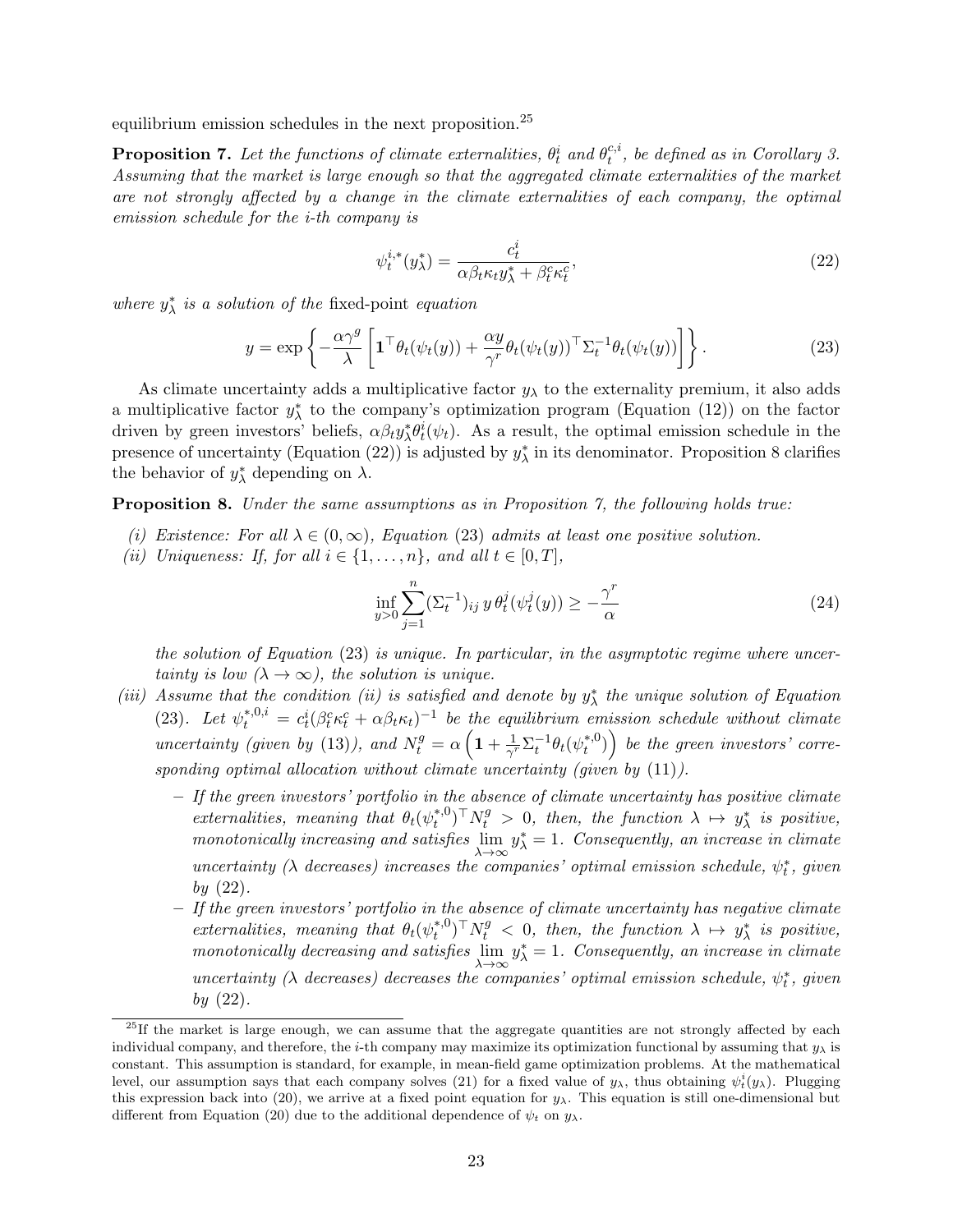– If the green investors' portfolio in the absence of climate uncertainty has neutral climate externalities, meaning that  $\theta_t(\psi_t^{*,0})$ \*,0)<sup>T</sup>N<sub>t</sub><sup>*s*</sup> = 0, then, the function  $\lambda \mapsto y^*_{\lambda}$  is constant and equal to 1. Consequently, climate uncertainty does not affect the companies' optimal emission schedule,  $\psi_t^*$ , given by [\(22\)](#page-24-1).

In the most common case described by Lemma [1](#page-22-3) where green investors have a green optimal portfolio in the absence of climate uncertainty,  $\theta_t(\psi_t^{*,0})$  $(t_t^{*,0})^{\top} N_t^g > 0$ , increasing uncertainty ( $\lambda$  decreases) decreases  $y_{\lambda}$  below 1. This effect dampens the contribution of green investors' beliefs,  $\alpha\beta_t y_\lambda \theta_t^i(\psi_t)$ , in the companies' optimization program (Equation [\(12\)](#page-12-1)). Indeed, by mitigating the externality premium on expected returns (Proposition [6\)](#page-22-2), green investors reduce the incentive for companies to decrease their emissions at unchanged abatement cost,  $c_t^i \psi_t^i$ . Therefore, all companies increase their optimal emission schedules in the presence of climate uncertainty compared to the situation without uncertainty.

In the case where green investors have a brown optimal portfolio in the absence of climate uncertainty,  $\theta_t(\psi_t^{*,0})$  $(t_t^{*,0})^{\top} N_t^g < 0$ , increasing climate uncertainty ( $\lambda$  decreases) increases  $y_\lambda$  above 1 and thus amplifies the contribution of green investors' beliefs,  $\alpha \beta_t y_\lambda \theta_t^i(\psi_t)$ , in the companies' optimization program. By strengthening the incentive for companies to reduce their emissions, green investors push companies to reduce their emissions compared to the situation without uncertainty.

Figure [5](#page-26-0) shows optimal emission schedules according to different levels of uncertainty: the cases where information on climate risks (or the materialization of climate risks) becomes available on average annually, every five years, every ten years, and every twenty years are displayed. When green investors internalize these levels of uncertainty, companies increase their emissions by 0.4%, 2%, 4%, and 8.5%, respectively, over a 20-year horizon compared to the case where climate risks are perfectly known.

This result underscores the value of increasing the transparency of companies' climate impacts as well as improving the forecasting of climate-related financial risks. It also emphasizes the importance of predictability of public policies in favor of climate transition, notably, the carbon price upward trajectory. Transparency and predictability are key pillars for a better integration of climate-related financial risks in green investors' asset allocation, which provides incentives for companies to better internalize their climate externalities and thus reduce their climate footprints more rapidly.

#### 5 Conclusion

In this paper we show how green investing impacts companies' practices by increasing their cost of capital. Companies are pushed to internalize their climate externalities and thereby reduce their greenhouse gas emissions. Green investors' impact is further strengthened when they anticipate tighter climate regulations, technological advances, and when they account for the negative financial impact of the economy's average emissions. However, uncertainty about climate risks pushes green investors to diversify their asset allocation, thereby reducing the incentive for companies to mitigate their climate footprints.

The results of this paper suggest that investors can increase their impact on companies by raising their environmental requirements as well as by pressing companies to increase transparency and their environmental standards. In addition, impact investing is financially beneficial if investors favor companies that are on a pathway towards reducing their climate footprints or green companies for which information on their climate footprints is still poorly available. From the viewpoint of public authorities, this study emphasizes the importance of developing a regulatory framework that supports the development of green investing and encourages the transparency of information on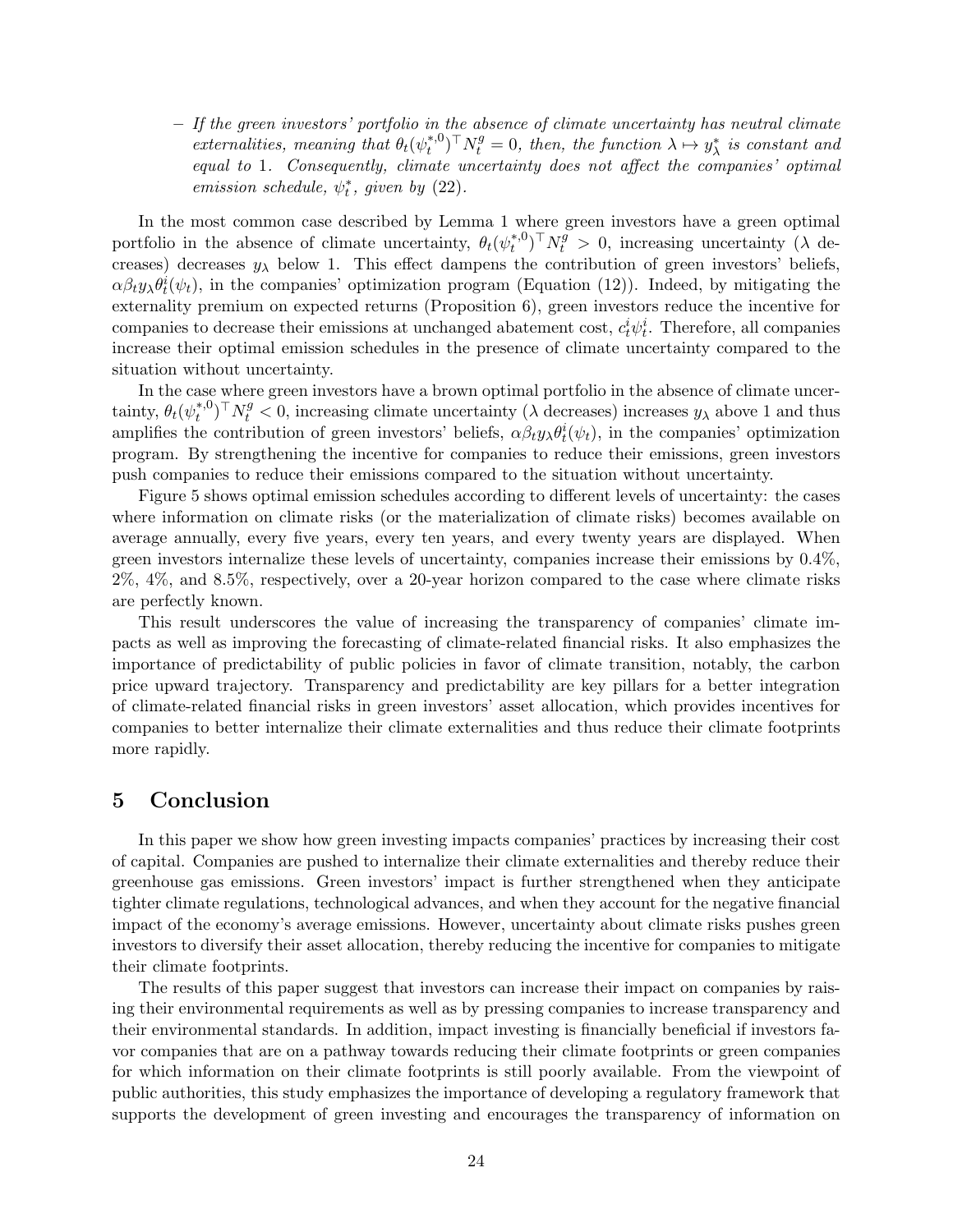<span id="page-26-0"></span>

Figure 5. Emission schedule with uncertainty. This figure shows the optimal emission schedules with uncertainty of an electrical equipment company with an initial carbon intensity of  $\psi_b^{\text{elec}} = 147 \text{ tCO2e/USDmn}$ . This company operates in a market with two companies: the second company is a coal company with an initial carbon intensity of  $\psi_b^{\text{coal}} = 555 \text{ t} \text{CO2e}/\text{USDmn}$ . The correlation between the assets of these two companies is 50%. We consider different levels of uncertainty through  $\lambda$ . The parameters are calibrated according to the values estimated in Appendix B:  $\alpha = 0.25$ ,  $\rho = 0.01$ ,  $\kappa = 3 \times 10^{-7}$ ,  $\kappa_0 = 0.047$ ,  $\kappa^c = 6 \times 10^{-8}$ ,  $c^{\text{elec}} = 8 \times 10^{-6}$ ,  $\gamma_r = 0.1$ .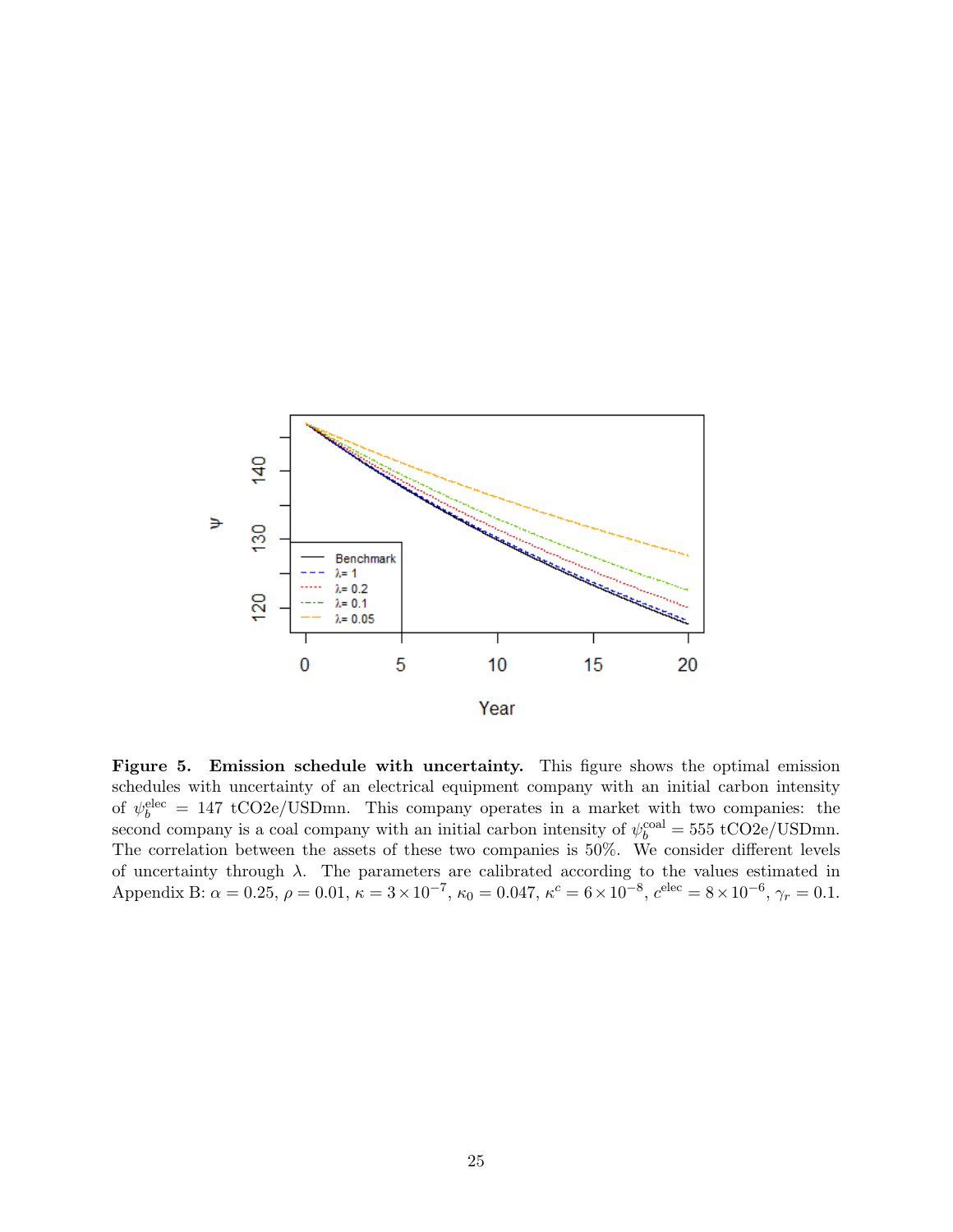companies' climate footprints. These actions are naturally compatible with the strengthening of climate regulation and support for climate-related technological innovation, which, when anticipated by green investors, enhance the pressure the latter exert on companies to cut their emissions.

A natural avenue for future research would be to estimate the impact of green investing based on the equilibrium equations of this model. However, we acknowledge that rigorous identification is challenging for at least two major reasons. First, the proportion of green investors, their sensitivities to climate risks, and their perception of climate uncertainty must be approximated. Using green fund holdings is an ambitious approach because it is necessary to identify funds that truly have green practices [\(Raghunandan and Rajgopal,](#page-31-17) [2021;](#page-31-17) [Yang,](#page-32-8) [2021\)](#page-32-8) and to use a dynamic fund list that is not subject to survivor bias. Second, it is crucial to control for the other effects that may impact companies' practices, such as shareholder engagement, global environmental policy stringency, and climate-related technological innovation.

Besides, impact investing may go beyond climate screening, for example, by favoring brown companies that are inclined to green up quickly or small green companies that would benefit from financial support to grow [\(Green and Roth,](#page-29-15) [2020;](#page-29-15) Heeb and Kölbel, [2020\)](#page-30-17). Therefore, future research could also analyze the impact of these new forms of investment on corporate practices, including their ability to further reduce the aggregate emissions of an economy. In addition, the impact of climate screening could be empirically compared to that of shareholder engagement, which [Broccardo et al.](#page-28-2) [\(2020\)](#page-28-2) find more effective in reducing the environmental footprint of companies. Finally, a line of theoretical research could introduce the ability for companies to reform dynamically in response to the stochastic dynamics of cash flow news and investors' portfolio allocations.

#### Acknowledgements

The authors appreciate feedback of Marco Ceccarelli, Patricia Crifo, Joost Driessen, Caroline Flammer, Jesse Grabowski, Ying Jiao, Sonia Jimenez Garces, Rüdiger Kiesel, Frank de Jong, Lionel Melin, Martin Oehmke, Christian-Yann Robert, Bert Scholtens, Luca Taschini, Dimitri Vayanos, as well as of participants at the Bachelier Finance Society One World Seminar, the seminairs of CREST - Ecole Polytechnique, the University of Zurich, the Universität Duisburg-Essen, the University of Edinburgh, the 2020 GRASFI Annual Meeting and the 2020 PRI Academic Network Conference. The authors thank ISS for kindly providing the data on shareholder proposals. The comments of the two anonymous reviewers, the associate editor and the department editor George Serafeim are gratefully acknowledged.

#### References

- <span id="page-27-1"></span>Aggarwal, Shilpa, Rebecca Dizon-Ross, and Ariel D. Zucker, 2020, Incentivizing Behavioral Change: The Role of Time Preferences, NBER Working Paper .
- <span id="page-27-3"></span>Alley, R. B., J. Marotzke, W. D. Nordhaus, J. T. Overpeck, D. M. Peteet, R. A. Pielke Jr., R. T. Pierrehumbert, P. B. Rhines, L. D. Stocker, T. F.Talley, and J. M. Wallace, 2003, Abrupt Climate Change, Science 299, 2005–2010.
- <span id="page-27-2"></span>Amir, Rabah, Marc Germain, and Vincent Van Steenberghe, 2008, On the Impact of Innovation on the Marginal Abatement Cost Curve, Journal of Public Economic Theory 10, 985–1010.
- <span id="page-27-0"></span>Ardia, David, Keven Bluteau, Kris Boudt, and Koen Inghelbrecht, 2021, Climate change concerns and the performance of green versus brown stocks, SSRN Working Paper .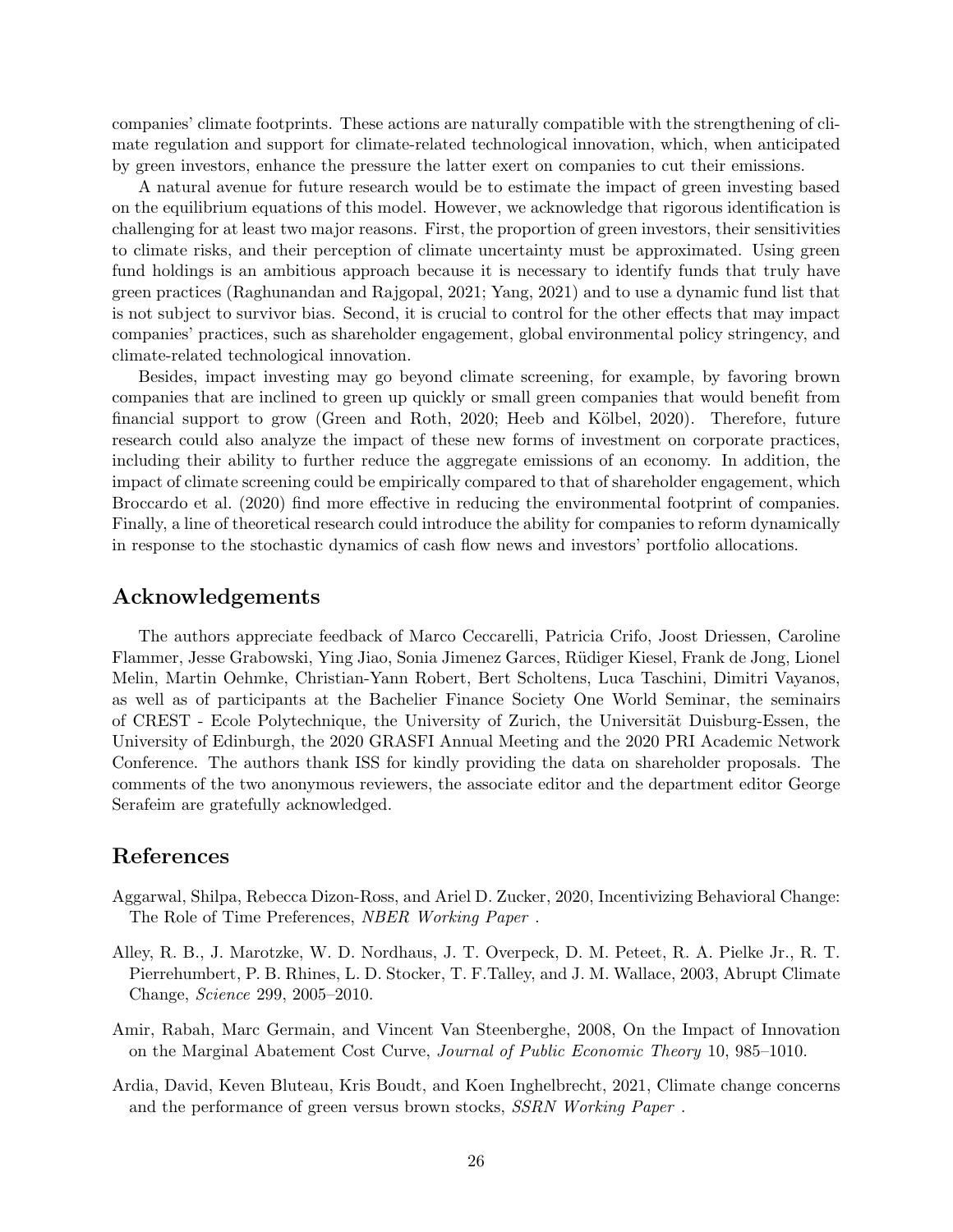- <span id="page-28-10"></span>Atmaz, Adem, and Suleyman Basak, 2018, Belief Dispersion in the Stock Market, Journal of Finance 73, 1225–1279.
- <span id="page-28-9"></span>Avramov, Doron, Si Cheng, Abraham Lioui, and Andrea Tarelli, 2021a, Sustainable Investing with ESG rating uncertainty, Journal of Financial Economics, Forthcoming.
- <span id="page-28-4"></span>Avramov, Doron, Abraham Lioui, Yang Liu, and Andrea Tarelli, 2021b, Dynamic ESG Equilibrium, Working Paper SSRN.
- <span id="page-28-6"></span>Baker, M., D. Bergstresser, G. Serafeim, and J. Wurgler, 2018, Financing the Response to Climate Change: The Pricing and Ownership of U.S. Green Bonds , Working Paper NBER.
- <span id="page-28-5"></span>Barber, Brad M., Adair Morse, and Ayako Yasuda, 2021, Impact investing, Journal of Financial Economics 139, 162–185.
- <span id="page-28-12"></span>Barberis, N., and A. Shleifer, 2003, Style Investing, *Journal of Financial Economics* 68, 161–199.
- <span id="page-28-11"></span>Barberis, Nicholas, Robin Greenwood, Lawrence Jin, and Andrei Shleifer, 2015, X-CAPM: An extrapolative capital asset pricing model, Journal of Financial Economics 115, 1–24.
- <span id="page-28-13"></span>Barberis, Nicholas, Robin Greenwood, Lawrence Jin, and Andrei Shleifer, 2018, Extrapolation and bubbles, Journal of Financial Economics 129, 203–227.
- <span id="page-28-1"></span>Barnett, Michael, William Brock, and Lars Peter Hansen, 2020, Pricing Uncertainty Induced by Climate Change, Review of Financial Studies 33, 1024–1066.
- <span id="page-28-8"></span>Bauer, R., K. Koedijk, and R. Otten, 2005, International evidence on ethical mutual fund performance and investment style, Journal of Banking and Finance 29, 1751–1767.
- <span id="page-28-17"></span>Bauman, Yoram, Myunghun Lee, and Karl Seeley, 2008, Does Technological Innovation Really Reduce Marginal Abatement Costs? Some Theory, Algebraic Evidence, and Policy Implications, Environmental and Resource Economics 40, 507–527.
- <span id="page-28-0"></span>Berk, Jonathan B., and Jules H. van Binsbergen, 2021, The Impact of Impact Investing, Working Paper SSRN.
- <span id="page-28-3"></span>Bolton, Patrick, and Marcin T. Kacperczyk, 2021, Do Investors Care about Carbon Risk?, Journal of Financial Economics, Forthcoming.
- <span id="page-28-16"></span>Bolton, Patrick, José Scheinkman, and Wei Xiong, 2006, Executive Compensation and Short-Termist Behaviour in Speculative Markets, Review of Economics Studies 73, 577–610.
- <span id="page-28-7"></span>Brammer, Stephen, Chris Brooks, and Stephen Pavelin, 2006, Corporate Social Performance and Stock Returns: UK Evidence from Disaggregate Measures, Financial management 35, 97–116.
- <span id="page-28-2"></span>Broccardo, Eleonora, Oliver Hart, and Luigi Zingales, 2020, Exit vs. Voice, NBER Working Paper .
- <span id="page-28-15"></span>Burke, M., W. M. Davis, and N. S. Diffenbaugh, 2018, Large Potential Reduction in Economic Damages Under UN Mitigation Targets, Nature 557, 549–553.
- <span id="page-28-14"></span>Burke, M., S. M. Hsiang, and E. M. Miguel, 2015, Global Non-linear Effect of Temperature on Economic Production, Nature 527, 235–239.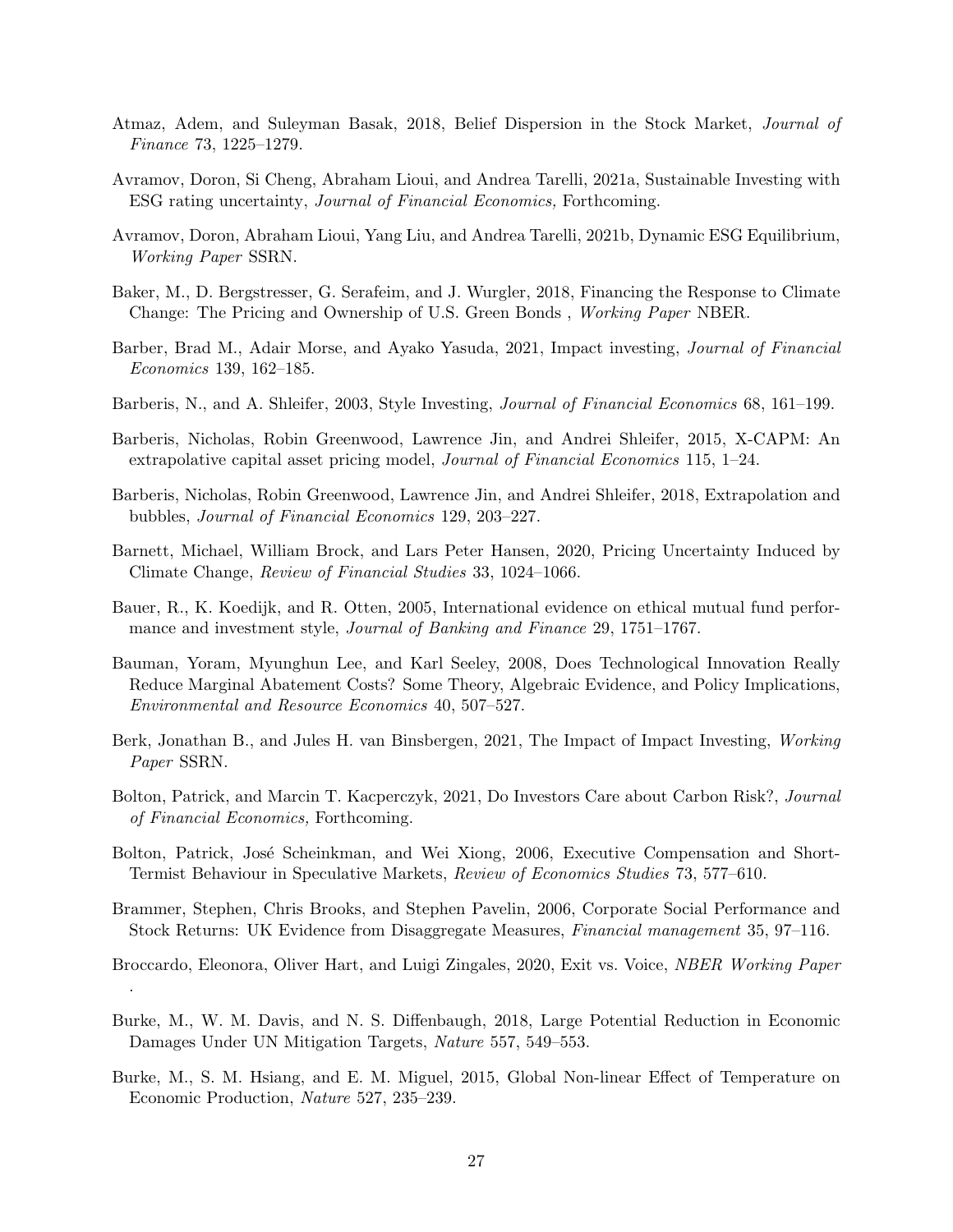- <span id="page-29-13"></span>Cai, Yongyang, Kenneth L. Judd, Timothy M. Lenton, Thomas S. Lontzek, and D. Narita, 2015, Environmental tipping points significantly affect the cost-benefit assessment of climate policies, Proceedings of the National Academy of Sciences of the United States of America 112, 4606–4611.
- <span id="page-29-4"></span>Chava, S., 2014, Environmental externalities and cost of capital, Management Science 60, 2223– 2247.
- <span id="page-29-9"></span>Chowdhry, Bhagwan, Shaun William Davies, and Brian Waters, 2018, Investing for Impact, Review of Financial Studies 32, 864–904.
- <span id="page-29-5"></span>Derwall, J., N. Guenster, R. Bauer, and K. Koedijk, 2005, The eco-efficency premium puzzle, Financial Analysts Journal 61, 51–63.
- <span id="page-29-14"></span>Dietz, Simon, 2011, High impact, low probability? An empirical analysis of risk in the economics of climate change, Climatic Change 108, 519–541.
- <span id="page-29-10"></span>Dietz, Simon, and Nicholas Stern, 2015, Endogenous Growth, Convexity of Damage and Climate Risk: How Nordhaus' Framework Supports Deep Cuts in Carbon Emissions , The Economic Journal 125, 574–620.
- <span id="page-29-11"></span>Dimson, Elroy, Oğuzhan Karakaş, and Xi Li, 2015, Active ownership, Review of Financial Studies 28, 3225–3268.
- <span id="page-29-7"></span>Eccles, Robert G., Ioannis Ioannou, and George Serafeim, 2014, The Impact of Corporate Sustainability on Organizational Processes and Performance, Management Science 60, 2835–2857.
- <span id="page-29-6"></span>Edmans, Alex, 2011, Does the stock market fully value intangibles? Employee satisfaction and equity prices, Journal of Financial Economics 101, 621–640.
- <span id="page-29-12"></span>Edmans, Alex, Xavier Gabaix, Tomasz Sadzik, and Yuliy Sannikov, 2012, Dynamic CEO compensation, Journal of Finance 67, 1603–1648.
- <span id="page-29-3"></span>ElGhoul, S., O. Guedhami, C. C.Y. Kowk, and D. R. Mishra, 2011, Does corporate social responsibility affect the cost of capital?, Journal of Banking and Finance 35, 2388–2406.
- <span id="page-29-2"></span>European Commission, 2018, Action plan: Financing Sustainable Growth, Report.
- <span id="page-29-1"></span>European Union High Level Expert Group on Sustainable Finance, 2018, Final Report, 2018.
- <span id="page-29-8"></span>Galema, R, A. Plantinga, and B. Scholtens, 2008, The stocks at stake: Return and risk in socially responsible investment, Journal of Banking and Finance 32, 2646–2654.
- <span id="page-29-0"></span>Global Sustainable Investment Alliance, 2018, 2018 Global Sustainable Investment Review, Technical report, Global Sustainable Investment Alliance.
- <span id="page-29-16"></span>Gollier, Christian, 2002, Discounting and uncertain future, *Journal of Public Economics* 85, 149– 166.
- <span id="page-29-17"></span>Gollier, Christian, and Martin Weitzman, 2010, How should the distant future be discounted when discount rates are uncertain?, Economic Letters 107, 350–353.
- <span id="page-29-15"></span>Green, Daniel, and Benjamin Roth, 2020, The allocation of socially responsible capital, Working Paper SSRN.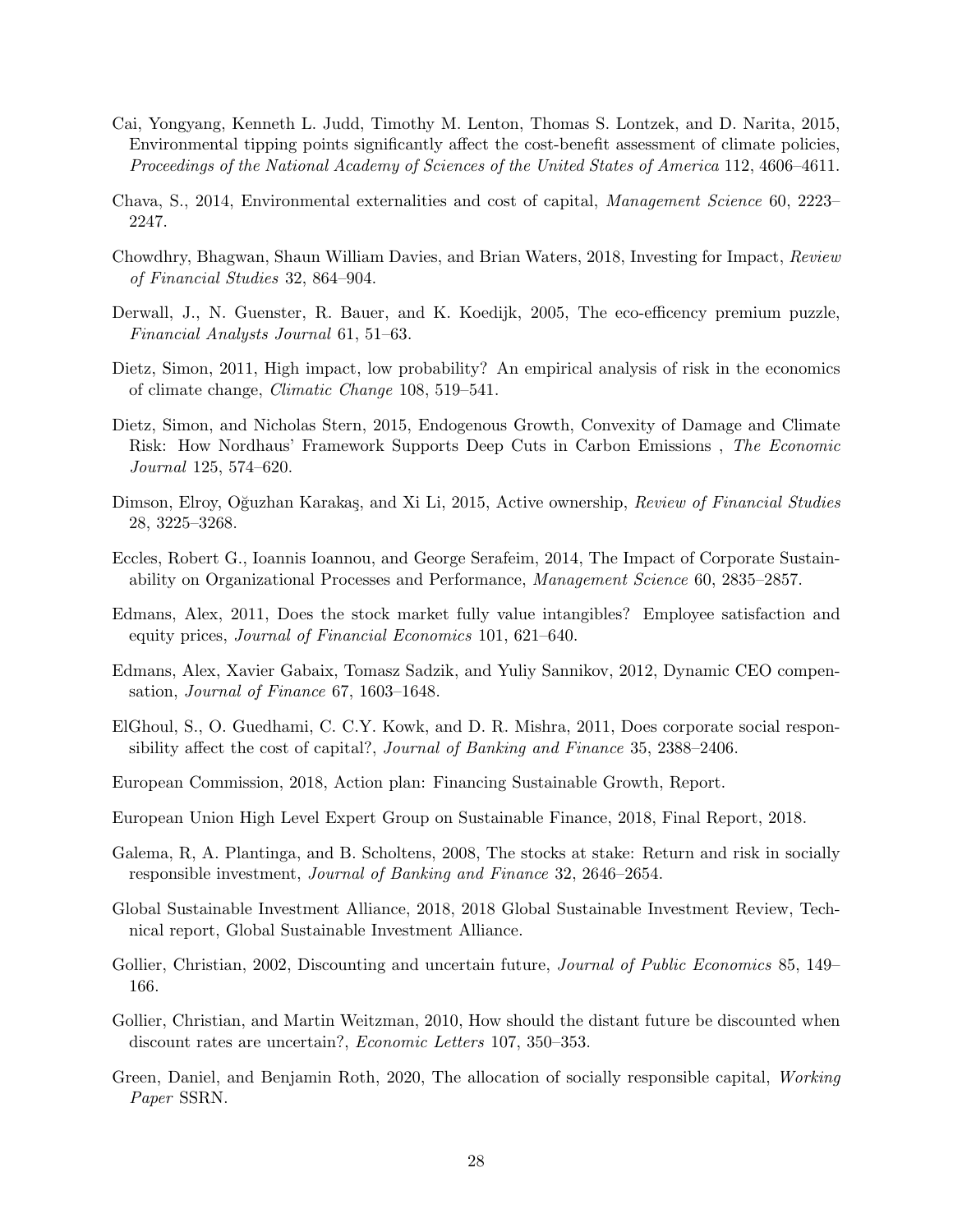- <span id="page-30-3"></span>Hartzmark, Samuel, and Abigail Sussman, 2020, Do Investors Value Sustainability? A Natural Experiment Examining Ranking and Fund Flows, Journal of Finance 74, 2789–2837.
- <span id="page-30-17"></span>Heeb, Florian, and Julian Kölbel, 2020, The investor's guide to impact, Technical report, University of Zurich, Center for Sustainable Finance & Private Wealth.
- <span id="page-30-0"></span>Heinkel, R., A. Kraus, and J. Zechner, 2001, The effect of green investment on corporate behaviour, Journal of Financial and Quantitative Analysis 36, 377–389.
- <span id="page-30-4"></span>Hong, H., and M. Kacperczyk, 2009, The price of sin: the effects of social norms on markets, Journal of Financial Economics 93, 15–36.
- <span id="page-30-8"></span>Hong, Harrison, and Jeremy C. Stein, 1999, A Unified Theory of Underreaction, Momentum Trading, and Overreaction in Asset Markets, Journal of Finance 54, 2143–2184.
- <span id="page-30-5"></span>Hsu, Po-Hsuan, Kai Li, and Chi-Yang Tsou, 2019, The Pollution Premium, Working paper, SSRN.
- <span id="page-30-14"></span>Jaffe, Adam, Richard Newell, and Robert Stavins, 2002, Environmental Policy and Technological Change, Environmental and Resource Economics 22, 41–70.
- <span id="page-30-1"></span>Jakob, Michael, and Jérôme Hilaire, 2015, Unburnable fossil-fuel reserves, Nature 517, 150–152.
- <span id="page-30-6"></span>Krüger, Philipp, 2015, Corporate goodness and shareholder wealth, Journal of Financial Economics 115, 304–329.
- <span id="page-30-2"></span>Krüger, Philipp, Zacharias Sautner, and Laura Starks, 2020, The Importance of Climate Risk for Institutional Investors, Review of Financial Studies, 33, 1067–1111.
- <span id="page-30-9"></span>Lambrecht, Bart M., and Stewart C. Myers, 2017, The Dynamics of Investment, Payout and Debt, Review of Financial Studies 30, 3759–3800.
- <span id="page-30-7"></span>Landier, Augustin, and Stefano Lovo, 2020, ESG Investing: How to Optimize Impact?, Working Paper, SSRN.
- <span id="page-30-10"></span>Larcker, David F., and Brian Tayan, 2019, CEO Compensation: Data Spotlight, Stanford GSB Corporate Governance Research Initiative .
- <span id="page-30-16"></span>Lontzek, Thomas S., Yongyang Cai, Kenneth L. Judd, and Timothy M. Lenton, 2015, Stochastic integrated assessment of climate tipping points indicates the need for strict climate policy, Nature Climate Change 5, 441–444.
- <span id="page-30-12"></span>Marinovic, Ivan, and Felipe Varas, 2019, CEO Horizon, Optimal Pay Duration, and the Escalation of Short-Termism, Journal of Finance 74, 2011–2053.
- <span id="page-30-15"></span>Mekaroonreung, Maethee, and Andrew L. Johnson, 2014, A nonparametric method to estimate a technical change effect on marginal abatement costs of U.S. coal power plants, Energy Economics 46, 45–55.
- <span id="page-30-13"></span>Milliman, Scott R, and Raymond Prince, 1989, Firm incentives to promote technological change in pollution control, Journal of Environmental Economics and Management 17, 247–265.
- <span id="page-30-11"></span>Nordhaus, William, 2014, Estimates of the social cost of carbon: Concepts and results from the dice-2013r model and alternative approaches, Journal of the Association of Environmental and Resource Economists 1, 273–312.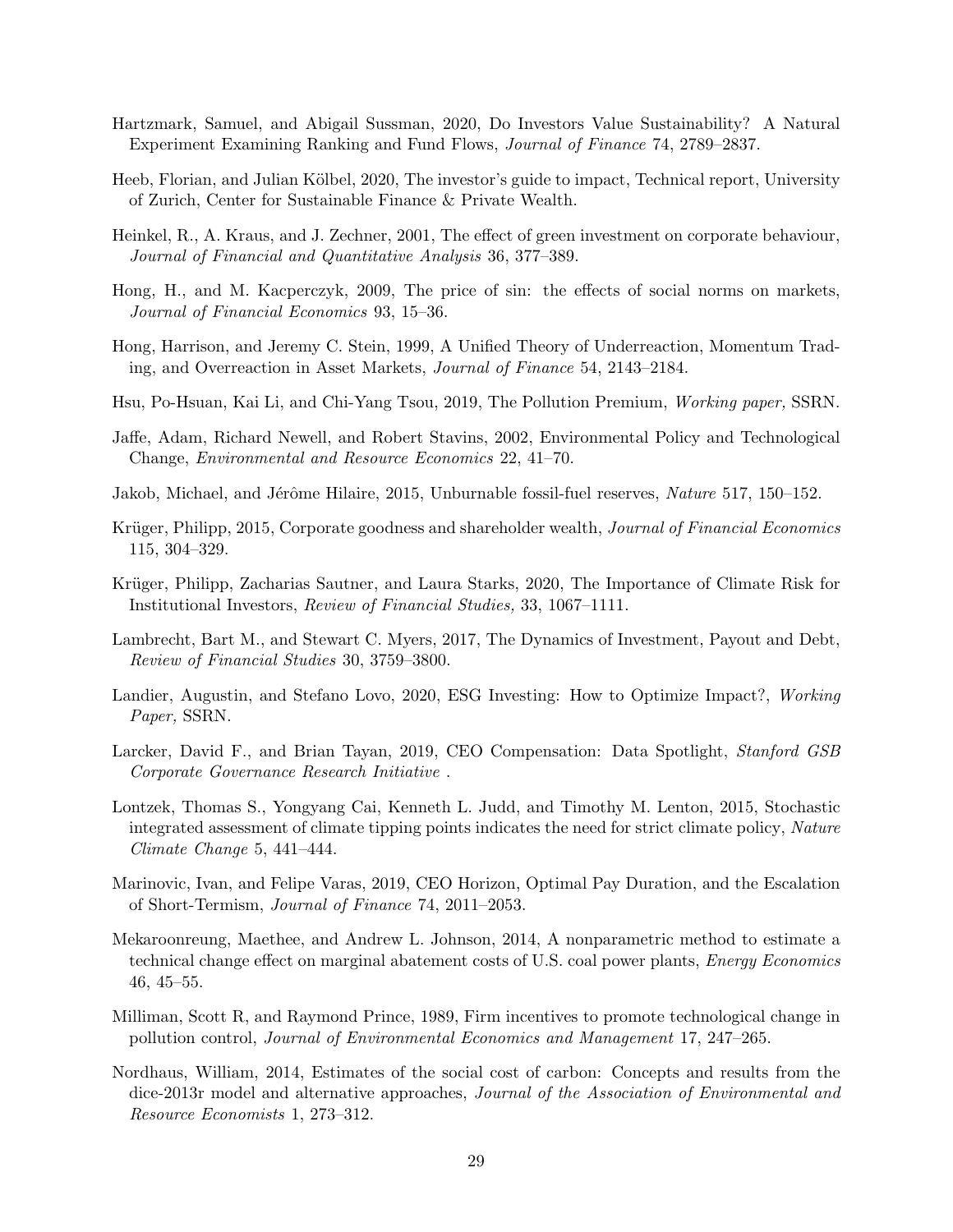- <span id="page-31-10"></span>Oehmke, Martin, and Marcus Opp, 2019, A Theory of Socially Responsible Investment, Working Paper, SSRN.
- <span id="page-31-13"></span>Osambela, Emilio, 2015, Differences of Opinion, Endogenous Liquidity, and Asset Prices, Review of Financial Studies 28, 1914–1959.
- <span id="page-31-14"></span>Palmer, Karen, Wallace E. Oates, and Paul R. Portney, 1995, Tightening Environmental Standards: The Benefit-Cost or the No-Cost Paradigm?, Journal of Economic Perspectives 9, 119–132.
- <span id="page-31-3"></span>Pastor, Lubos, Robert Stalbaugh, and Lucian Taylor, 2021a, Dissecting Green Returns, SSRN Working Paper .
- <span id="page-31-1"></span>Pastor, Lubos, Robert F. Stambaugh, and Lucian A. Taylor, 2021b, Sustainable Investing in Equilibrium, Journal of Financial Economics, Forthcoming.
- <span id="page-31-2"></span>Pedersen, Lasse Heje, Shaun Fitzgibbons, and Lukasz Pomorski, 2021, Responsible Investing: The ESG-Efficient Frontier, Journal of Financial Economics, Forthcoming.
- <span id="page-31-15"></span>Porter, Michael E., and Claas van der Linde, 1995, Toward a New Conception of the Environment-Competitiveness Relationship, Journal of Economic Perspectives 9, 97–118.
- <span id="page-31-17"></span>Raghunandan, Aneesh, and Shivaram Rajgopal, 2021, Do ESG Funds Make Stakeholder-Friendly Investments?, Working Paper SSRN.
- <span id="page-31-5"></span>Renneboog, L., J. Ter Horst, and C. Zhang, 2008, The price of ethics and stakeholder governance: The performance of socially responsible mutual funds, Journal of Corporate Finance 14, 302–322.
- <span id="page-31-4"></span>Riedl, Arno, and Paul Smeets, 2017, Why Do Investors Hold Socially Responsible Mutual Funds?, Journal of Finance 72, 2505–2550.
- <span id="page-31-11"></span>Scheinkman, Jose A., and Wei Xiong, 2003, Overconfidence and Speculative Bubbles, Journal of Political Economy 111, 1183–1219.
- <span id="page-31-6"></span>Sharfman, M.P., and C.S. Fernando, 2008, Environmental risk management and the cost of capital, Strategic Management Journal 29, 569–592.
- <span id="page-31-7"></span>Statman, Meir, and Denys Glushkov, 2009, The Wages of Social Responsibility, Financial Analysts Journal 65, 33–46.
- <span id="page-31-8"></span>Statman, Meir, and Denys Glushkov, 2016, Classifying and Measuring the Performance of Socially Responsible Mutual Funds, Journal of Portfolio Management 42, 140–151.
- <span id="page-31-16"></span>Sugathan, Anish, Ritesh Bhangale, Vishal Kansal, and Unmil Hulke, 2018, How can Indian power plants cost-effectively meet the new sulfur emission standards? Policy evaluation using marginal abatement cost-curves, Energy Policy 121, 124–137.
- <span id="page-31-9"></span>Trinks, Arjan, Bert Scholtens, Machiel Mulder, and Lammertjan Dam, 2018, Fossil Fuel Divestment and Portfolio Performance, Ecological Economics 146.
- <span id="page-31-0"></span>US SIF, 2018, Report on US Sustainable, Responsible and Impact Investing Trends, Technical report, The Forum for Sustainable and Responsible Investment.
- <span id="page-31-12"></span>van Binsbergen, Jules H., and Christian C. Opp, 2019, Real Anomalies, Journal of Finance 74, 1659–1706.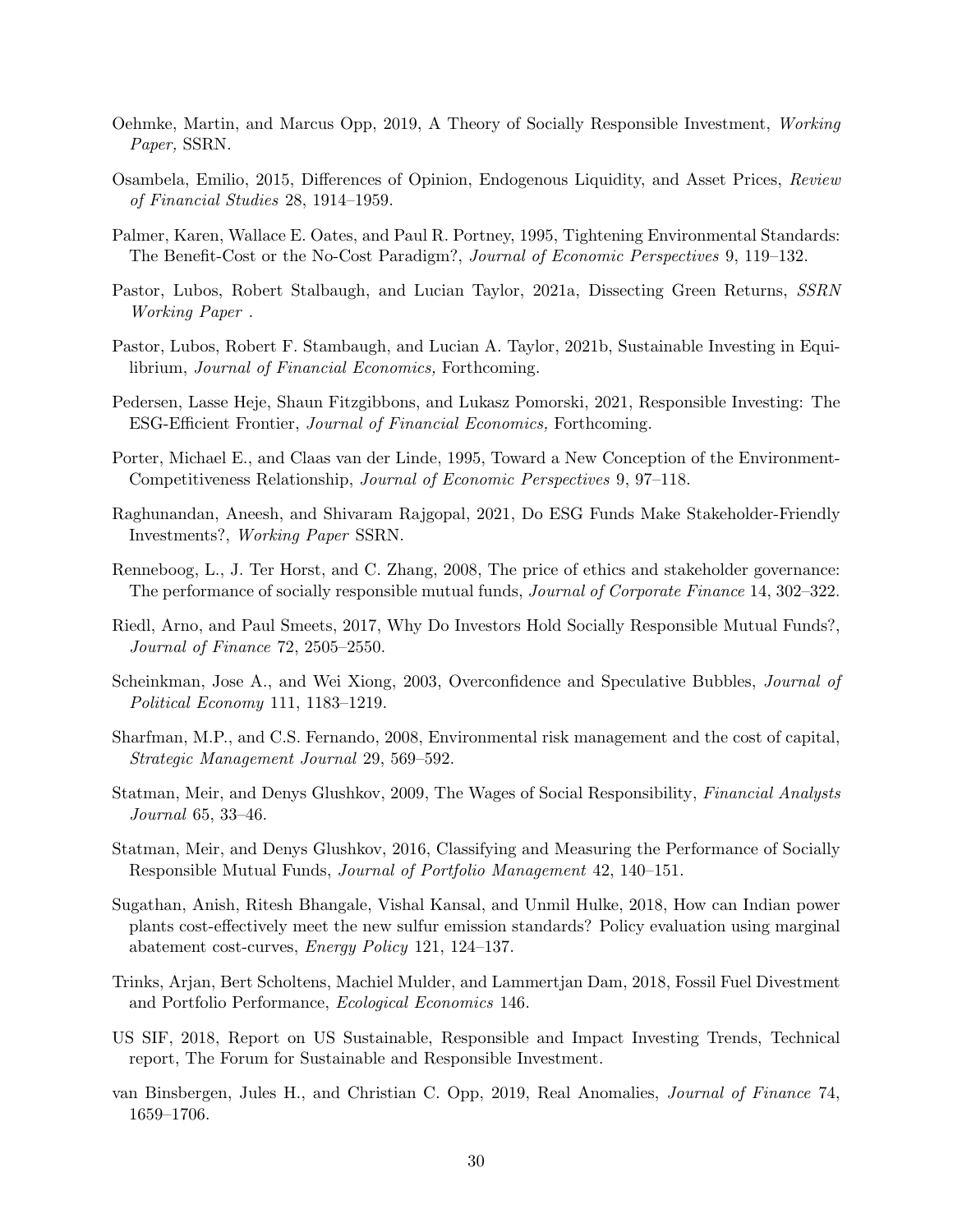- <span id="page-32-4"></span>Varas, Felipe, 2018, Managerial Short-Termism, Turnover Policy, and the Dynamics of Incentives, Review of Financial Studies 31, 3409–3451.
- <span id="page-32-3"></span>Veronesi, Pietro, 1999, Stock Market Overreaction to Bad News in Good Times: A Rational Expectations Equilibrium Model, Review of Financial Studies 12, 975–1007.
- <span id="page-32-1"></span>Weitzman, Martin, 2009, On Modeling and Interpreting the Economics of Catastrophic Climate Change, Review of Economic Studies 91, 1–19.
- <span id="page-32-7"></span>Weitzman, Martin, 2011, Fat-Tailed Uncertainty in the Economics of Catastrophic Climate Change, Review of Environmental Economics and Policy 5, 275–292.
- <span id="page-32-6"></span>World Bank, 2020, State and Trends of Carbon Pricing 2020, Technical report.
- <span id="page-32-5"></span>Xian, Yujiao, Ke Wang, Yi-Ming Wei, and Zhimin Huang, 2020, Opportunity and marginal abatement cost savings from China's pilot carbon emissions permit trading system: Simulating evidence from the industrial sectors, *Journal of Environmental Management* 271.
- <span id="page-32-8"></span>Yang, Ruoke, 2021, What Do We Learn From Ratings About Corporate Social Responsibility (CSR)?, Working Paper SSRN.
- <span id="page-32-2"></span>Zerbib, Olivier David, 2019, The effect of pro-environmental preferences on bond prices: Evidence from green bonds, Journal of Banking and Finance 98, 39–60.
- <span id="page-32-0"></span>Zerbib, Olivier David, 2021, A Sustainable Capital Asset Pricing Model (S-CAPM): Evidence from green investing and sin stock exclusion, Working Paper, SSRN.

### Appendix A: Proofs

In this appendix we collect proofs and some supporting mathematical materials, needed to justify rigorously our claims.

#### Proof of Proposition [1](#page-11-2)

Since the market is assumed to be free of arbitrage and complete, there exists a unique state price density  $\xi_T$ , i.e., a positive  $\mathcal{F}_T$ -measurable integrable random variable such that the market price at time t of every contingent claim with terminal value  $X_T$ , satisfying  $\mathbb{E}[\xi_T | X_T|] < \infty$ , is given by

<span id="page-32-11"></span><span id="page-32-10"></span><span id="page-32-9"></span>
$$
\xi_t^{-1} \mathbb{E}[\xi_T X_T | \mathcal{F}_t],\tag{25}
$$

where  $\xi_t := \mathbb{E}[\xi_T | \mathcal{F}_t] = \mathbb{E}_t[\xi_T]$ . In particular, since the interest rate is zero,  $\mathbb{E}[\xi_T] = 1$ . It is worth recalling that  $\mathbb{P} = \mathbb{P}^r$  and that  $(B_t)_{t \in [0,T]}$  is a Brownian motion under this measure.

The optimization problems of the two investors read:

$$
\min_{W_T^r \in \mathcal{A}_T} \mathbb{E}^r \left[ e^{-\gamma^r W_T^r} \right], \qquad \min_{W_T^g \in \mathcal{A}_T} \mathbb{E}^g \left[ Z_T e^{-\gamma^g W_T^g} \right], \tag{26}
$$

subject to the budget constraints

$$
\mathbb{E}[\xi_T W_T^r] = w^r, \qquad \mathbb{E}[\xi_T W_T^g] = w^g, \tag{27}
$$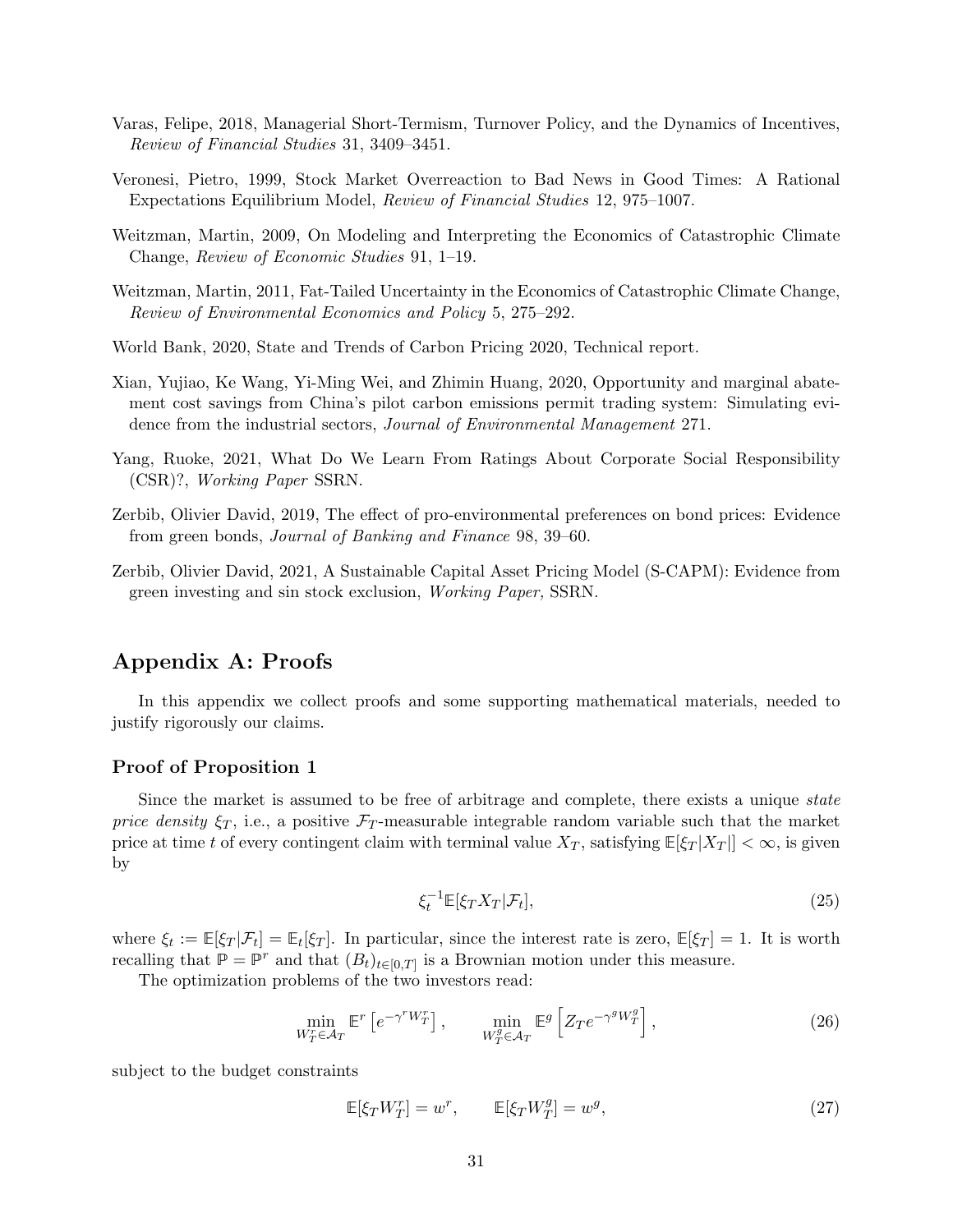where  $w^r > 0$  and  $w^g > 0$  are the initial wealth of the regular and green investor, respectively. Both investors use the real-world probability measure for pricing but every investor uses her subjective measure for computing the utility function. Here we consider admissible controls from the class

$$
\mathcal{A}_T := \{ X \in \mathcal{F}_T : \mathbb{E}^r[\xi_T |X|] < \infty \}
$$

and denote by  $Z_T$  the Radon-Nikodym density that connects the two probability measures  $\mathbb{P}^g$  and  $\mathbb{P}^r$ . More precisely, recalling [\(3\)](#page-8-1) and [\(5\)](#page-9-1), we have

<span id="page-33-1"></span><span id="page-33-0"></span>
$$
Z_T = e^{\int_0^T \lambda_s^\top dB_s - \frac{1}{2} \int_0^T \|\lambda_s\|^2 ds},\tag{28}
$$

where we set  $\lambda_t := \sigma_t^{-1} \theta(\psi_t)$ , to simplify the notation, and  $\| \cdot \|$  is the Euclidean norm in  $\mathbb{R}^n$ .

The optimization problem is over the set of all admissible contingent claims, but we shall see later that the optimal claims will be attainable. Moreover, we assume that

$$
\mathbb{E}^r[\xi_T | \log \xi_T]| < \infty \quad \text{and} \quad \mathbb{E}^r[\xi_T | \log Z_T]|. \tag{29}
$$

This assumption will be checked a posteriori for the equilibrium state price density.

By the standard Lagrange multiplier argument, the solutions to problems [\(26\)](#page-32-9)-[\(27\)](#page-32-10) are given by

$$
W_T^r = w^r - \frac{1}{\gamma^r} \log \xi_T + \frac{1}{\gamma^r} \mathbb{E}^r \left[ \xi_T \log \xi_T \right], \qquad W_T^g = w^g - \frac{1}{\gamma^g} \log \frac{\xi_T}{Z_T} + \frac{1}{\gamma^g} \mathbb{E}^r \left[ \xi_T \log \frac{\xi_T}{Z_T} \right]. \tag{30}
$$

The equilibrium state price density  $\xi_T$  is found from the market clearing condition

<span id="page-33-2"></span>
$$
W_T^r + W_T^g = \mathbf{1}^\top D_T + K,
$$

where  $K$  is a constant that allows the market to clear since the bond supply is endogenous. Recall that the interest rate and the initial wealth are exogenous.

Substituting the formulas for  $W_T^r$  and  $W_T^g$  $T^g$ , yields

$$
\xi_T = c \exp\left(-\gamma^* \mathbf{1}^\top D_T + \frac{\gamma^*}{\gamma^g} \log Z_T\right)
$$

for some constant c, where we recall  $\frac{1}{\gamma^*} = \frac{1}{\gamma'}$  $\frac{1}{\gamma^r}+\frac{1}{\gamma^g}$  $\frac{1}{\gamma^g}$ . Note that since  $D_T$  and  $\log Z_T$  are Gaussian, our a priori assumptions [\(29\)](#page-33-0) are satisfied.

We can now use the fact that  $\mathbb{E}^r[\xi_T] = 1$  to conclude that:

$$
\xi_T = \frac{\exp\left(-\gamma^* \mathbf{1}^\top D_T + \frac{\gamma^*}{\gamma^g} \log Z_T\right)}{\mathbb{E}^r \left[\exp\left(-\gamma^* \mathbf{1}^\top D_T + \frac{\gamma^*}{\gamma^g} \log Z_T\right)\right]}.
$$

Substituting the explicit formulae for  $D_T$  and  $Z_T$  (see [\(1\)](#page-7-3) and [\(28\)](#page-33-1)) and using that

$$
\int_0^T \left( -\gamma^* \mathbf{1}^\top \sigma_t + \frac{\gamma^*}{\gamma^g} \lambda_t^\top \right) dB_t
$$

is normally distributed with zero mean and variance

$$
\int_0^T \left\| -\gamma^* \mathbf{1}^\top \sigma_t + \frac{\gamma^*}{\gamma^g} \lambda_t^\top \right\|^2 dt,
$$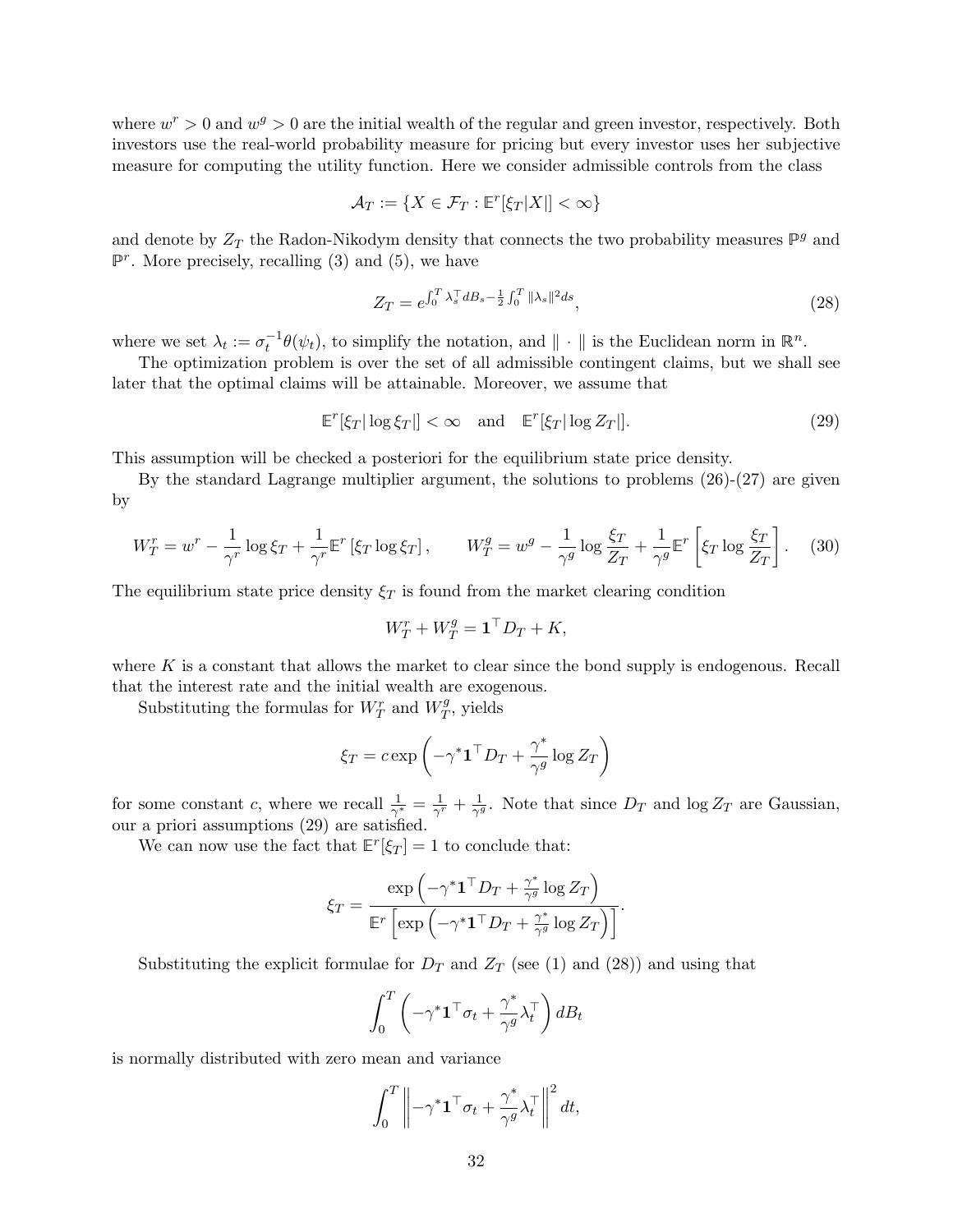because  $(\sigma_t)_{t\in[0,T]}$  and  $(\lambda_t)_{t\in[0,T]}$  are deterministic, we have:

<span id="page-34-0"></span>
$$
\xi_T = \mathcal{E}\left(\int_0^\cdot \left\{-\gamma^* \mathbf{1}^\top \sigma_t + \frac{\gamma^*}{\gamma^g} \lambda_t^\top \right\} dB_t\right)_T. \tag{31}
$$

Here  $\mathcal E$  denotes the stochastic exponential, i.e., for any adapted square integrable process  $X \in \mathbb{R}^n$ ,

$$
\mathcal{E}\left(\int_0^{\cdot} X_s dB_s\right)_t = \exp\left(\int_0^t X_s dB_s - \frac{1}{2} \int_0^t \|X_s\|^2 ds\right).
$$

From [\(31\)](#page-34-0) and [\(28\)](#page-33-1) we can easily verify that [\(29\)](#page-33-0) holds, since  $(\sigma_t)$  and  $(\lambda_t)$  are deterministic.

Using the no-arbitrage pricing rule [\(25\)](#page-32-11), the vector of equilibrium prices is then given by

$$
p_t = \xi_t^{-1} \mathbb{E}_t^r [\xi_T D_T] = D_0 + \int_0^t \sigma_s dB_s + \mathbb{E}_t^{\mathbb{Q}} \left[ \int_t^T \sigma_s dB_s \right],
$$

where Q is the risk-neutral measure defined by

<span id="page-34-2"></span>
$$
\frac{d\mathbb{Q}}{d\mathbb{P}^r}\Big|_{\mathcal{F}_T} = \xi_T.
$$

Under Q, the process

$$
\widetilde{B}_t = B_t - \int_0^t \left\{ -\gamma^* \sigma_s^\top \mathbf{1} + \frac{\gamma^*}{\gamma^g} \lambda_s \right\} ds
$$

is a standard Brownian motion. Hence, the equilibrium prices are computed as follows.

$$
p_t = \xi_t^{-1} \mathbb{E}_t^r [\xi_T D_T]
$$
  
=  $D_0 + \int_0^t \sigma_s dB_s + \int_t^T \sigma_s \left\{ -\gamma^* \sigma_s^\top \mathbf{1} + \frac{\gamma^*}{\gamma^g} \lambda_s \right\} ds$   
=  $D_t + \int_t^T \left\{ -\gamma^* \Sigma_s \mathbf{1} + \alpha \theta_s(\psi_s) \right\} ds$ , (32)

with

$$
D_t = D_0 + \int_0^t \sigma_s dB_s
$$
,  $\Sigma_t = \sigma_t \sigma_t^{\top}$ ,  $\theta_t(\psi_t) = \sigma_t \lambda_t$ , and  $\alpha = \frac{\gamma^r}{\gamma^r + \gamma^g}$ .

This completes the proof of [\(10\)](#page-11-3).

Next we determine the number of shares that each investor holds in her portfolio. The values of the investors' portfolios are determined through the no-arbitrage pricing rule [\(25\)](#page-32-11). In particular, we have

$$
W_t^r = \xi_t^{-1} \mathbb{E}_t^r [\xi_T W_T^r]
$$
  
=  $w^r - \frac{1}{\gamma^r} \mathbb{E}_t^r \left[ \frac{\xi_T}{\xi_t} \left( \log \frac{\xi_T}{\xi_t} + \log \xi_t \right) \right] + \frac{1}{\gamma^r} \mathbb{E}^r \left[ \xi_t \left( \frac{\xi_T}{\xi_t} \log \frac{\xi_T}{\xi_t} \right) + \left( \frac{\xi_T}{\xi_t} \right) \xi_t \log \xi_t \right],$ 

by simple algebraic manipulations. Then, using that  $\xi_T/\xi_t$  is independent of  $\mathcal{F}_t$  (hence of  $\xi_t$ ) and that  $\mathbb{E}^r[\xi_t] = \mathbb{E}^r[\xi_T] = \mathbb{E}^r_t[\xi_T/\xi_t] = 1$  we obtain the wealth at time t of the regular investor

<span id="page-34-1"></span>
$$
W_t^r = w^r - \frac{1}{\gamma^r} \log \xi_t + \frac{1}{\gamma^r} \mathbb{E}^r \left[ \xi_t \log \xi_t \right]. \tag{33}
$$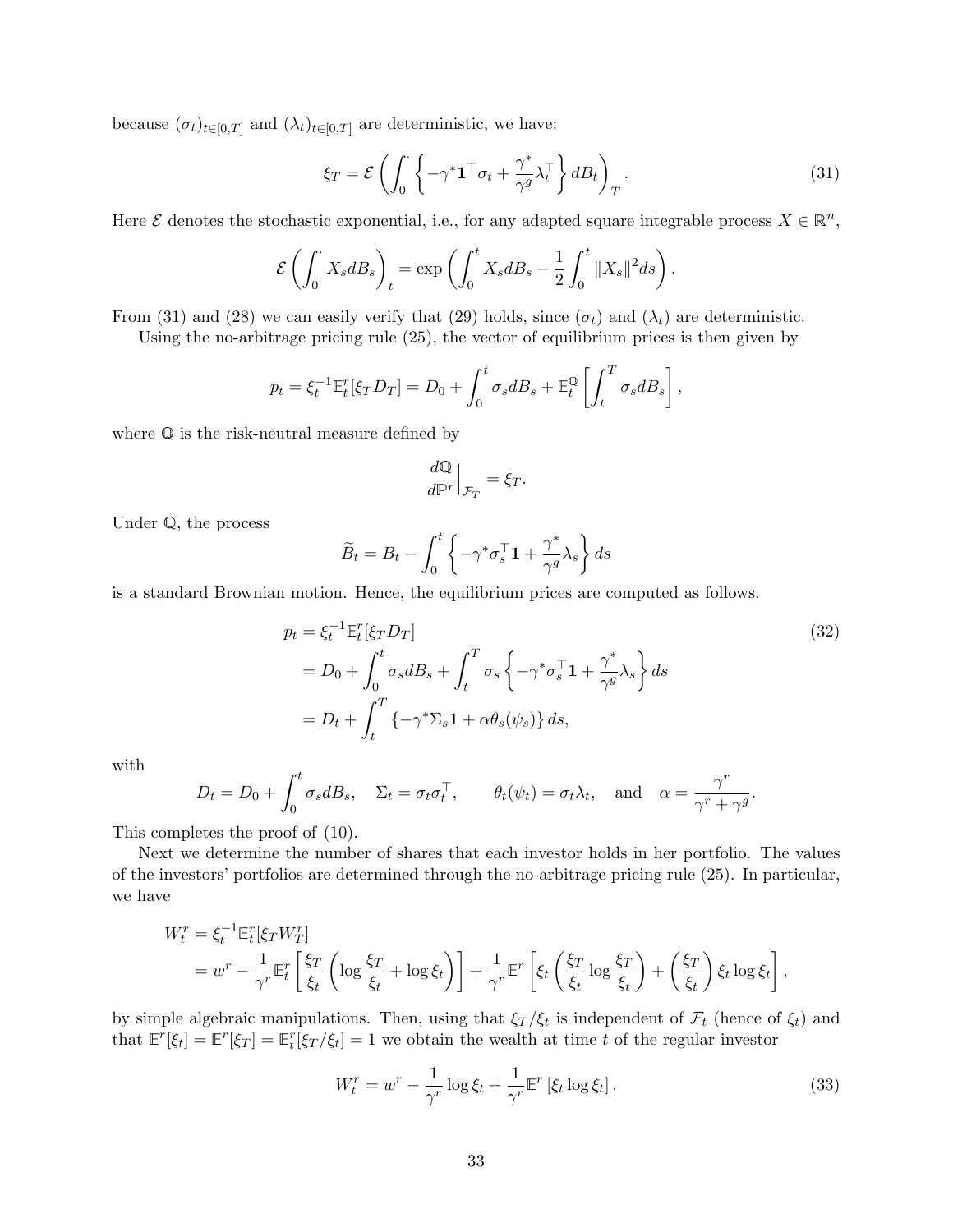By construction  $W_t^r = \mathbb{E}^{\mathbb{Q}}[W_T^r | \mathcal{F}_t]$ , hence it is a Q-martingale. Moreover, by [\(33\)](#page-34-1) we see that the only stochastic term in the dynamics of  $(W_t^r)$  is  $-1/\gamma^r \log \xi_t$ . Then, using

$$
\xi_t = \mathcal{E}\left(\int_0^{\cdot} \left\{-\gamma^* \mathbf{1}^\top \sigma_s + \frac{\gamma^*}{\gamma^g} \lambda_s^\top \right\} dB_s\right)_t,
$$

we can conclude that, under the measure  $\mathbb{Q}$ , the process  $(W_t^r)$  has martingale dynamics

$$
W_t^r = w^r + (1 - \alpha) \int_0^t \left\{ \mathbf{1}^\top \sigma_s - \frac{1}{\gamma^g} \lambda_s^\top \right\} d\widetilde{B}_s.
$$

The price derived in  $(32)$ , on the other hand, has martingale dynamics under the measure  $\mathbb Q$  given by

$$
p_t = p_0 + \int_0^t \sigma_s d\widetilde{B}_s,
$$

where

$$
p_0 = D_0 + \int_0^T \left(-\gamma^* \Sigma_s \mathbf{1} + \alpha \theta_s(\psi_s)\right) ds.
$$

It follows that the optimal claim for the investor is replicable by a self-financing portfolio whose value can be written as follows:

$$
W_t^r = w^r + (1 - \alpha) \int_0^t \left\{ \mathbf{1}^\top \sigma_s - \frac{1}{\gamma^g} \lambda_s^\top \right\} \sigma_s^{-1} dp_s
$$
  
= 
$$
w^r + (1 - \alpha) \int_0^t \left\{ \mathbf{1}^\top - \frac{1}{\gamma^g} \theta_s(\psi_s)^\top \Sigma_s^{-1} \right\} dp_s.
$$

We conclude that the vector of quantities of shares held by the regular investor at time  $t$  is given by

$$
N_t^r = (1 - \alpha) \left\{ 1 - \frac{1}{\gamma^g} \Sigma_t^{-1} \theta_t(\psi_t) \right\},\,
$$

while that of the green investor is given by

$$
N_t^g = \alpha \left\{ \mathbf{1} + \frac{1}{\gamma^r} \Sigma_t^{-1} \theta_t(\psi_t) \right\}.
$$

The latter can be obtained by the former and the market clearing condition. Alternatively, the risk-neutral pricing principle and calculations analogous to the ones above allow us to deduce that

$$
W_t^g = \xi_t^{-1} \mathbb{E}_t^r [\xi_T W_T^g] = w^g + \alpha \int_0^t \left\{ \mathbf{1}^\top + \frac{1}{\gamma^r} \theta_t (\psi_s)^\top \Sigma_s^{-1} \right\} dp_s
$$

from the formula in [\(30\)](#page-33-2). Hence, the expression of  $N_t^g$  $t^g$  follows.

#### Proof of Proposition [2](#page-12-2)

Recalling [\(6\)](#page-9-4), the measure  $\mathbb{P}^c$  has density with respect to the measure  $\mathbb{P}^r$  given by

$$
Z_T^c = e^{\int_0^T (\lambda_s^c)^\top dW_s - \frac{1}{2} \int_0^T \|\lambda_s^c\|^2 ds},
$$

where  $\lambda_t^c := \sigma_t^{-1} \theta^c(\psi_t)$ .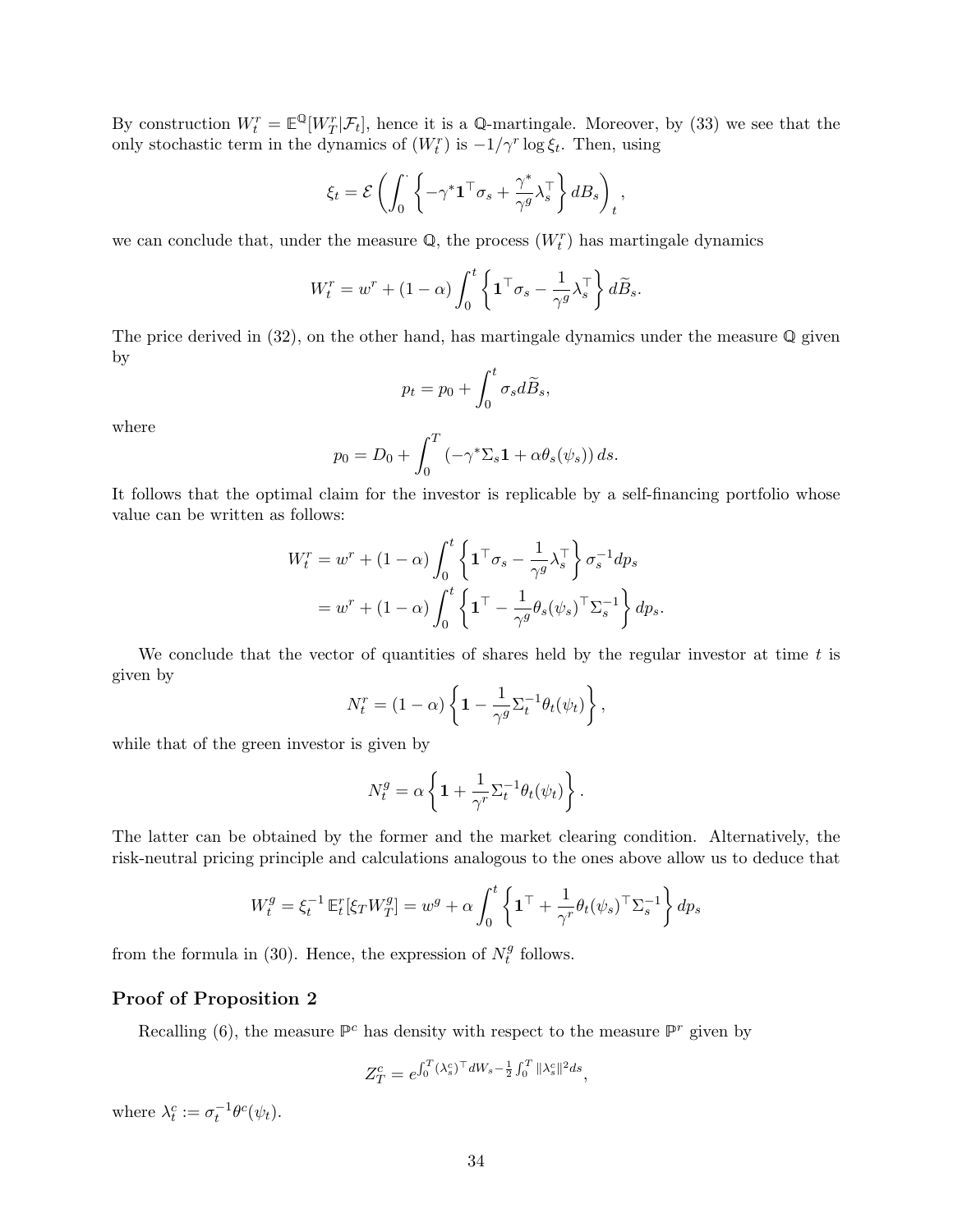Using [\(32\)](#page-34-2) and Girsanov theorem, the vector of expected equilibrium prices under the measure  $\mathbb{P}^c$  reads

$$
\mathbb{E}^c(p_t) = d + \int_0^T c_t(\psi_t - \psi_b)dt + \int_0^t \theta_t^c(\psi_s)ds + \alpha \int_t^T \theta_t(\psi_s) - \gamma^* \int_t^T \Sigma_s \mathbf{1} ds.
$$

Then, the profit function of the  $i$ -th company reads

$$
\mathcal{J}^{i}(\psi^{i},\psi^{-i}) = \int_{0}^{T} e^{-\rho t} \left( d + \int_{0}^{T} c_{s}^{i}(\psi^{i}_{s} - \psi^{i}_{b}) ds + \int_{0}^{t} \theta_{s}^{c,i}(\psi_{s}) ds + \alpha \int_{t}^{T} \theta_{s}^{i}(\psi_{s}) ds - \gamma^{*} \int_{t}^{T} [\Sigma_{s} \mathbf{1}]_{i} ds \right) dt,
$$

where  $[\Sigma_s \mathbf{1}]_i$  is the *i*-th coordinate of the vector  $\Sigma_s \mathbf{1}$ .

Maximizing  $\mathcal{J}^{i}(\psi^i, \psi^{-i})$  over  $\psi^i$  is equivalent to maximizing

$$
\tilde{\mathcal{J}}^{i}(\psi^{i},\psi^{-i}) = \int_{0}^{T} e^{-\rho t} \left( \int_{0}^{T} c_{s}^{i} \psi_{s}^{i} ds + \int_{0}^{t} \theta_{s}^{c,i}(\psi_{s}) ds + \alpha \int_{t}^{T} \theta_{s}^{i}(\psi_{s}) ds \right) dt.
$$

Applying integration by parts to the integral with respect to ' $dt$ ' we have

$$
\tilde{\mathcal{J}}^{i}(\psi^{i}, \psi^{-i}) = \int_{0}^{T} \left( \frac{e^{-\rho t} - e^{-\rho T}}{\rho} \theta_{t}^{c,i}(\psi_{t}) + \alpha \frac{1 - e^{-\rho t}}{\rho} \theta_{t}^{i}(\psi_{t}) + c_{t}^{i} \frac{1 - e^{-\rho T}}{\rho} \psi_{t}^{i} \right) dt. \tag{34}
$$

The problem reduces to maximizing the integrand above along the entire trajectory of  $(\psi_t^i)_{t \in [0,T]}$ . That is

$$
\max_{\psi_t^i} \left( \frac{e^{-\rho t} - e^{-\rho T}}{\rho} \theta_t^{c,i}(\psi_t) + \alpha \frac{1 - e^{-\rho t}}{\rho} \theta_t^i(\psi_t) + c_t^i \frac{1 - e^{-\rho T}}{\rho} \psi_t^i \right),
$$

and the claim follows (see [\(12\)](#page-12-1)).

#### Proof of Proposition [4](#page-19-1)

Recall the optimization problem [\(12\)](#page-12-1). Let us denote by  $F_i$  the function that the *i*-th company needs to maximize:

$$
F_i(\psi_t^i, \psi_t^{-i}) := \beta^c(t)\theta_t^{c,i}(\psi_t) + \alpha\beta(t)\theta_t^i(\psi_t) + c_t^i\psi_t^i
$$

Since  $\psi \mapsto F_i(\psi, \varphi)$  is concave for each  $\varphi$ , it is enough to impose first order conditions:

$$
\beta^c(t)\partial_{\psi^i}\theta_t^{c,i}(\psi_t)+\alpha\beta(t)\partial_{\psi^i}\theta_t^i(\psi_t)+c_t^i=0
$$

for all  $i = 1, 2, \ldots n$ . This leads to

<span id="page-36-0"></span>
$$
\psi_t^{*,\varepsilon,i} = \psi_t^{*,i} - \frac{\varepsilon}{2n} \left( \sum_{j=1}^n \psi_t^{*,\varepsilon,j} + \psi_t^{*,\varepsilon,i} \right),\tag{35}
$$

where  $\psi^{*,i} := c_t^i [\beta^c(t) \kappa^c + \alpha \beta(t) \kappa]^{-1}$  is the solution for  $\varepsilon = 0$  (i.e., without interaction).

Taking sums over  $i = 1, 2, \ldots n$  on both sides of the equation, we have

$$
\sum_{i=1}^n \psi_t^{*,\varepsilon,i} = \sum_{i=1}^n \psi_t^{*,i} - \frac{\varepsilon}{2} \sum_{i=1}^n \psi_t^{*,\varepsilon,i} - \frac{\varepsilon}{2n} \sum_{i=1}^n \psi_t^{*,\varepsilon,i},
$$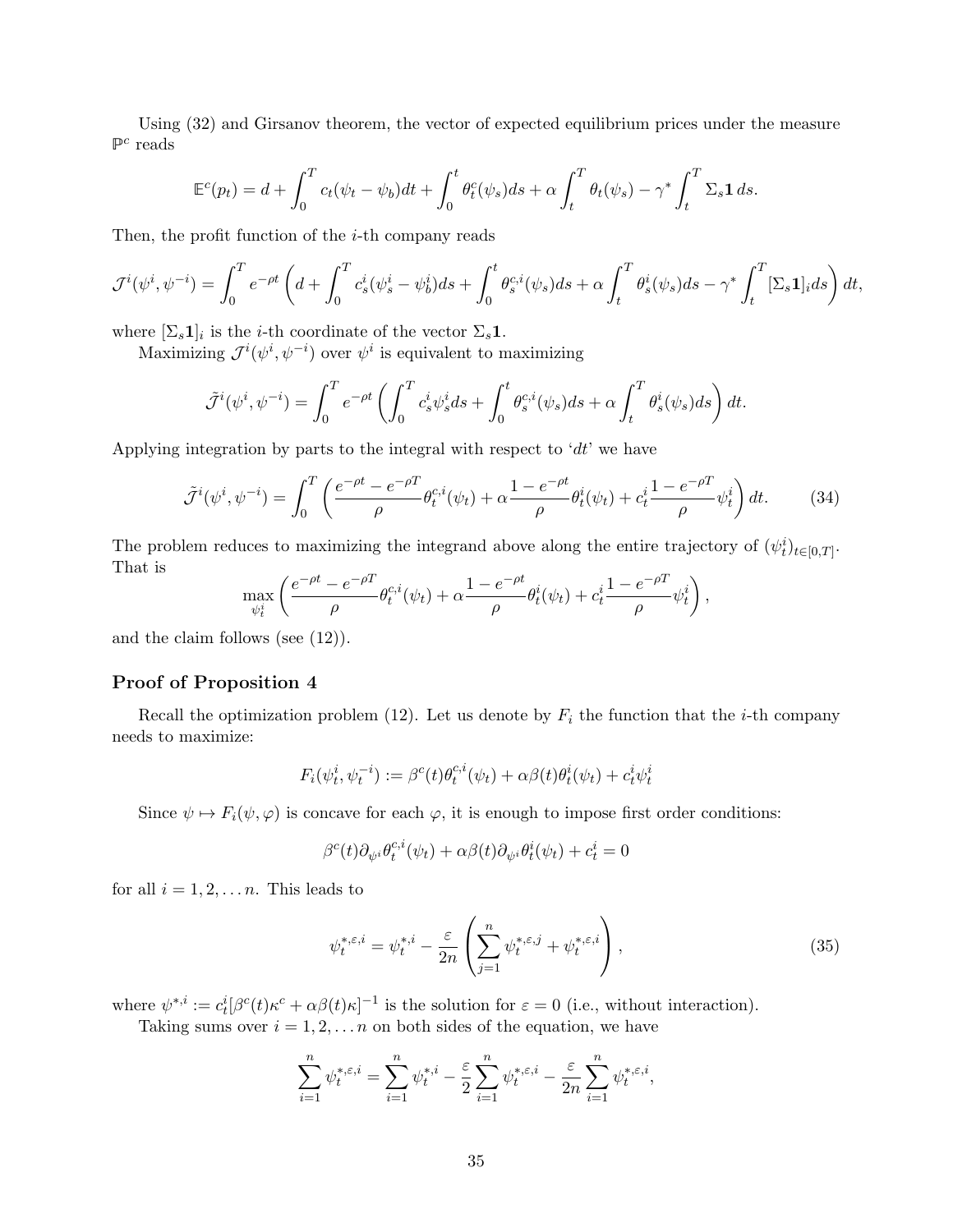which gives,

$$
\sum_{i=1}^{n} \psi_t^{*,\varepsilon,i} = \frac{2n}{2n + (n+1)\varepsilon} \sum_{i=1}^{n} \psi_t^{*,i}.
$$

Substituting  $\sum_{i=1}^{n} \psi_t^{*,\varepsilon,i}$  back into Equation [\(35\)](#page-36-0), we get

$$
\psi_t^{*,\varepsilon,i} = \psi_t^{*,i} - \frac{\varepsilon}{2n+\varepsilon} \left( \psi_t^{*,i} + \frac{2n^2}{2n+(n+1)\varepsilon} \bar{\psi}_t^* \right),\,
$$

where  $\bar{\psi}_t^* = \frac{1}{n}$  $\frac{1}{n} \sum_{j=1}^{n} \psi_t^{*,j}$  $t_t^{*,j}$ . The term in brackets in the expression above is positive, hence proving (i).

In addition, it is clear that

$$
\frac{\varepsilon}{2n+\varepsilon} \left( \psi_t^{*,i} + \frac{2n^2}{2n+(n+1)\varepsilon} \bar{\psi}_t^* \right) \underset{n \to +\infty}{\sim} \frac{\varepsilon}{\varepsilon+2} \bar{\psi}_t^*,\tag{36}
$$

which proves (ii).

#### Proof of Proposition [5](#page-21-0) and [6](#page-22-2)

The standard approach to the problem, via dynamic programming, requires us to introduce the value processes for the two agents:

$$
V_t^r = \min_{N \in \mathcal{A}_{t,T}^r} \mathbb{E}_t^r \left[ \exp \left( -\gamma^r W_T^r \right) \right], \qquad V_t^g = \min_{N \in \mathcal{A}_{t,T}^g} \mathbb{E}_t^g \left[ \exp \left( -\gamma^g W_T^g \right) \right],
$$

where, for  $t \leq T$  and  $j \in \{r, g\}$ , we define

$$
\mathcal{A}^j_{t,T} := \{ (N^{\lambda}_s)_{t \le s \le T} : N^{\lambda} \text{ is } \mathbb{R}^n\text{-valued}, (\mathcal{F}_s)_{t \le s \le T}\text{-adapted and } \mathbb{P}^j\text{-square integrable}\}
$$

and  $\mathbb{P}^j$ -square integrable means

$$
\mathbb{E}^j\left[\int_0^T |N_t^\lambda|^2 dt\right] < +\infty.
$$

Moreover, we assume that the equilibrium price has the following dynamics.

$$
p_t = p_0 + \int_0^t \mu_s ds + \int_0^t \sigma_s dB_s + \int_0^t \theta_s(\psi_s) d\mathcal{N}_s^{\lambda}
$$
 (37)

under the probability  $\mathbb{P}^g$  of the green investors and

$$
p_t = p_0 + \int_0^t \mu_s ds + \int_0^t \sigma_s dB_s \tag{38}
$$

under the probability  $\mathbb{P}^r$  of the regular investors, where  $\mu$  is deterministic and must be found in equilibrium. We shall show a posteriori that an equilibrium price process of this form can indeed be found.

Following a well-known ansatz we expect

$$
V_t^r = \exp(-\gamma^r W_t^r + Q_t^r), \qquad V_t^g = \exp(-\gamma^g W_t^g + Q_t^g),
$$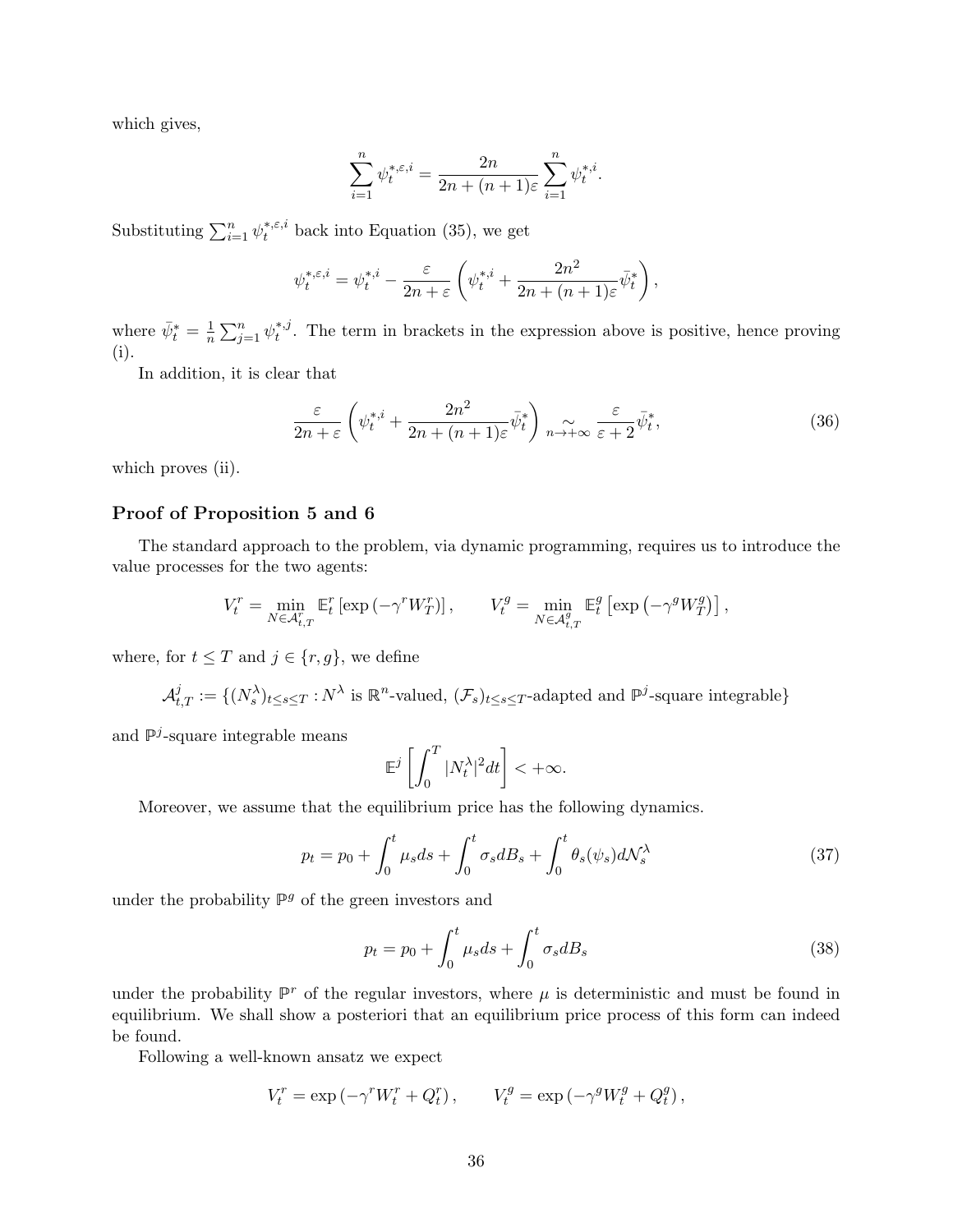where  $Q<sup>r</sup>$  and  $Q<sup>g</sup>$  are absolutely continuous deterministic processes with

$$
dQ_t^r = q_t^r dt \quad \text{and} \quad dQ_t^g = q_t^g dt.
$$

Applying the Itô's formula for jump processes to  $V<sup>g</sup>$  under the green investor measure yields

$$
dV_t^g = V_{t-}^g \left( -\gamma^g dW_t^g + q_t^g dt + \frac{(\gamma^g)^2}{2} d[W^g]_t^c + (e^{-\gamma \Delta W_t^g} - 1 + \gamma \Delta W_t^g) \right)
$$
  
=  $V_{t-}^g \left( -\gamma^g (N_t^{g,\lambda})^\top dp_t + q_t^g dt + \frac{(\gamma^g)^2}{2} (N_t^{g,\lambda})^\top d[p]_t^c N_t^{g,\lambda} + (e^{-\gamma (N_{t-}^{g,\lambda})^\top \Delta p_t} - 1 + \gamma^g (N_{t-}^{g,\lambda})^\top \Delta p_t) \right)$   
=  $V_{t-}^g \left( -\gamma^g (N_t^{g,\lambda})^\top \mu_t + q_t^g + \frac{(\gamma^g)^2}{2} (N_t^{g,\lambda})^\top \sigma_t \sigma_t^\top N_t^{g,\lambda} + \lambda (e^{-\frac{\gamma^g}{\lambda} (N_t^{r,\lambda})^\top \theta_t (\psi_t)} - 1) \right) dt + M_t,$ 

where  $(M_t)$  is a  $\mathbb{P}^g$ -martingale on  $[0,T]$  and  $[W^g]^c$  is the continuous part of the quadratic variation of the process  $W<sup>g</sup>$ . Since  $V<sup>g</sup>$  must be a martingale along the trajectory of the optimal process  $(N_t^{g,\lambda})$  $(t_t^{(g,\lambda)})$  and a submartingale along every trajectory, we conclude that the drift term in ' $dV_t^{\bar{g}}$ ' must be non-negative and

$$
\min_{N_t^{\lambda}} \left( -\gamma^g (N_t^{\lambda})^{\top} \mu_t + q_t^g + \frac{(\gamma^g)^2}{2} (N_t^{\lambda})^{\top} \Sigma_t N_t^{\lambda} + \lambda (e^{-\frac{\gamma^g}{\lambda} (N_t^{\lambda})^{\top} \theta_t (\psi_t)} - 1) \right) = 0 \tag{39}
$$

for each  $t \in [0, T]$ . Since  $\Sigma$  is nondegenerate, the function to be minimized is strictly convex and coercive (i.e., it tends to  $+\infty$  as  $||N_t^{\lambda}|| \to \infty$ ), thus the unique minimum is always attained. With a slight abuse of notation, we denote the minimizer of [\(39\)](#page-38-0) (which does not depend on  $q_t$ ) by  $N_t^{g,\lambda}$  $t^{g,\lambda},$ as this will be the number of assets held by the green investors. By imposing first order conditions we have that  $N_t^{g,\lambda}$  must be the unique solution of

<span id="page-38-0"></span>
$$
\mu_t - \gamma^g \Sigma_t N_t^{\lambda} + e^{-\frac{\gamma^g}{\lambda} (N_t^{\lambda})^\top \theta_t(\psi_t)} \theta_t(\psi_t) = 0.
$$

By the same logic, the regular investors use the measure  $\mathbb{P}^r$  to compute the dynamic ' $dV_t^r$ ' and find the optimal quantity of assets. In particular, the optimal quantity  $N_t^{r,\lambda}$  $t^{r,\lambda}$  is the minimizer of

$$
\min_{N_t^{\lambda}} \left( -\gamma^r (N_t^{\lambda})^{\top} \mu_t + q_t^r + \frac{(\gamma^r)^2}{2} (N_t^{\lambda})^{\top} \Sigma_t N_t^{\lambda} \right) = 0.
$$

Since the regular investors do not take into account the climate uncertainty, there is no jump term in this formula, and the minimizer is given explicitly by

$$
N_t^{r,\lambda} = \frac{1}{\gamma^r} \Sigma_t^{-1} \mu_t.
$$

The market clearing condition therefore allows to compute  $(\mu, N^{r,\lambda}, N^{g,\lambda})$  by solving the following system of equations:

$$
N_t^{r,\lambda} = \frac{1}{\gamma^r} \Sigma_t^{-1} \mu_t;
$$
  
\n
$$
\mu_t - \gamma^g \Sigma_t N_t^{g,\lambda} + e^{-\frac{\gamma^g}{\lambda} (N_t^{g,\lambda})^\top \theta_t(\psi_t)} \theta_t(\psi_t) = 0;
$$
  
\n
$$
N_t^{r,\lambda} + N_t^{g,\lambda} = \mathbf{1}.
$$
\n(40)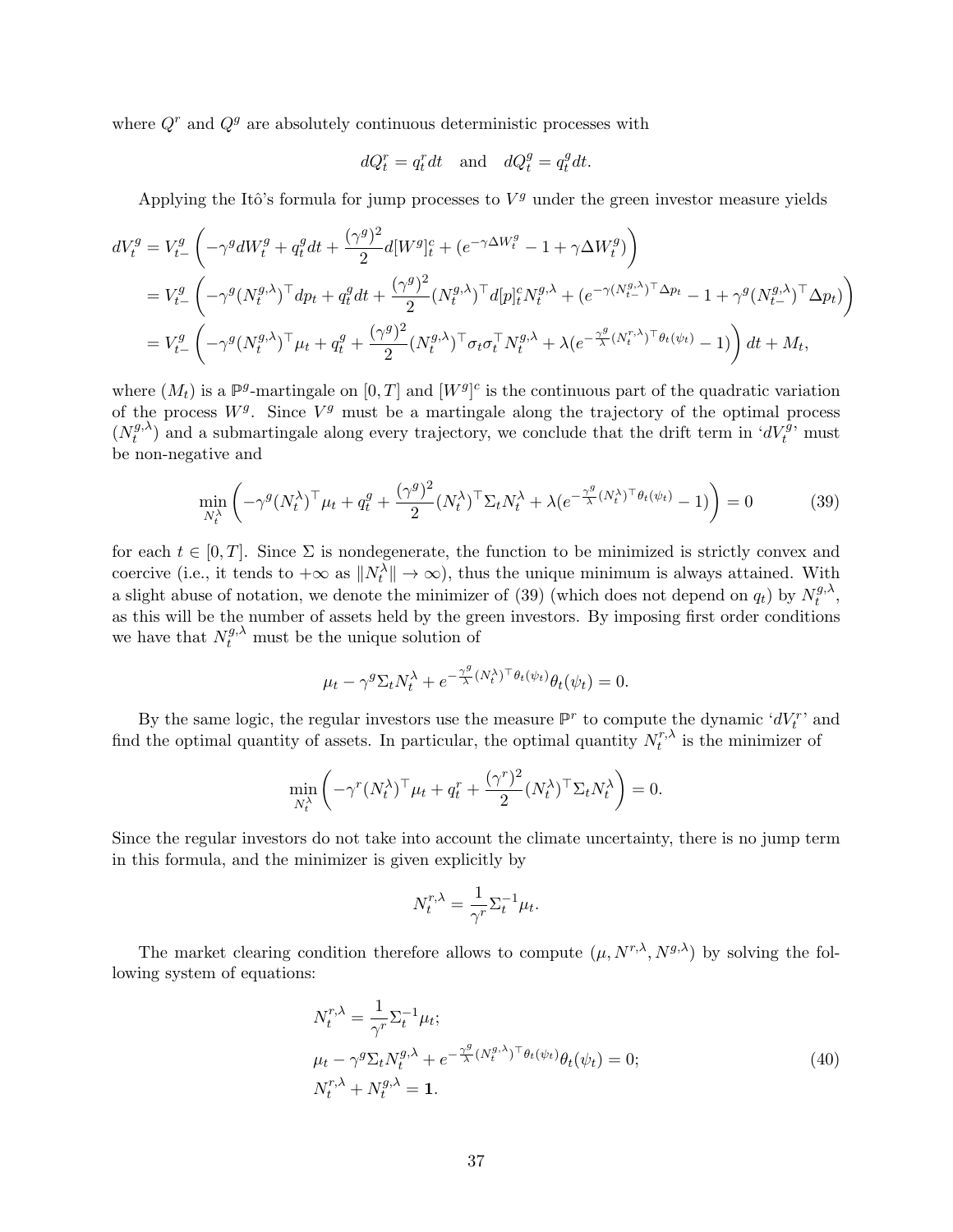Substituting  $\mu_t$  from the second equation into the first one, allows to eliminate it, obtaining the following equation:

$$
\gamma^r \Sigma_t (\mathbf{1} - N_t^{g,\lambda}) - \gamma^g \Sigma_t N_t^{g,\lambda} + e^{-\frac{\gamma^g}{\lambda} (N_t^{g,\lambda})^\top \theta_t (\psi_t)} \theta_t (\psi_t) = 0. \tag{41}
$$

The left-hand side of this equation coincides with the gradient of the strictly convex, differentiable and coercive function

$$
f(N) := -\gamma^r \mathbf{1}^\top \Sigma_t N + \frac{\gamma^r + \gamma^g}{2} N^\top \Sigma_t N + \frac{\lambda}{\gamma^g} e^{-\frac{\gamma^g}{\lambda} N^\top \theta_t(\psi_t)},
$$

which proves existence and uniqueness of the solution of [\(41\)](#page-39-0). Let us write  $y_{\lambda} = e^{-\frac{\gamma^g}{\lambda}}$  $\frac{\gamma^g}{\lambda}(N_t^{g,\lambda})^{\top} \theta_t(\psi_t)$ in [\(41\)](#page-39-0) and solve for  $N_t^{g,\lambda}$  $t_t^{g,\lambda}$  to obtain the explicit expression

<span id="page-39-0"></span>
$$
N_t^{g,\lambda} = \alpha \left( 1 + \frac{y_\lambda}{\gamma^r} \Sigma_t^{-1} \theta_t(\psi_t) \right).
$$

Plugging this back into [\(41\)](#page-39-0) we find  $y_{\lambda}$  by solving the one-dimensional equation

$$
y_{\lambda} = e^{-\frac{\alpha \gamma^g}{\lambda}} \left\{ \mathbf{1}^\top \theta_t(\psi_t) + \frac{y_{\lambda}}{\gamma^r} \theta_t(\psi_t)^\top \Sigma_t^{-1} \theta_t(\psi_t) \right\}.
$$

Finally the expression for  $p_0$  is obtained from the condition  $p_T = D_T$ .

First we show existence and uniqueness of the solution  $y_{\lambda}$  to Eq. [\(20\)](#page-22-0). Writing

$$
g(y) := \alpha (\mathbf{1}^\top \theta_t(\psi_t) + \frac{y}{\gamma^r} \theta_t(\psi_t)^\top \Sigma_t^{-1} \theta_t(\psi_t)),
$$

Equation [\(20\)](#page-22-0) becomes

<span id="page-39-1"></span>
$$
-\lambda \log y = \gamma^g g(y),\tag{42}
$$

where it is also worth noticing that  $g(1) = \theta_t(\psi_t)^\top N_t^g$  $t_t^g$ . Since g is increasing and linear and the function  $y \mapsto -\lambda \log y$  is strictly decreasing, continuous and maps  $(0, \infty)$  onto R, there exists one and only one positive solution of [\(20\)](#page-22-0).

Next we show the monotonicity of the map  $\lambda \mapsto y_\lambda$  stated in (ii)–(iv). If  $g(1) > 0$ , the solution belongs to the interval  $(0, 1)$ , and it is easy to see that it is monotonically increasing in  $\lambda$ . If  $g(1) = 1$ , the solution is constant and equal to 1. If  $g(1) < 0$ , the solution satisfies  $y_{\lambda} > 1$  and it is easy to see that it is decreasing in  $\lambda$ .

To study the asymptotic behavior of  $y_\lambda$  as  $\lambda \to \infty$ , we expand the expression on the right hand side of [\(20\)](#page-22-0) using Taylor up to the first order in  $\lambda^{-1}$ . That gives

$$
y_{\lambda} = 1 - \frac{\alpha \gamma^{g}}{\lambda} \left( \mathbf{1}^{\top} \theta_{t}(\psi_{t}) + \frac{y_{\lambda}}{\gamma^{r}} \theta_{t}(\psi_{t})^{\top} \Sigma_{t}^{-1} \theta_{t}(\psi_{t}) \right) + O(\lambda^{-2}).
$$

Then we substitute  $y_{\lambda} = y_0 + y_1 \lambda^{-1}$  on both sides of the expression above and, equating terms of the same order in  $\lambda^{-1}$ , we find  $y_0 = 1$  and

$$
y_1 = -\alpha \gamma^g \left( \mathbf{1}^\top \theta_t(\psi_t) + \frac{1}{\gamma^r} \theta_t(\psi_t)^\top \Sigma_t^{-1} \theta_t(\psi_t) \right).
$$

Since  $y_{\lambda} = y_0 + y_1 \lambda^{-1}$  it is now immediate to obtain  $\lim_{\lambda \to \infty} y_{\lambda} = 1$  in all cases.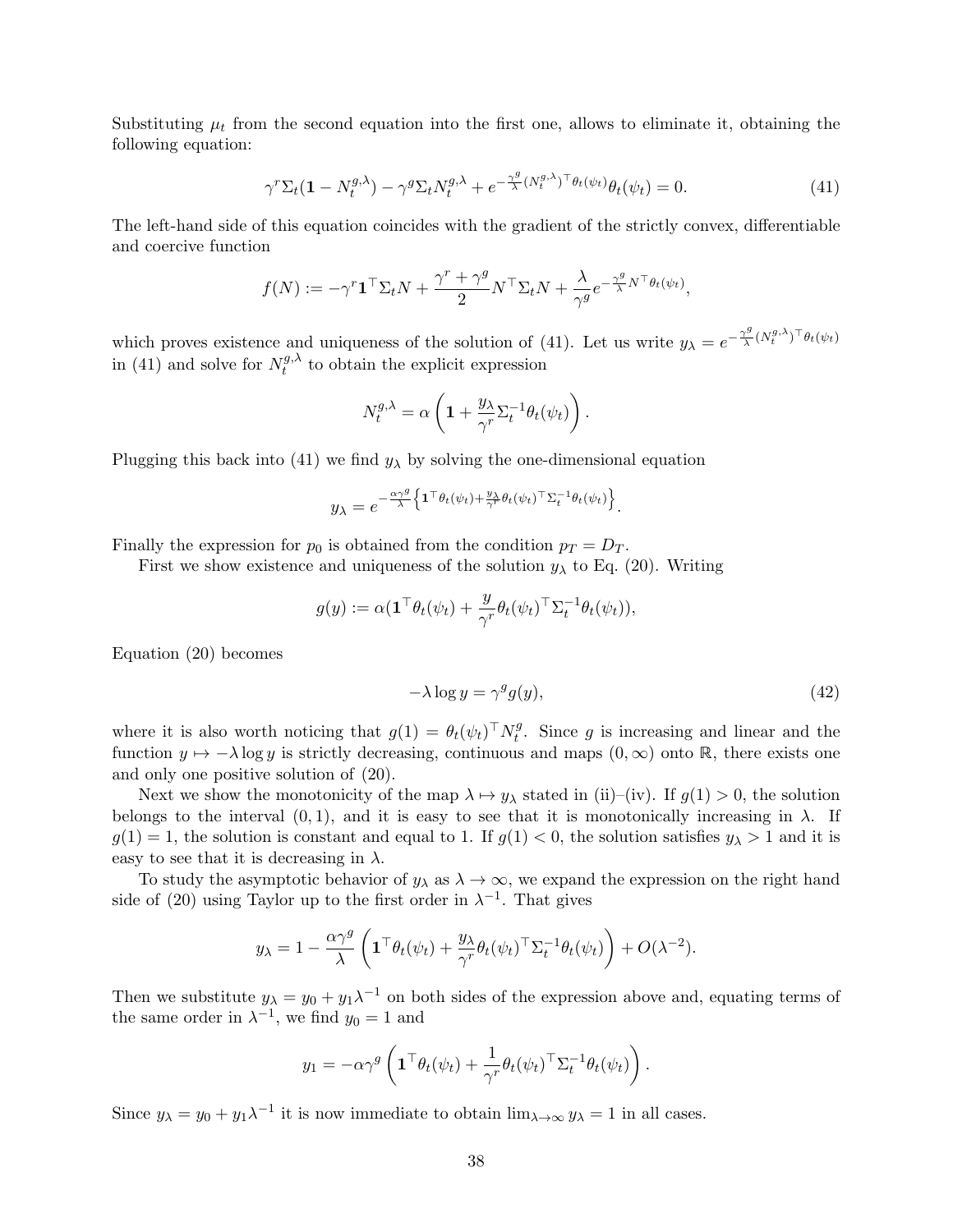It remains to prove (i). Since  $\psi_t$  is fixed, for simplicity we omit it from some of the formulae below. A straightforward computation yields the following expression for  $(N_t^{g,\lambda})$  $(t^{g,\lambda})^\top \Sigma_t N^{g,\lambda}_t$  $t^{g,\lambda}$ :

$$
(N_t^{g,\lambda})^{\top} \Sigma_t N_t^{g,\lambda} = \|\Sigma_t^{1/2} N_t^{g,\lambda}\|^2 = \alpha^2 \|N_t^g\|^2 + \frac{2\alpha^2}{\gamma^r} (y_\lambda - 1)\theta_t^{\top} \mathbf{1} + \frac{\alpha^2}{(\gamma^r)^2} (y_\lambda^2 - 1)\theta_t^{\top} \Sigma_t^{-1} \theta_t.
$$

Let

$$
f(y) := \frac{2}{\gamma^r} (y - 1)\theta_t^\top \mathbf{1} + \frac{1}{(\gamma^r)^2} (y^2 - 1)\theta_t^\top \Sigma_t^{-1} \theta_t
$$

and notice that f is a quadratic function with  $f'(y) = 2/(\gamma^r \alpha)g(y)$ . From the arguments above, if  $g(1) > 0$  we have  $\lambda \mapsto y_\lambda \in (0,1)$  and increasing so that by Equation [\(42\)](#page-39-1),  $g(y^\lambda) > 0$ , and therefore  $\lambda \mapsto f(y^{\lambda})$  is increasing as well. If, on the other hand  $g(1) < 0$ , then  $\lambda \mapsto y_{\lambda} \in (1, \infty)$  and decreasing so that by Equation [\(42\)](#page-39-1),  $g(y^{\lambda}) < 0$ , and therefore  $\lambda \mapsto f(y^{\lambda})$  is increasing once again. The claim holds trivially in the remaining case  $g(1) = 0$ .

#### Proof of Propositions [7](#page-24-3) and [8](#page-24-2)

*Proof of Proposition [7](#page-24-3).* For each  $y > 0$  the derivation of Eq. [\(22\)](#page-24-1) follows immediately from [\(21\)](#page-23-1), as in Corollary [3.](#page-13-1) Next we prove solvability of Eq. [\(23\)](#page-24-4) and some properties of its solution.

Proof of Proposition [8](#page-24-2). Writing

$$
g^*(y) := \mathbf{1}^\top \theta_t(\psi_t(y)) + \frac{\alpha y}{\gamma^r} \theta_t(\psi_t(y))^\top \Sigma_t^{-1} \theta_t(\psi_t(y)),
$$

Equation [\(23\)](#page-24-4) becomes

<span id="page-40-0"></span>
$$
-\lambda \log y = \alpha \gamma^g g^*(y). \tag{43}
$$

Unlike  $g(y)$ , used in the proof of Proposition [6,](#page-22-2)  $g^*(y)$  is a nonlinear and possibly non-monotonic function of y, which is more difficult to study. Nevertheless, it is clear that  $g^*(0) < \infty$  and  $g^*(y) \sim \frac{\alpha \kappa_0^2}{\gamma_r} \mathbf{1}^\top \Sigma_t^{-1} \mathbf{1} y$  as  $y \to \infty$ , which implies that Equation [\(23\)](#page-24-4) admits a solution on  $(0, \infty)$ . Then (i) holds.

To prove uniqueness (that is (ii)) it is sufficient to show that  $(24)$  implies that  $g^*$  is monotonic increasing. It is immediate to check

$$
\frac{d}{dy}\mathbf{1}^\top \theta_t(\psi_t(y)) = \sum_{i=1}^n \left( \frac{d}{d\psi} \theta_t^i(\psi_t^i(y)) \right) \left( \frac{d}{dy} \psi_t^i(y) \right),
$$

and

$$
\frac{d}{dy} \left( \frac{\alpha y}{\gamma^r} \theta_t(\psi_t(y))^\top \Sigma_t^{-1} \theta_t(\psi_t(y)) \right) = \frac{\alpha}{\gamma^r} \theta_t(\psi_t(y))^\top \Sigma_t^{-1} \theta_t(\psi_t(y)) + \frac{\alpha y}{\gamma^r} \frac{d}{dy} \theta_t(\psi_t(y))^\top \Sigma_t^{-1} \theta_t(\psi_t(y))
$$
\n
$$
\geq \frac{\alpha y}{\gamma^r} \frac{d}{dy} \theta_t(\psi_t(y))^\top \Sigma_t^{-1} \theta_t(\psi_t(y)).
$$

The latter expression can be expanded as

$$
\frac{d}{dy}\theta_t(\psi_t(y))^{\top} \Sigma_t^{-1} \theta_t(\psi_t(y)) = \sum_{i,j=1}^n (\Sigma_t^{-1})_{ij} \theta_t^j(\psi_t^j(y)) \left( \frac{d}{d\psi} \theta_t^i(\psi_t^i(y)) \right) \left( \frac{d}{dy} \psi_t^i(y) \right).
$$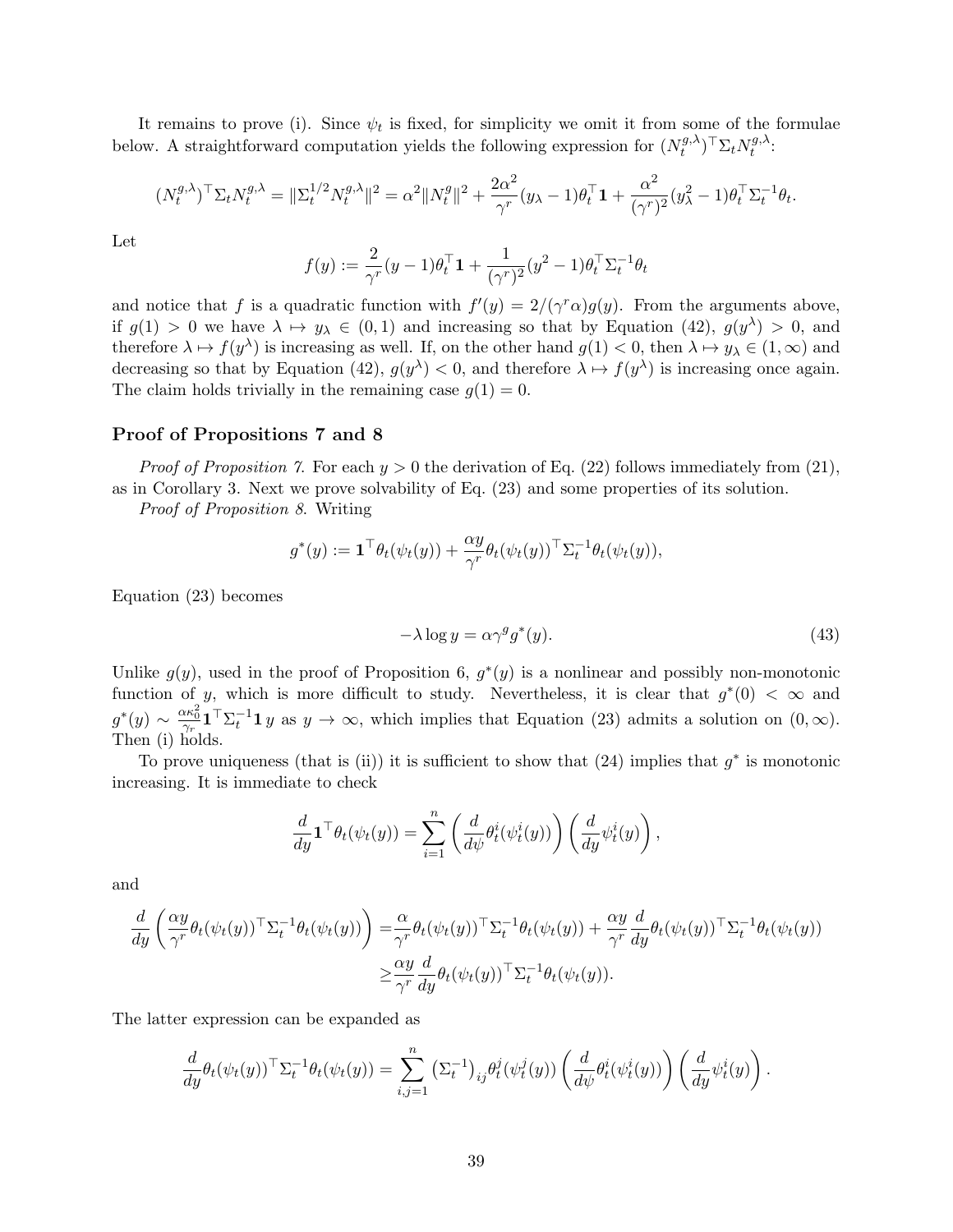Combining the calculations above we obtain

$$
\frac{d}{dy}g^*(y) \ge \sum_{i=1}^n \left(1 + \frac{\alpha}{\gamma^r} y \sum_{j=1}^n \left(\Sigma_t^{-1}\right)_{ij} \theta_t^j(\psi_t^j(y))\right) \left(\frac{d}{d\psi} \theta_t^i(\psi_t^i(y))\right) \left(\frac{d}{dy} \psi_t^i(y)\right).
$$

Recalling the expressions for  $\psi_t(y)$  and  $\theta_t(\psi)$  (see [\(22\)](#page-24-1) and Corollary [3,](#page-13-1) respectively), we immediately see that

$$
\left(\frac{d}{d\psi}\theta_t^i(\psi_t^i(y))\right)\left(\frac{d}{dy}\psi_t^i(y)\right) \ge 0, \text{ for all indexes } i.
$$

Then the condition [\(24\)](#page-24-5) is sufficient to guarantee that  $g^*$  is monotonic increasing and the solution to [\(43\)](#page-40-0) is unique.

All the statements in (iii) are shown using the same arguments of proof as in Proposition [6,](#page-22-2) using that  $g^*$  is increasing and that  $\psi_t^*(1) = \psi_t^{*,0}$  $t^{*,0}(1).$